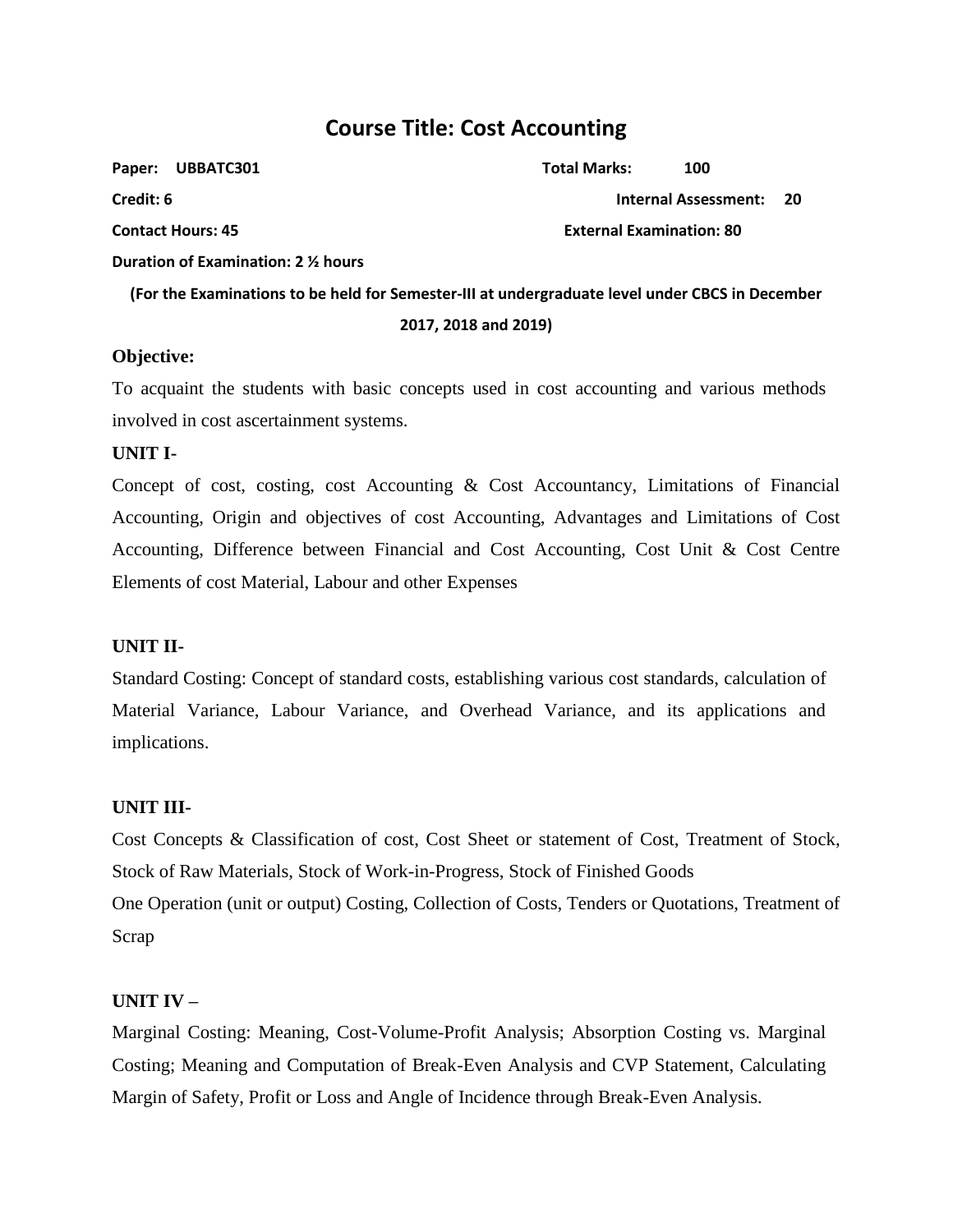Process Costing: Meaning, features, Distinction between job costing and processing costing. Preparation of process account when there is normal loss, abnormal loss and abnormal gain

## **Note for Paper Setter:**

The paper shall consist of following:

- 1. Five (5) short questions of 3 marks each at least One from each Unit. (All Compulsory)  $(5*3=15)$
- 2. Five (5) short questions of 7 mark each. (All Compulsory)  $(5*7=35)$
- 3. Four/Five (4/5) long Questions Only Two (2) be attempted of 15 marks each at least One from each Unit.  $(2*15=30)$

## **Suggested Readings:**

1 Narang, K.L & Jain, S.P : Cost Accounting Theory and Practice, Kalyani Publishers, New Delhi

2 Khan & Jain : Cost Accounting, Tata McGraw, New Delhi

3 Jain, I. C & Nigam, B.M.L : Cost Accounting Principles and Practice, Prentice Hall of India, New Delhi.

4 Pillai, R.s.N. & Bhgavathi, V : Cost Accounting; S. Chand and Company Ltd, New Delhi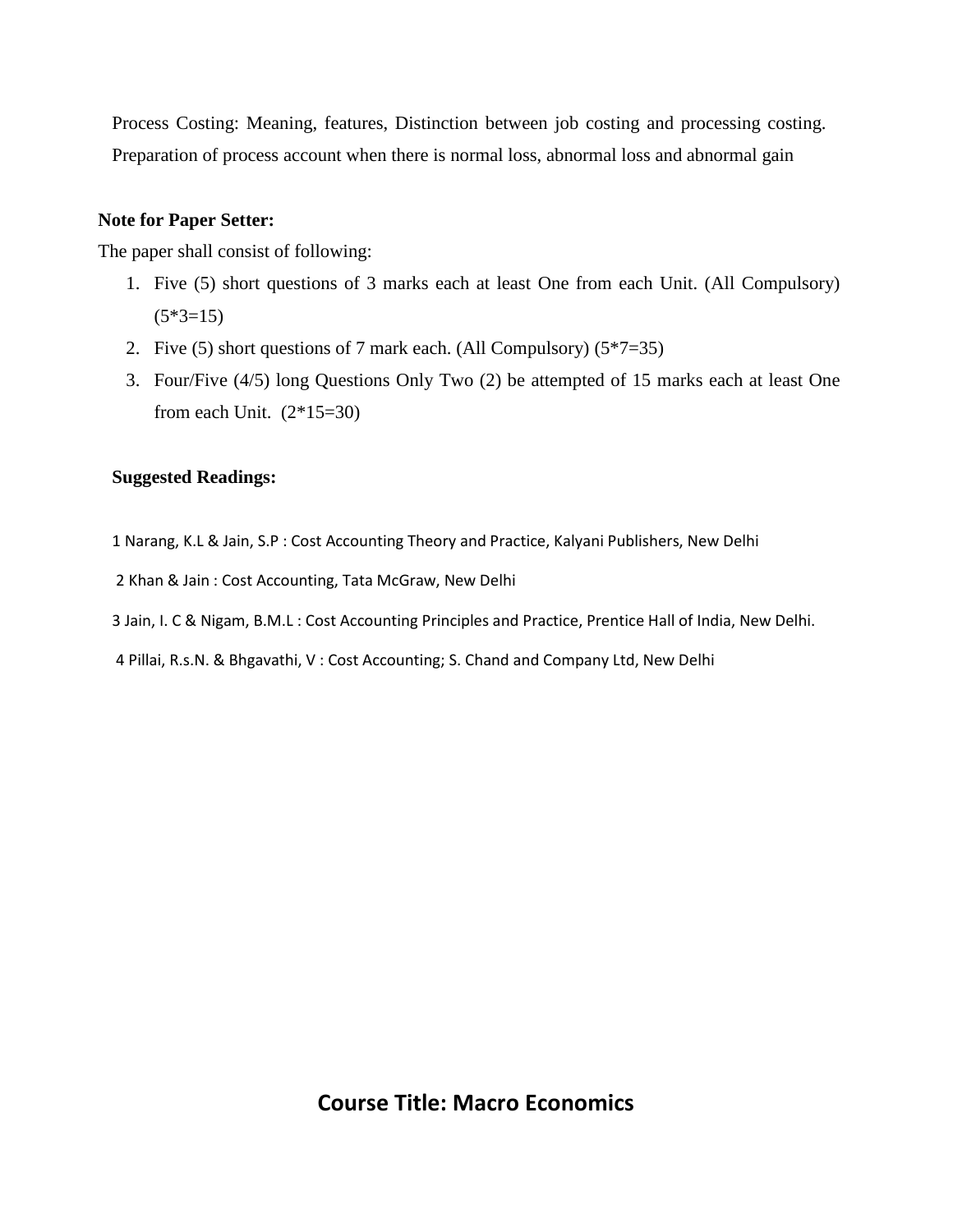|                          | Paper: UBBATC302                                                                                | <b>Total Marks:</b>             | 100                     |  |
|--------------------------|-------------------------------------------------------------------------------------------------|---------------------------------|-------------------------|--|
| Credit: 6                |                                                                                                 |                                 | Internal Assessment: 20 |  |
| <b>Contact Hours: 45</b> |                                                                                                 | <b>External Examination: 80</b> |                         |  |
|                          | Duration of Examination: 2 1/2 hours                                                            |                                 |                         |  |
|                          | (For the Examinations to be held for Semester-III at undergraduate level under CBCS in December |                                 |                         |  |
|                          | 2017, 2018 and 2019)                                                                            |                                 |                         |  |

### **Objective:**

To introduce the concepts of Macro Economics in the developing Indian economy

#### **UNIT I**

Introduction to macroeconomics; GDP and the circular flow of income and expenditures; Components of GDP; Real and nominal GDP; GDP Deflator; Measuring national income, inequality and unemployment; Macroeconomics models.

#### **UNIT II**

Inflation: Measuring cost of living – inflation and the consumer price index; Real and nominal return; Deflation: Inflationary and deflationary scenarios; The Phillips curve: Inflation and unemployment.

#### **UNIT III**

Aggregate demand and aggregate supply; Historical circumstances explained by AD/AS; The business cycle; Monetary and fiscal policy; The Monetary System: Fractional reserve banking; Money supply; Fractional reserve accounting; Interest as the price of money; Functions of money.

### **UNIT IV**

Income and expenditure: Marginal propensity to consume (MPC); Consumption function; Keynesian thinking; Keynesian cross; IS-LM model; Foreign exchange and trade: Balance of payments: Current account; Capital account; Currency reserves: accumulating foreign currency reserves; using reserves to stabilize currency and speculative attacks on currency.

## **Note for Paper Setter:**

The paper shall consist of following: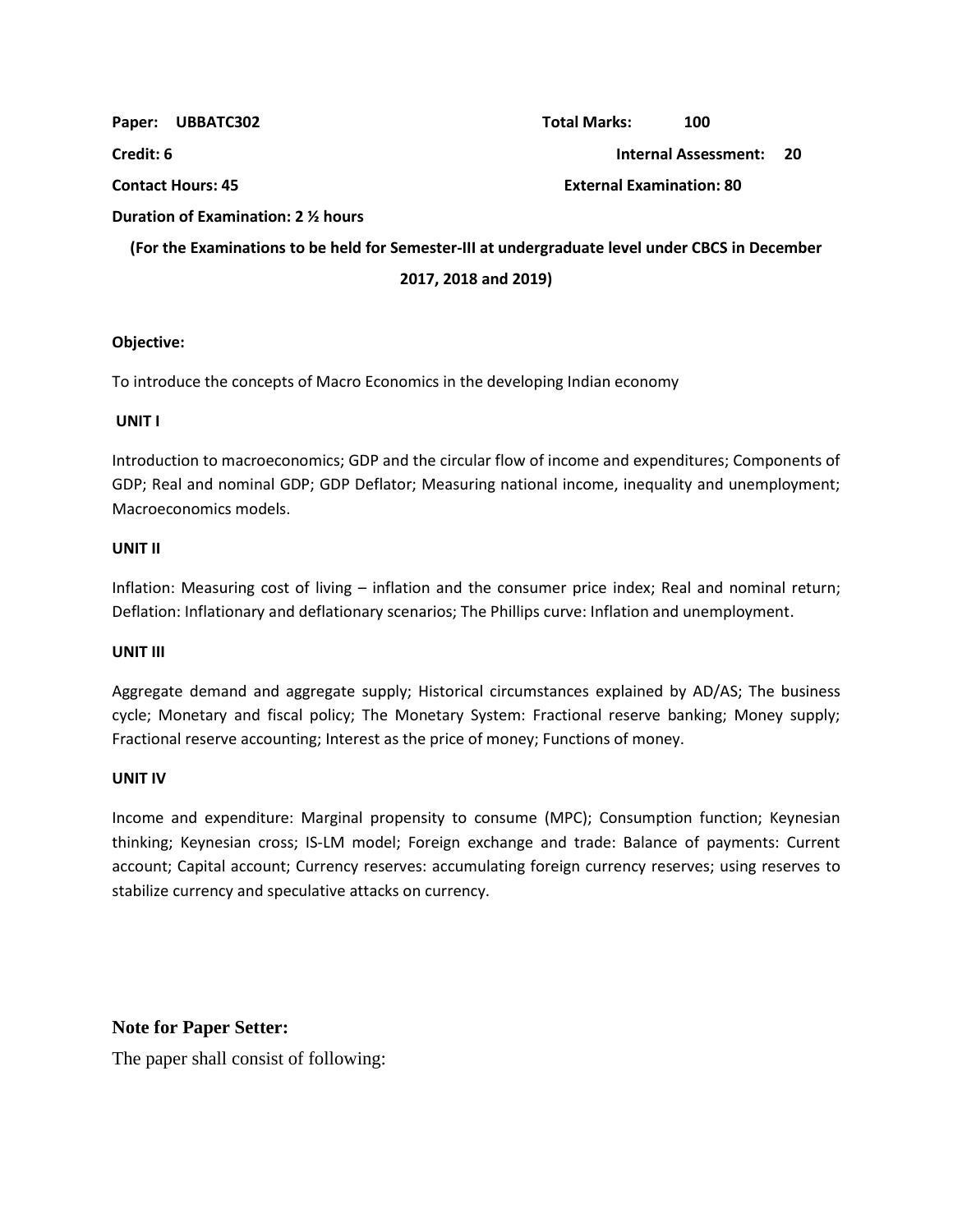- 1. Five (5) short questions of 3 marks each at least One from each Unit. (All Compulsory)  $(5*3=15)$
- 2. Five (5) short questions of 7 mark each. (All Compulsory)  $(5*7=35)$
- 3. Four/Five (4/5) long Questions Only Two (2) be attempted of 15 marks each at least One from each Unit.  $(2*15=30)$

#### **Suggested Readings:**

- 1. Dornbusch, Fischer and Startz, Macroeconomics, McGraw Hill, 11th edition, 2010.
- 2. N. Gregory Mankiw. Macroeconomics, Worth Publishers, 7th edition, 2010.
- 3. Olivier Blanchard, Macroeconomics, Pearson Education, Inc., 5th edition, 2009.
- 4. Richard T. Froyen, Macroeconomics, Pearson Education Asia, 2nd edition, 2005.
- 5. Andrew B. Abel and Ben S. Bernanke, Macroeconomics, Pearson Education, Inc., 7th edition, 2011.
- 6. Errol D'Souza, Macroeconomics, Pearson Education, 2009.
- 7. Paul R. Krugman, Maurice Obstfeld and Marc Melitz, International Economics, Pearson Education Asia, 9th edition, 2012.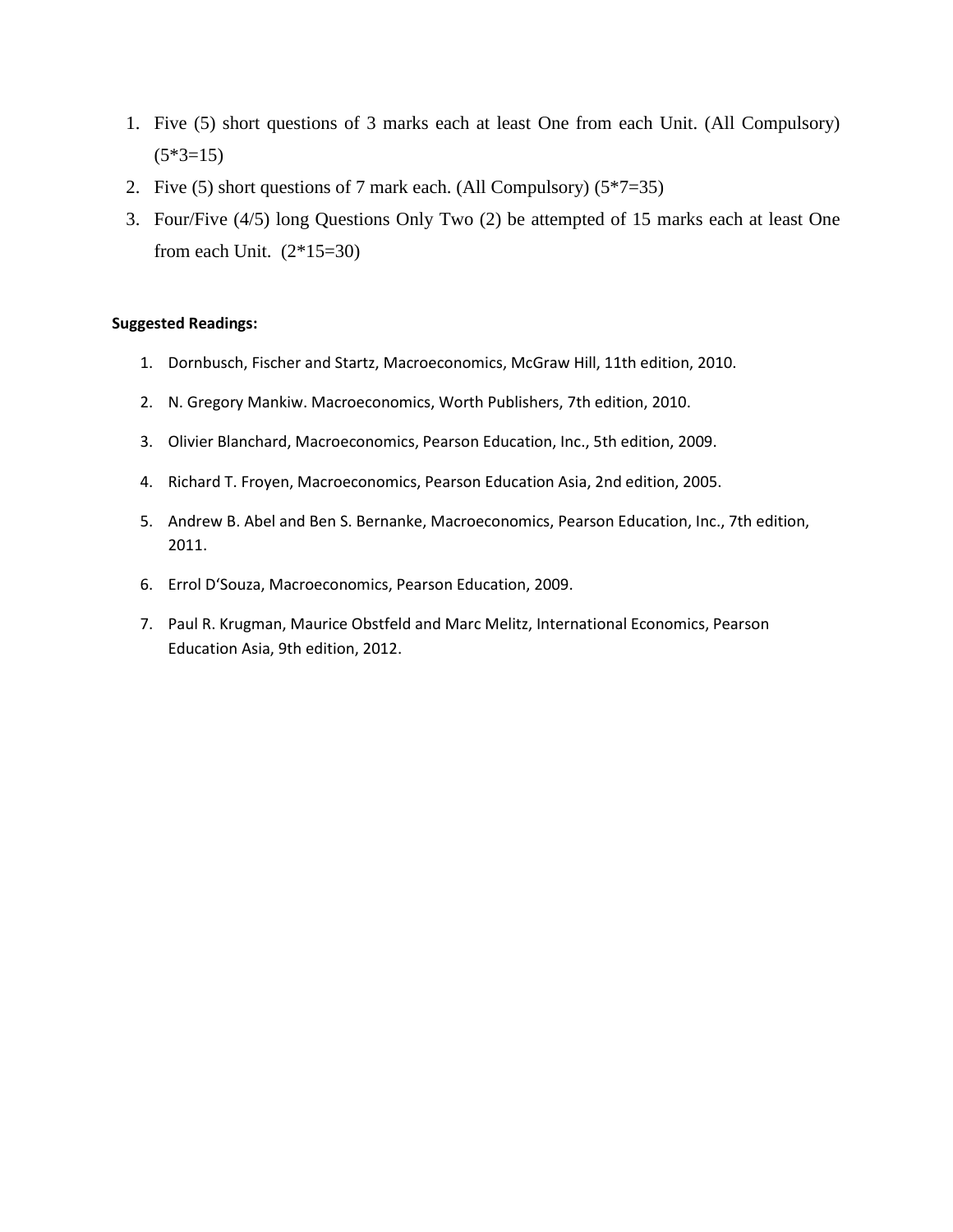## **Course Title: Human Resource Management**

|                      | Paper: UBBATC303                                                                                | <b>Total Marks:</b>             | 100 |  |  |
|----------------------|-------------------------------------------------------------------------------------------------|---------------------------------|-----|--|--|
| Credit: 6            |                                                                                                 | <b>Internal Assessment:</b>     |     |  |  |
|                      | <b>Contact Hours: 45</b>                                                                        | <b>External Examination: 80</b> |     |  |  |
|                      | Duration of Examination: 2 % hours                                                              |                                 |     |  |  |
|                      | (For the Examinations to be held for Semester-III at undergraduate level under CBCS in December |                                 |     |  |  |
| 2017, 2018 and 2019) |                                                                                                 |                                 |     |  |  |
|                      |                                                                                                 |                                 |     |  |  |

#### **Objective**

The objective of this course is to sensitize the students with the various facets of managing people and to create an understanding of the various policies and practices of Human Resource Management.

#### **Unit-I**

Human Resource Management (HRM): Concept, Nature, Scope and Importance; Personnel Management vs. HRM, Functions of the HRM, Role and responsibilities of HR managers, HRM in a dynamic environment.

#### **Unit-II**

Manpower Planning: Job design and Job analysis, Recruitment and Selection Processes, Induction and Placement, Promotions and Transfers, Coaching and Mentoring, Work stress and Counselling.

#### **Unit-III**

Training and Development: Training need analysis, methods of training, Career Development; Performance appraisal: process and techniques, Compensation Management: rewards, incentives and other benefits.

#### **Unit-IV**

Worker's participation and empowerment, Work life balance and Quality of Work Life, Human Resource Information System (HRIS), Knowledge Management and Human Resource Management.

#### **Note for Paper Setter:**

The paper shall consist of following:

- 1. Five (5) short questions of 3 marks each at least One from each Unit. (All Compulsory)  $(5*3=15)$
- 2. Five (5) short questions of 7 mark each. (All Compulsory)  $(5*7=35)$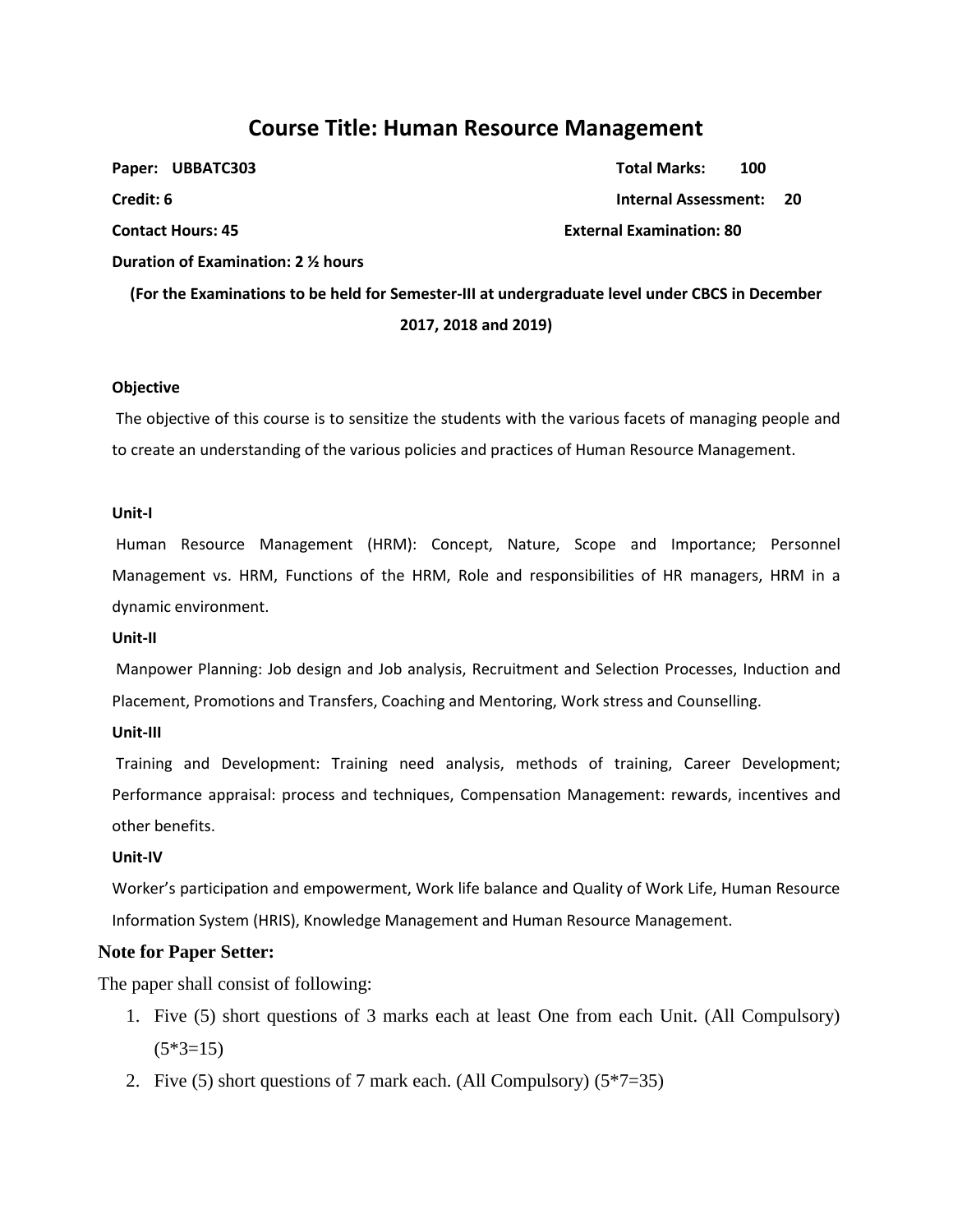3. Four/Five (4/5) long Questions Only Two (2) be attempted of 15 marks each at least One from each Unit.  $(2*15=30)$ 

#### **Suggested Readings**

- 1. A framework for Human Resource Management: Desseler. Gary, Published by Pearson education (2010), 7th Edition.
- 2. Human Resource management Text and cases: Rao. VSP, Excel books (2010),3<sup>rd</sup> edition.
- 3. Training for Development: Lynton R.P., Pareek Udai. Sage publication India pvt. Ltd(2011)3rd edition
- 4. Managing Human Resources: Cascio W.F., Nambudiri Ranjeet,Tata McGraw- hill (2010)8th edition.
- 5. Managing Human Resources: Mejia L.R.G, Balkin D.B, Cardy R.L., PHI learning private limited (2012),  $7^{\text{th}}$  edition.
- 6. Human Resource management: Haldar Uday, Sarkar Juthika, Oxford university press (2012)1st edition.

# **Course Title: Personality Development &**

## **Communication Skills**

**Paper: UBBATS304 Total Marks: 100**

**Credit: 4 Internal Assessment: 20** 

**Contact Hours: 45 External Examination: 80**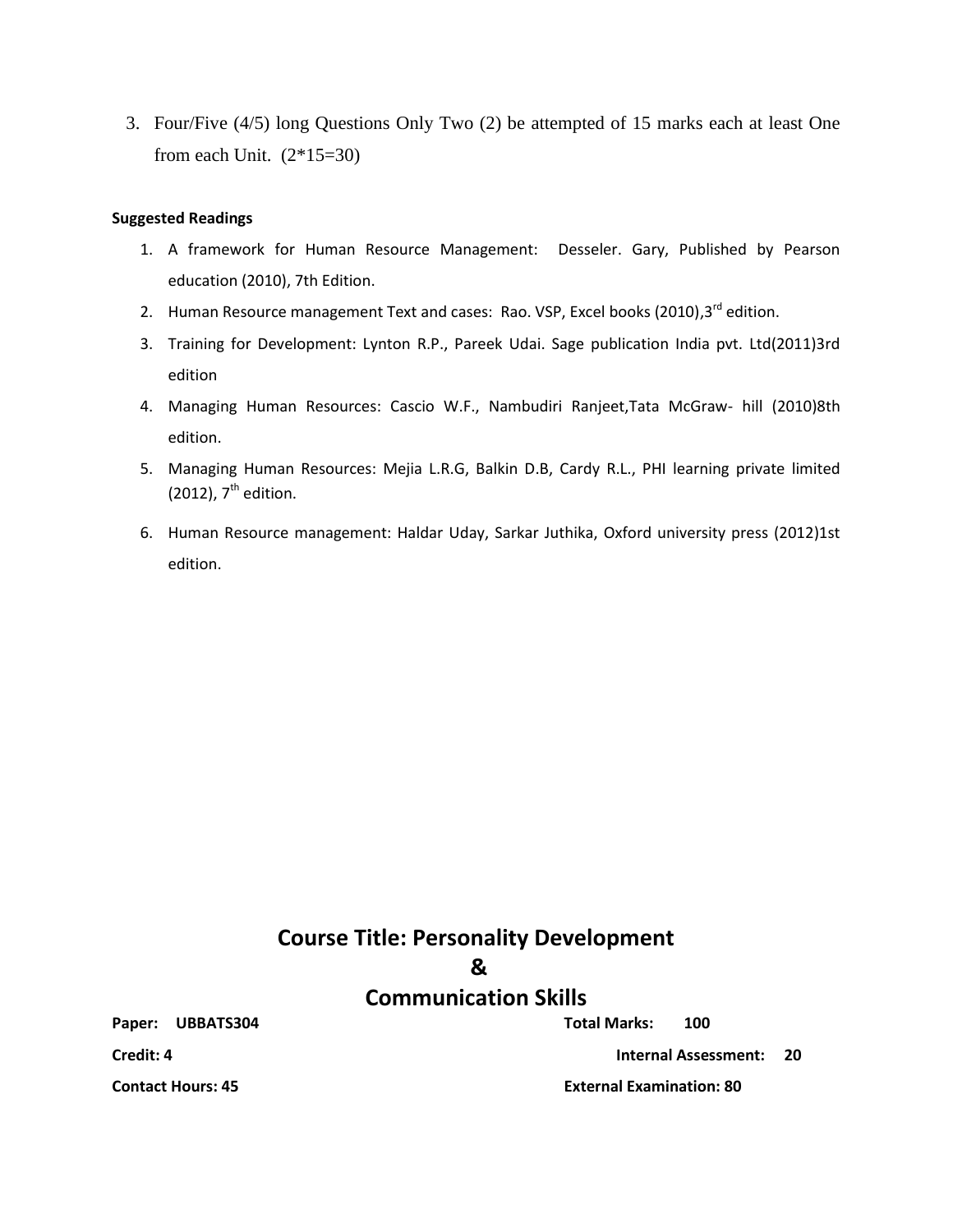#### **Duration of Examination: 2 ½ hours**

### **(For the Examinations to be held for Semester-III at undergraduate level under CBCS in December**

### **2017, 2018 and 2019)**

#### **Course Objective***:*

To impart knowledge about basic communication skills and enhance their personality.

### **UNIT- I**

### **Introduction to Communication**

Meaning, Nature, Importance and Functions of communication, Process of communication, Elements of communication, Principles of effective communication, Communication Barriers-Overcoming barriers in communication.

#### **UNIT-II**

#### **Forms of Communication**

Formal and informal communication- Meaning, Merits and demerits; Types of formal and informal communication, Methods of communication- Oral, Written and gestural communication.

#### **UNIT-III**

### **Business Communication**

Business letters- Kinds of business letters, planning and layout of business letter, Essentials of effective business letter, Report Writing -Meaning, characteristics of good business report and types of business report.

### **UNIT-IV**

### **Personality Development**

Interviews- Essentials, Do's and Don'ts; Body Language- Essentials, Do's and Don'ts; Dining Etiquette-Essentials, Do's and Don'ts; Telephone Etiquette- Essentials, Do's and Don'ts.

### **Note for Paper Setter:**

The paper shall consist of following:

- 1. Five (5) short questions of 3 marks each at least One from each Unit. (All Compulsory)  $(5*3=15)$
- 2. Five (5) short questions of 7 mark each. (All Compulsory)  $(5*7=35)$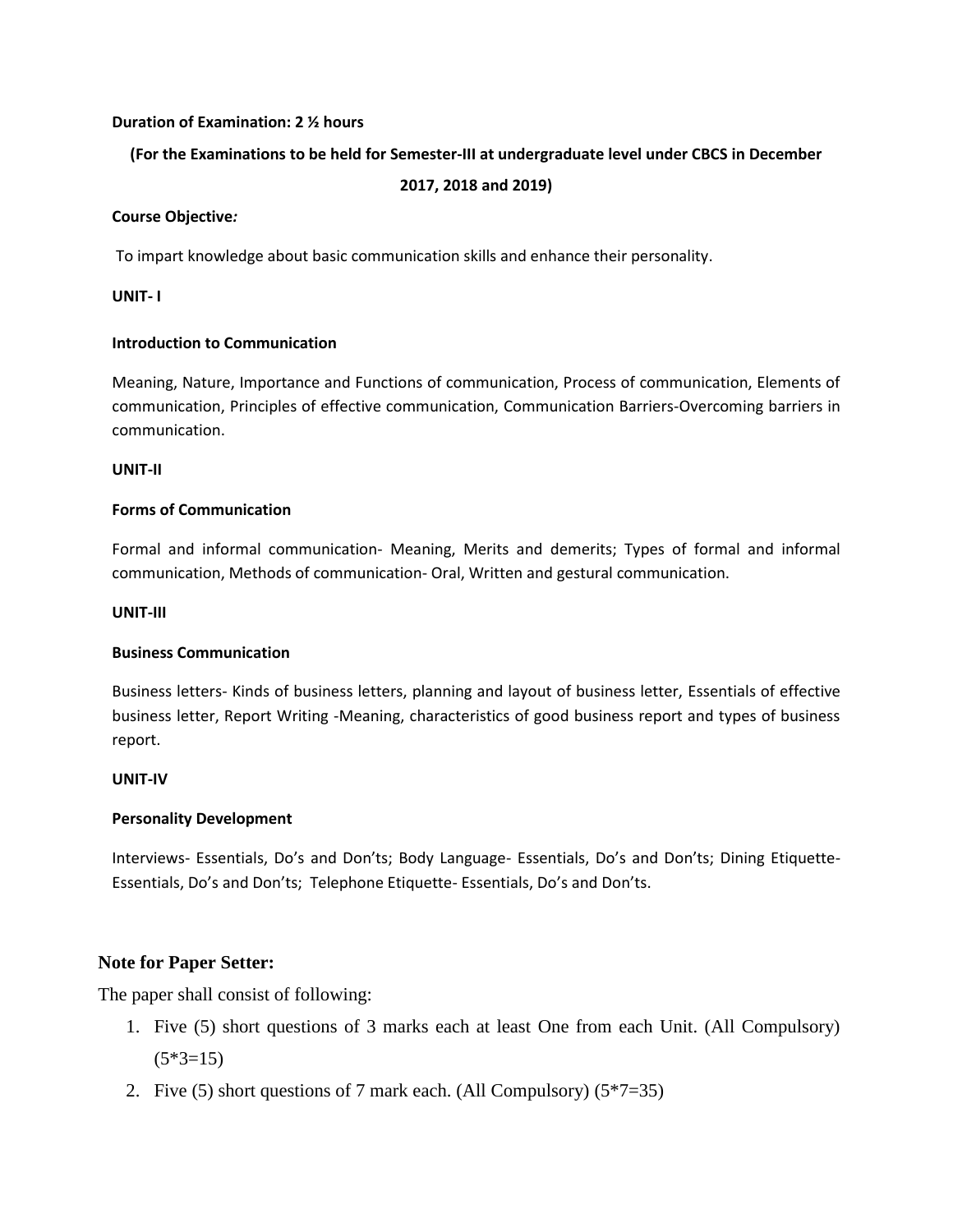3. Four/Five (4/5) long Questions Only Two (2) be attempted of 15 marks each at least One from each Unit.  $(2*15=30)$ 

## **Suggested Readings:**

- 1. Business Communication K. K. Sinha Galgotia Publishing Company, New Delhi.
- 2. Essentials of Business Communication Rajendra Pal and J. S. Korlhalli Sultan Chand & Sons, New Delhi.
- 3. Business Communication (Principles, Methods and Techniques) Nirmal Singh Deep & Deep Publications Pvt. Ltd., New Delhi.
- 4. Business Correspondence and Report Writing R. C. Sharma, Krishna Mohan Tata McGraw-Hill Publishing Company Limited, New Delhi.

## **Course Title: Production and Operations Management**

(Generic Elective)

**Paper: UBBATGE305 Total Marks: 100**

**Credit: 4 Internal Assessment: 20** 

**Contact Hours: 45 External Examination: 80**

**Duration of Examination: 2 ½ hours**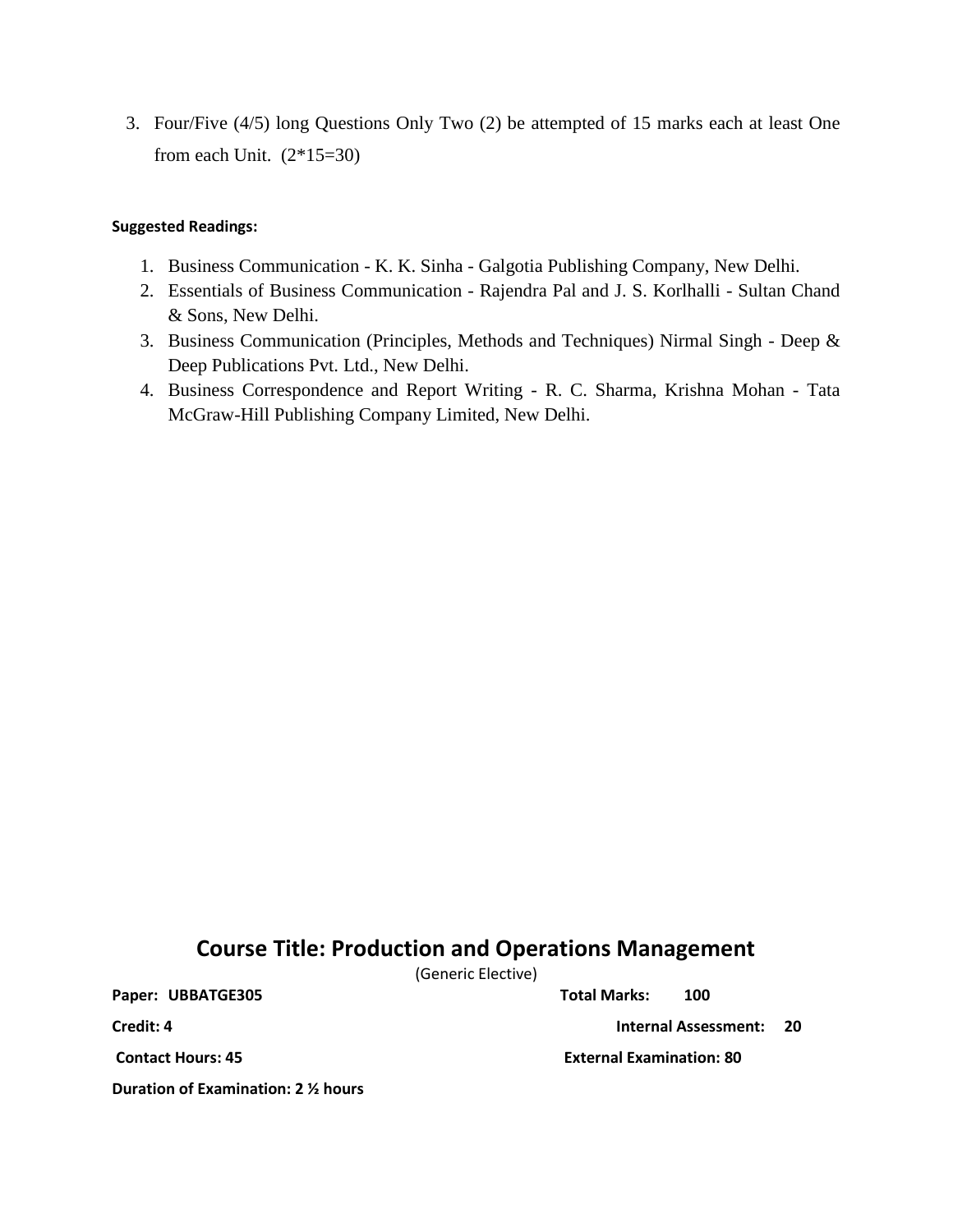## **(For the Examinations to be held for Semester-III at undergraduate level under CBCS in December**

#### **2017, 2018 and 2019)**

#### **Objective**:

To understand the production and operation function and familiarize students with the technique for planning and control.

#### **UNIT I**

Introduction to Production & Operations Management: Definition, need, responsibilities, key decisions of OM, goods vs. services. Operations as a key functional area in an organization operation Strategies-Definition, relevance, strategy formulation process, order qualifying and order winning attribute Maintenance Management: Need of maintenance management, equipment life cycle ,Lean production: Definition of lean production, lean Demand Pull logic, waste in operations, elements that address elimination of waste, 2 card kanban Production Control system.

#### **UNIT II**

Forecasting-Definition, types, qualitative (grass roots, market research and Delphi method) and quantitative approach (simple moving average method, weighted moving average and single exponential smoothing method), forecast error, MAD. Scheduling: Operation scheduling, goals of short term scheduling, job sequencing (FCFS, SPT, EDD, LPT, CR) & Johnson's rule on two machines, Gantt charts.

#### **UNIT III**

Process Selection: Definition, Characteristics that influence the choice of alternative processes (volume and variety), type of processes- job shop, batch, mass and continuous, product-process design Matrix and Services design matrix, technology issues in process design, flexible manufacturing systems (FMS), computer integrated manufacturing (CIM).

#### **UNIT IV**

Layout Decision: Layout planning – Benefits of good layout, importance, different types of layouts (Process, Product, Group technology and Fixed position layout). Assembly line balancing by using LOT rule; Location Decisions & Models: Facility Location – Objective, factors that influence location decision, location evaluation methods- factor rating method. Capacity Planning: Definition, measures of capacity (input and output), types of planning over time horizon. Decision trees analysis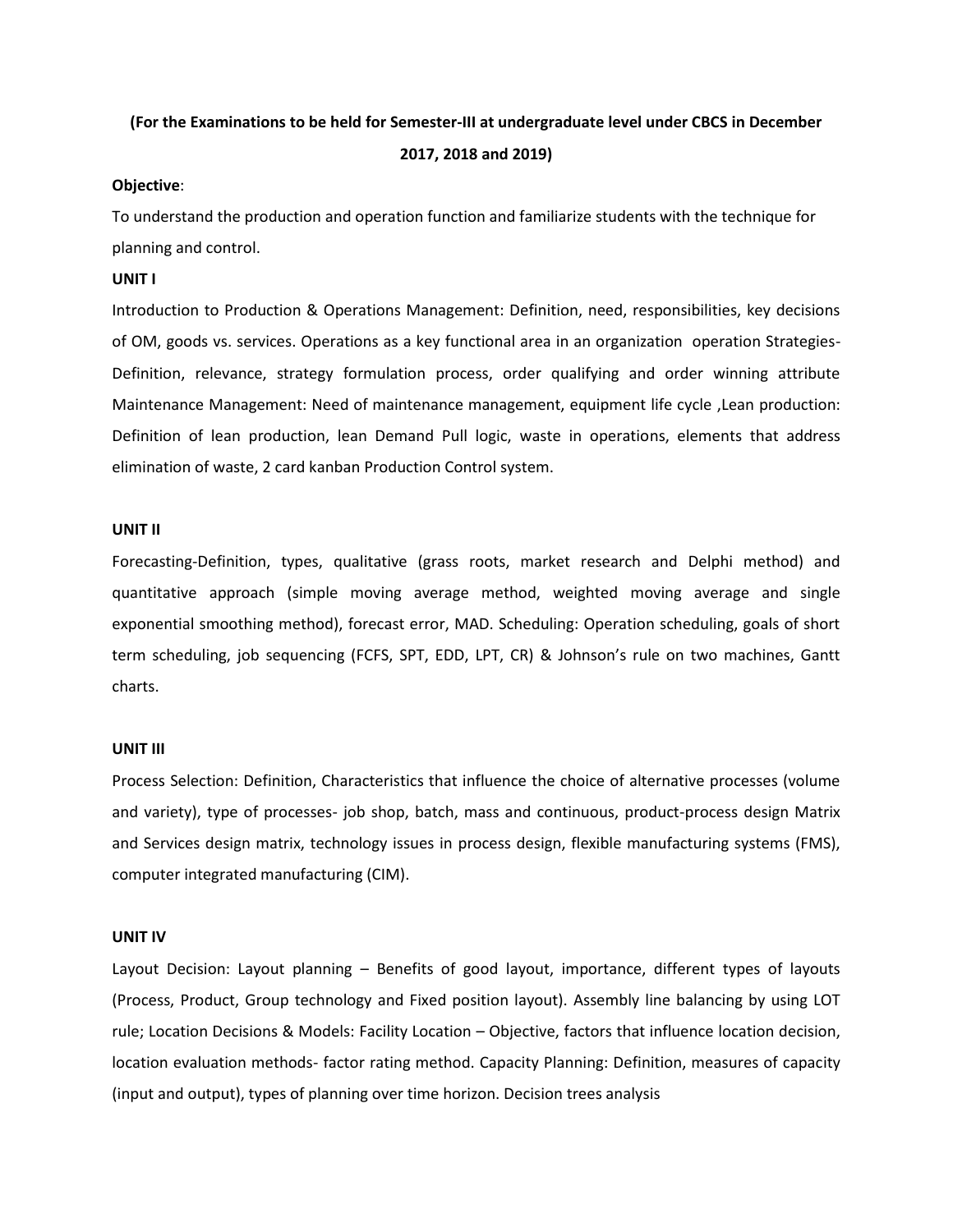## **Note for Paper Setter:**

The paper shall consist of following:

- 1. Five (5) short questions of 3 marks each at least One from each Unit. (All Compulsory)  $(5*3=15)$
- 2. Five (5) short questions of 7 mark each. (All Compulsory)  $(5*7=35)$
- 3. Four/Five (4/5) long Questions Only Two (2) be attempted of 15 marks each at least One from each Unit.  $(2*15=30)$

### **Suggested Readings**:

- 1. Mahadevan B, Operations Management Theory & Practice, Pearson Education
- 2. Heizer Jay and Render Barry , Production & Operations Management, Pearson Education
- 3. Chase R B, Aquilano N J , Jacobs F R and Agarwal N, Production & Operations Management Manufacturing and Services, Tata McGraw Hill
- 4. S.P. Gupta , Statistical methods, Sultan Chand & Sons .
- 5. Adam,E.E and Ebert, Production & operations Management, Prentice Hall of India, New Delhi
- 6. S.N. Chary, Production & operations management Tata McGraw Hill, New Delhi

## **Course Title: Financial Management**

| Paper: UBBATC401                                                                                | <b>Total Marks:</b><br>100          |
|-------------------------------------------------------------------------------------------------|-------------------------------------|
| Credit: 6                                                                                       | <b>Internal Assessment:</b><br>- 20 |
| <b>Contact Hours: 45</b>                                                                        | <b>External Examination: 80</b>     |
| Duration of Examination: 2 1/2 hours                                                            |                                     |
| (For the Examinations to be held for Semester-IV at undergraduate level under CBCS in May 2018, |                                     |
| 2019 and 2020)                                                                                  |                                     |

**Objective:**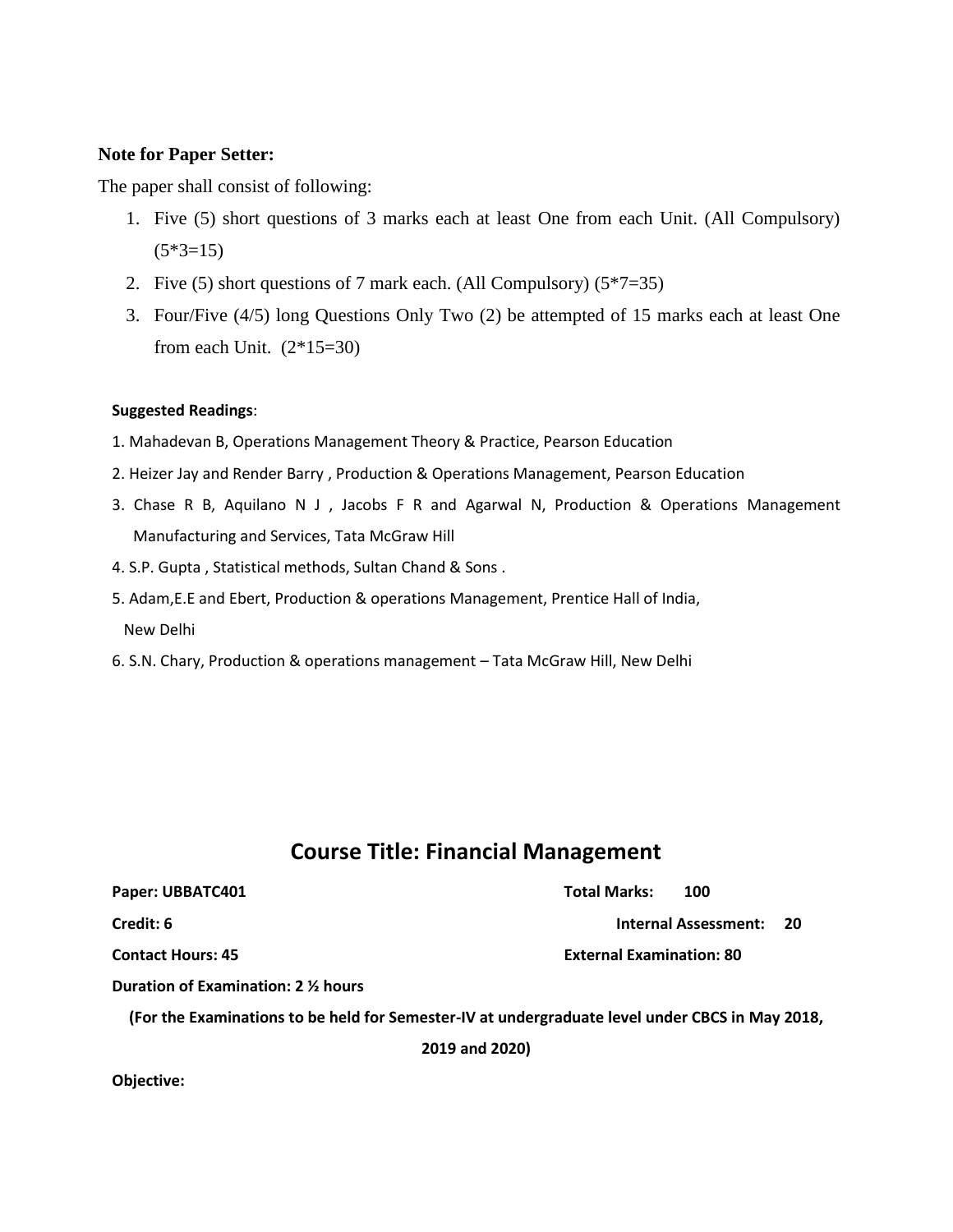The objective of this course is to impart basic knowledge about the aspects of finance and its application to the business decisions and to acquaint participants with the nuances of banking and finance.

### **UNIT I: INTRODUCTION**

Financial management- meaning and concept. Finance function and firm's objective. Emerging role of finance manager. Financial decision: an overview.

### **UNIT II: FINANCIAL PLANNING**

Concepts and steps in financial planning. Features of an appropriate financial plan. Determinants of capital structure. Overcapitalization and undercapitalization.

## **UNIT III: SOURCES OF FINANCE**

Bank finance and non banking finance companies. Equity shares and preference shares, debentures and other debt instruments.

## **UNIT IV: WORKING CAPITAL**

Working capital- meaning and types. Factors influencing working capital. Approaches to financing working capital.

## **Note for Paper Setter:**

The paper shall consist of following:

- 1. Five (5) short questions of 3 marks each at least One from each Unit. (All Compulsory)  $(5*3=15)$
- 2. Five (5) short questions of 7 mark each. (All Compulsory)  $(5*7=35)$
- 3. Four/Five (4/5) long Questions Only Two (2) be attempted of 15 marks each at least One from each Unit.  $(2*15=30)$

## **Suggested Readings:**

- 1. Chandra Prsanna (2010), Financial Management, Tata Mc Graw Hill, Delhi.
- 2. Hampton John (2010), Financial Decision Making, Pretice Hall, Delhi.
- 3. Pandey I.M. (2010), Vikas Publishing House, Delhi.
- 4. Van Horne James C (2001), Financial Management Policy, Pretince Hall, Delhi.
- 5. Van horne, J.C. and J.M. Wacowicz Jr. (2011), Fundamentals of Financial Management, Pretince Hall, Delhi.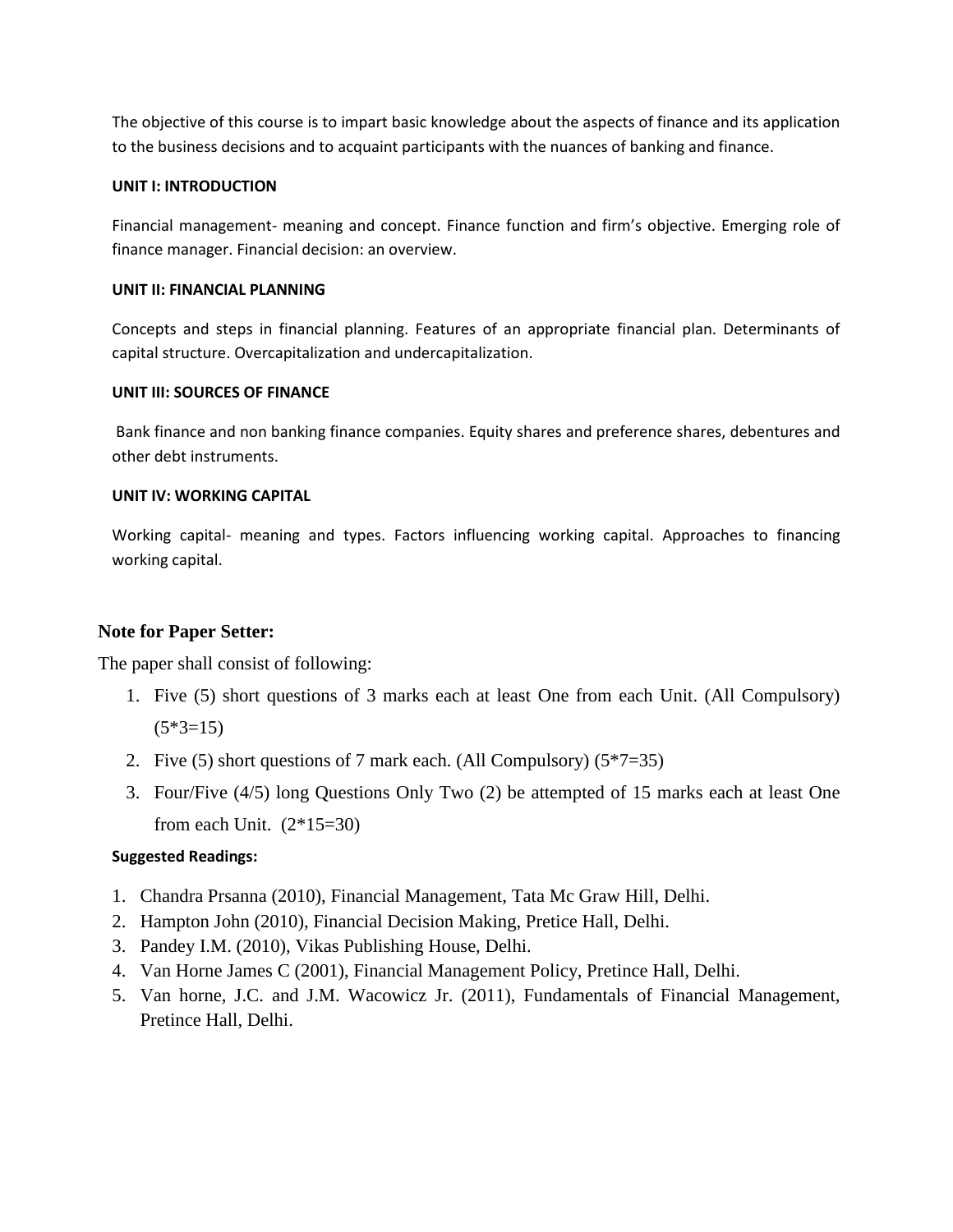## **Course Title: Principles of Marketing**

Paper: UBBATC402 **Total Marks:** 100 **Credit: 6 Internal Assessment: 20 Contact Hours: 45 External Examination: 80 Duration of Examination: 2 ½ hours (For the Examinations to be held for Semester-IV at undergraduate level under CBCS in May 2018, 2019 and 2020)**

**Objective:**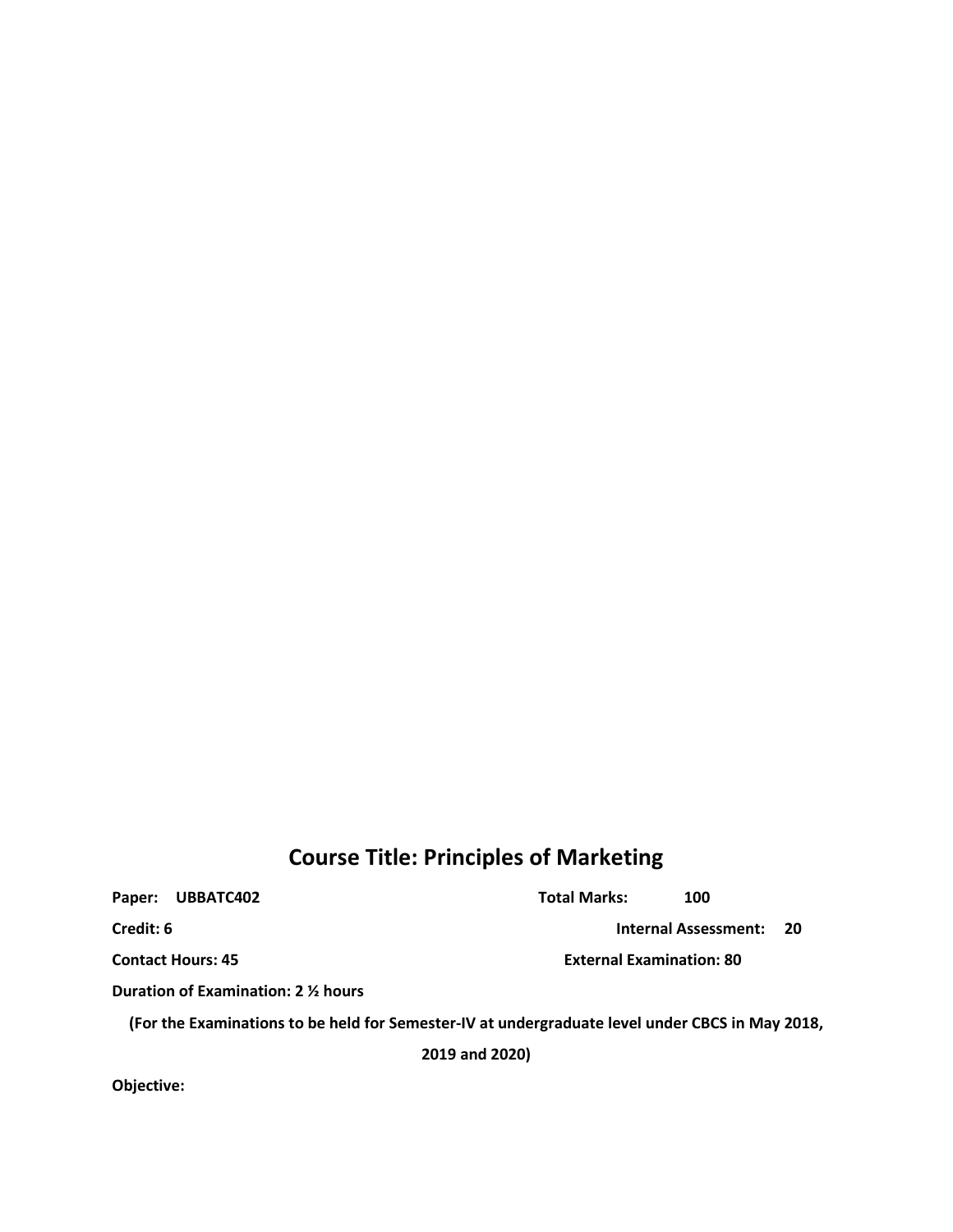To introduce the concepts, principles and techniques of Marketing Management

#### **UNIT I**

Meaning of market and marketing; The marketing Mix and the role of marketing in a developing economy like India; Social marketing; Difference between marketing of product and services; Marketing function and approaches; Marketing versus Selling; The modern concept of marketing.

#### **UNIT II**

Concept of product; Product decision and strategies; Classification of products; Product life cycle; New product development process; Why products fail?

Branding and packaging decisions; Marketing segmentation and its bases; Considerations involved and methods of designing a marketing organisation; Meaning of marketing research-its applications; Procedure and the marketing research scenario in India.

#### **UNIT III**

Concept of price; Pricing policies and strategies; Factors determining pricing decisions; Role if cost in pricing; Pricing methods and objectives.

Meaning of sales forecast; Approaches to and methods of forecasting; Importance and objectives of channels of distribution; Major channels of distribution; Functions and services of wholesalers and retailers; Selection of a channel of distribution; Physical distribution tasks and decisions on channels of distribution.

#### **UNIT IV**

Concept and importance of consumer behaviour; Types of consumers; Models of consumer behaviour; Factors influencing consumer behaviour; Consumer decision making process and stages; Indian consumer environment; Consumerism.

#### **Note for Paper Setter:**

The paper shall consist of following:

- 1. Five (5) short questions of 3 marks each at least One from each Unit. (All Compulsory)  $(5*3=15)$
- 2. Five (5) short questions of 7 mark each. (All Compulsory)  $(5*7=35)$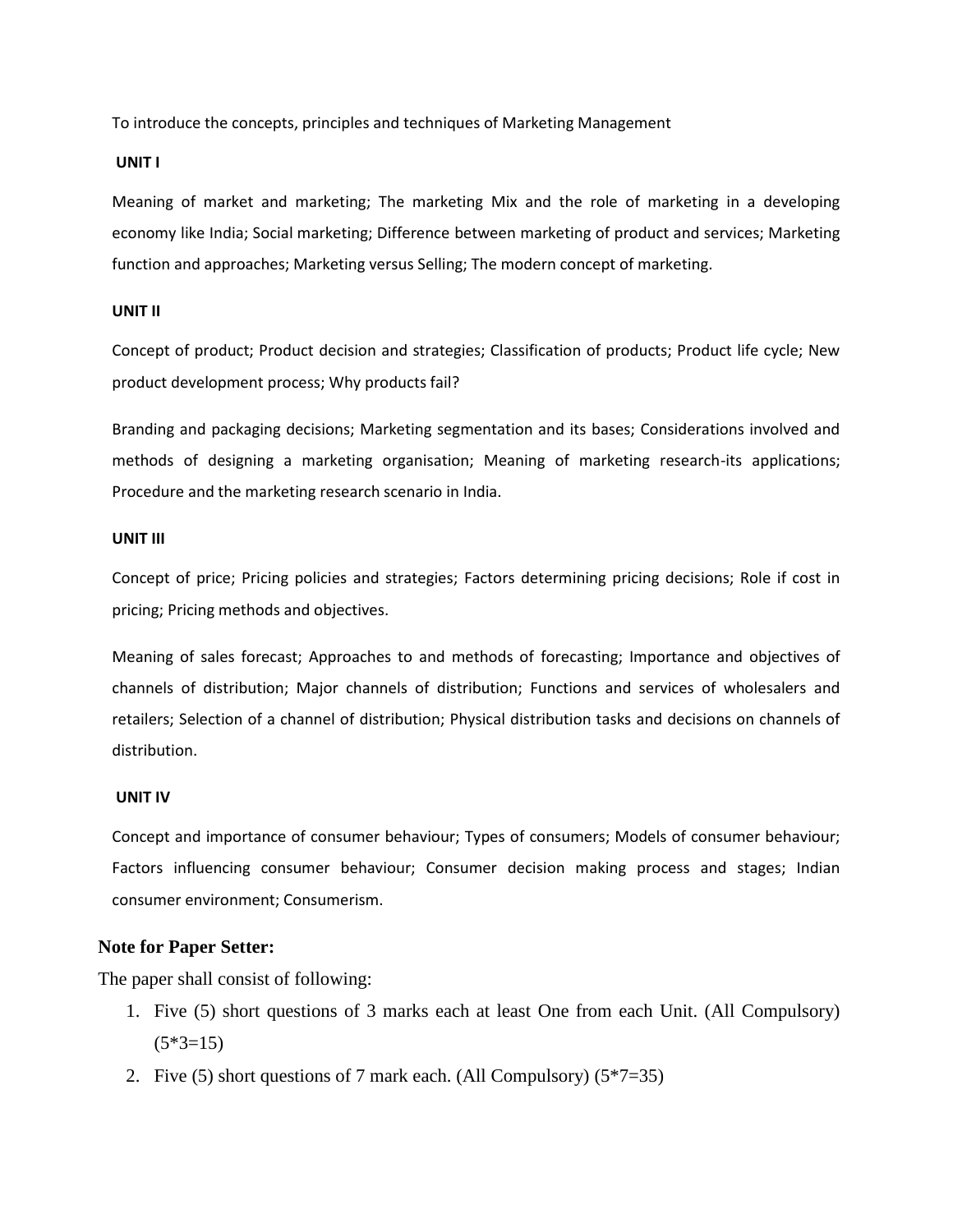3. Four/Five (4/5) long Questions Only Two (2) be attempted of 15 marks each at least One from each Unit.  $(2*15=30)$ 

#### **Suggested Readings:**

- 1. Marketing Management: Philip Kotler
- 2. Basic Marketing: Cundiff, Still and Govani
- 3. Modern Marketing Management: R. S. Davar
- 4. Fundamentals of Marketing: William J. Stanton
- 5. Marketing Principles and Methods: Philips and Duncon
- 6. Marketing Management in Indian Perspective: Jha and Singh
- 7. Marketing Management: Ramaswami and Namakumari

## **Course Title: Business Research**

### **Paper: UBBATC403 Total Marks: 100**

**Credit: 6 Internal Assessment: 20** 

**Contact Hours: 45 External Examination: 80**

**Duration of Examination: 2 ½ hours**

**(For the Examinations to be held for Semester-IV at undergraduate level under CBCS in May 2018,** 

**2019 and 2020)**

**Objective:**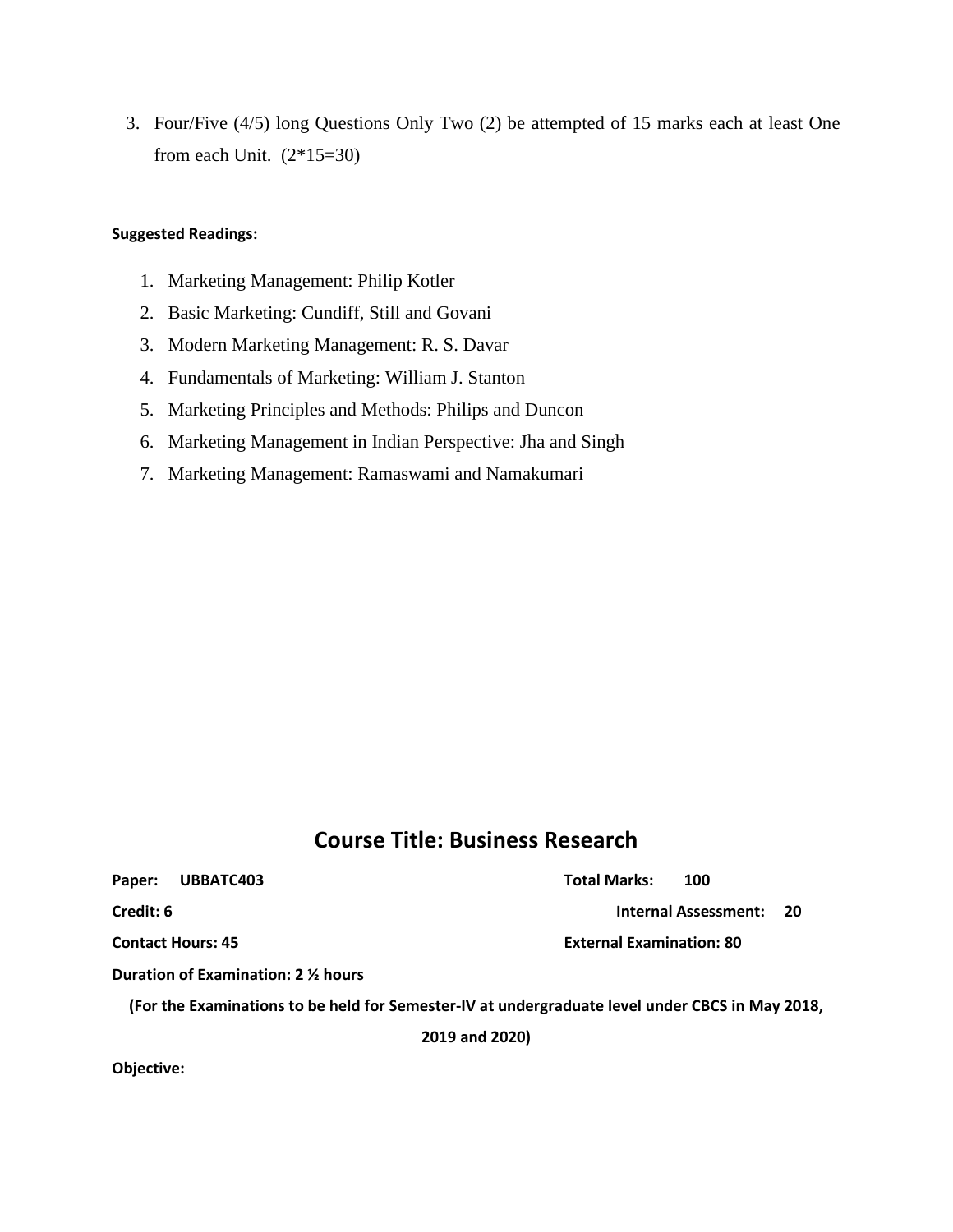The objective of the course is to introduce the concept of business research and its applications for effective decision making in the business organizations.

#### **UNIT-I**

Basics of Business Research- Concept, meaning, Objectives, nature and scope of Research, Significance of Research, Research Approaches, Types of Research, Criteria of a Good research,Ethics in Business Research.

#### **UNIT-II**

Business Research Process and Research Design: Business Research Process- steps, advantages. Research Design- Meaning, Need and Features. Types of Research Designs. Sample surveys, Measurement and scaling.

### **UNIT-III**

Data collection and Data Analysis: Data Meaning and Types, Data Collection types and procedures, Questionnaire Development, Data Preparation, Descriptive Statistics, Hypothesis testing and other data analysis techniques.

#### **UNIT-IV**

Interpretation and Report Writing : Meaning of interpretation, Research Report – Meaning, types, steps and layout , Report Presentation- Format and writing Style

#### **Note for Paper Setter:**

The paper shall consist of following:

- 1. Five (5) short questions of 3 marks each at least One from each Unit. (All Compulsory)  $(5*3=15)$
- 2. Five (5) short questions of 7 mark each. (All Compulsory)  $(5*7=35)$
- 3. Four/Five (4/5) long Questions Only Two (2) be attempted of 15 marks each at least One from each Unit.  $(2*15=30)$

#### **Suggested Readings :**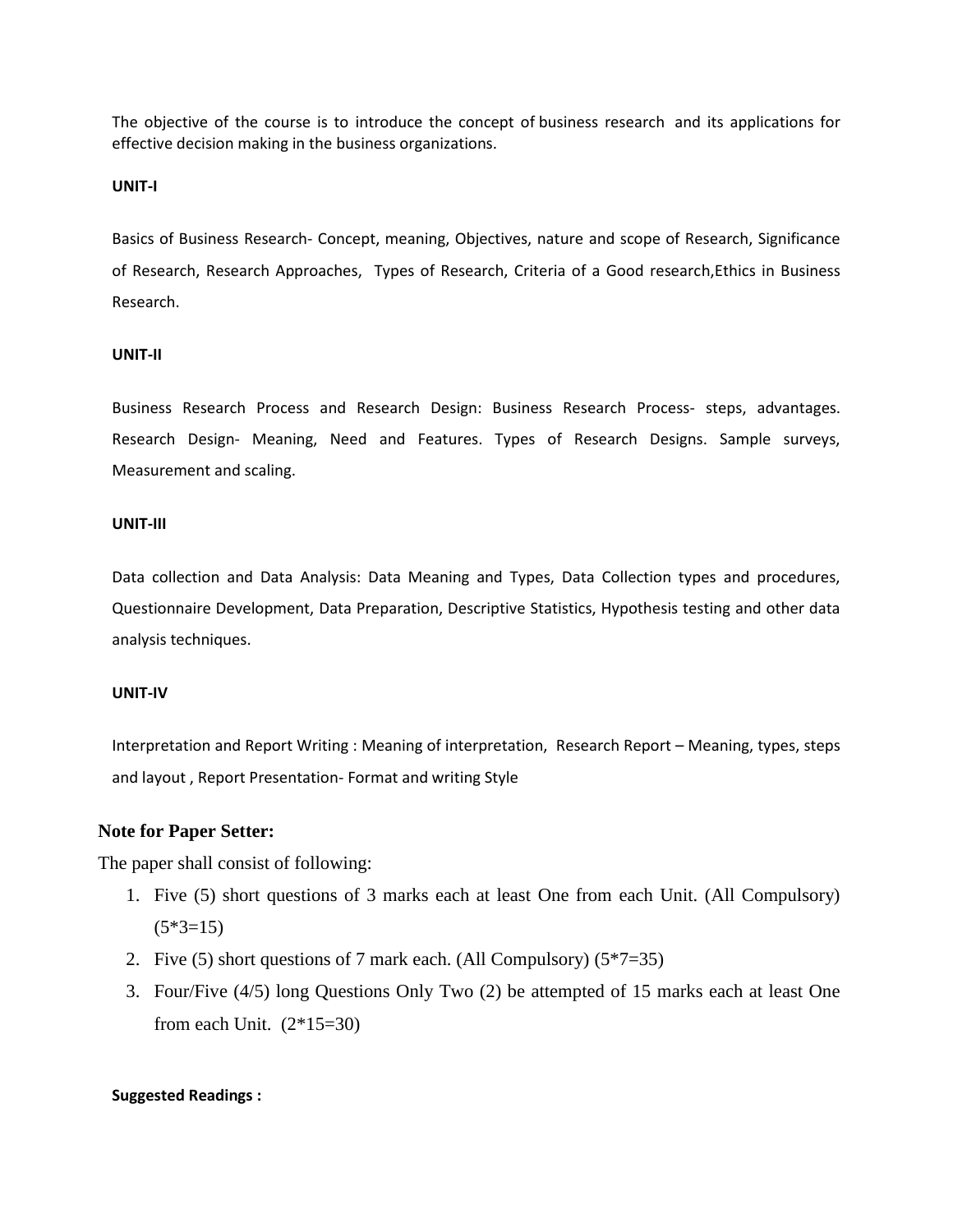- 1. Kothari CR and Haurav Garg, Research Methodology, New Age Publishers.
- 2. [Karunakaran, K.,](https://www.abebooks.com/servlet/SearchResults?an=Karunakaran%2C+K.&cm_sp=det-_-bdp-_-author) Business Research Methods, Himalaya Publishing
- 3. [Donald Cooper](http://www.amazon.in/s/ref=dp_byline_sr_book_1?ie=UTF8&field-author=Donald+Cooper&search-alias=stripbooks) , [Pamela Schindler,](http://www.amazon.in/s/ref=dp_byline_sr_book_2?ie=UTF8&field-author=Pamela+Schindler&search-alias=stripbooks) Business Research Methods, Mc Graw Hill Publishing.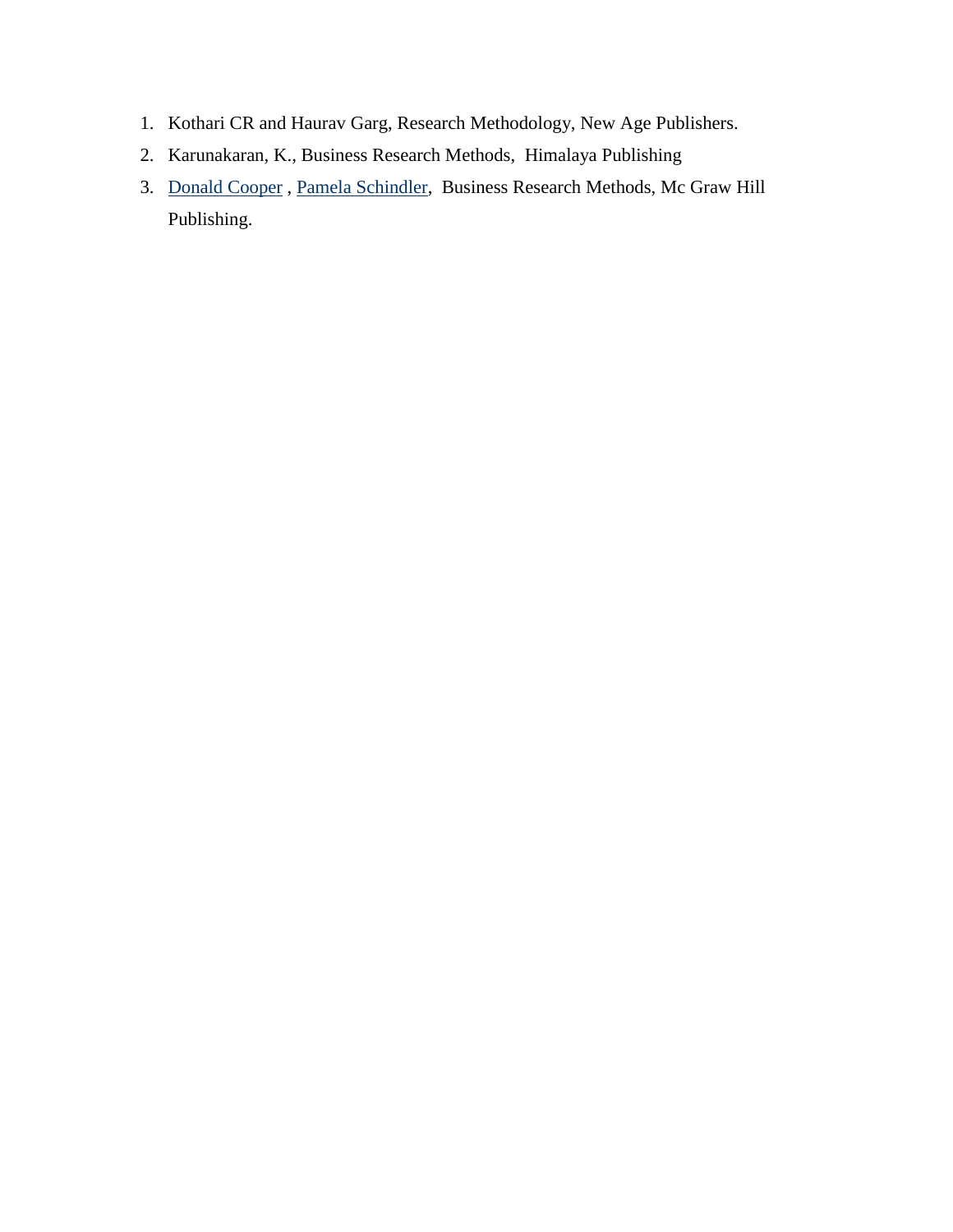## **Course Title: IT Tools in Business**

| Paper: UBBATS404                                                                                | <b>Total Marks:</b><br>100          |  |  |  |
|-------------------------------------------------------------------------------------------------|-------------------------------------|--|--|--|
| Credit: 4                                                                                       | <b>Internal Assessment:</b><br>- 20 |  |  |  |
| <b>Contact Hours: 45</b>                                                                        | <b>External Examination: 80</b>     |  |  |  |
| Duration of Examination: 2 1/2 hours                                                            |                                     |  |  |  |
| (For the Examinations to be held for Semester-III at undergraduate level under CBCS in December |                                     |  |  |  |
| 2017, 2018 and 2019)                                                                            |                                     |  |  |  |

#### **Objective:**

The objective of the course is to make students understand the basic fundamentals of computers and equip them with requisite skills required in business environment by training them on s/w packages used for word processing, worksheets, power point and databases

#### **UNIT I**

Basic Concepts: Meaning, characteristics and applications of a Computer, Advantages and limitations of a computer, Meaning of Data, Information and Knowledge, Data types, data storage, Components of Computers: Hardware components: input devices, output devices, system unit. Software components: Application software: general purpose packaged software and tailor – made software, System software: operating system, interpreter, compiler, linker, loader.

#### **UNIT II**

Operating System: Need and functions of an Operating System, Graphic user interface and character user interface. Introduction to Networks and Internet: Meaning and types of networks - LAN, MAN and WAN, Internet, difference between internet and intranet. Basics: functions, growth, anatomy, Uses, Wireless and wifi, Internet services: ISP, types of accounts, World Wide Web: websites file transfer, browsing, searching.

#### **UNIT III**

**Spreadsheets:** Introduction: Concept of worksheets and workbooks, creating, opening, closing and saving workbooks, moving, copying, inserting, deleting and renaming worksheets, working with multiple worksheets and multiple workbooks, controlling worksheet views, naming cells using name box, name create and name define. Using formulae and functions: Understanding absolute, relative and mixed referencing in formulas, referencing cells in other worksheets and workbooks, correcting common formula errors, working with inbuilt function categories like mathematical, statistical, text, lookup, information, logical, database, date and time and basic financial functions. Consolidating worksheets and workbooks using formulae and data consolidate command Printing and Protecting worksheets: Adjusting margins, creating headers and footers, setting page breaks, changing orientation, creating portable documents and printing data and formulae. Implementing file level security and protecting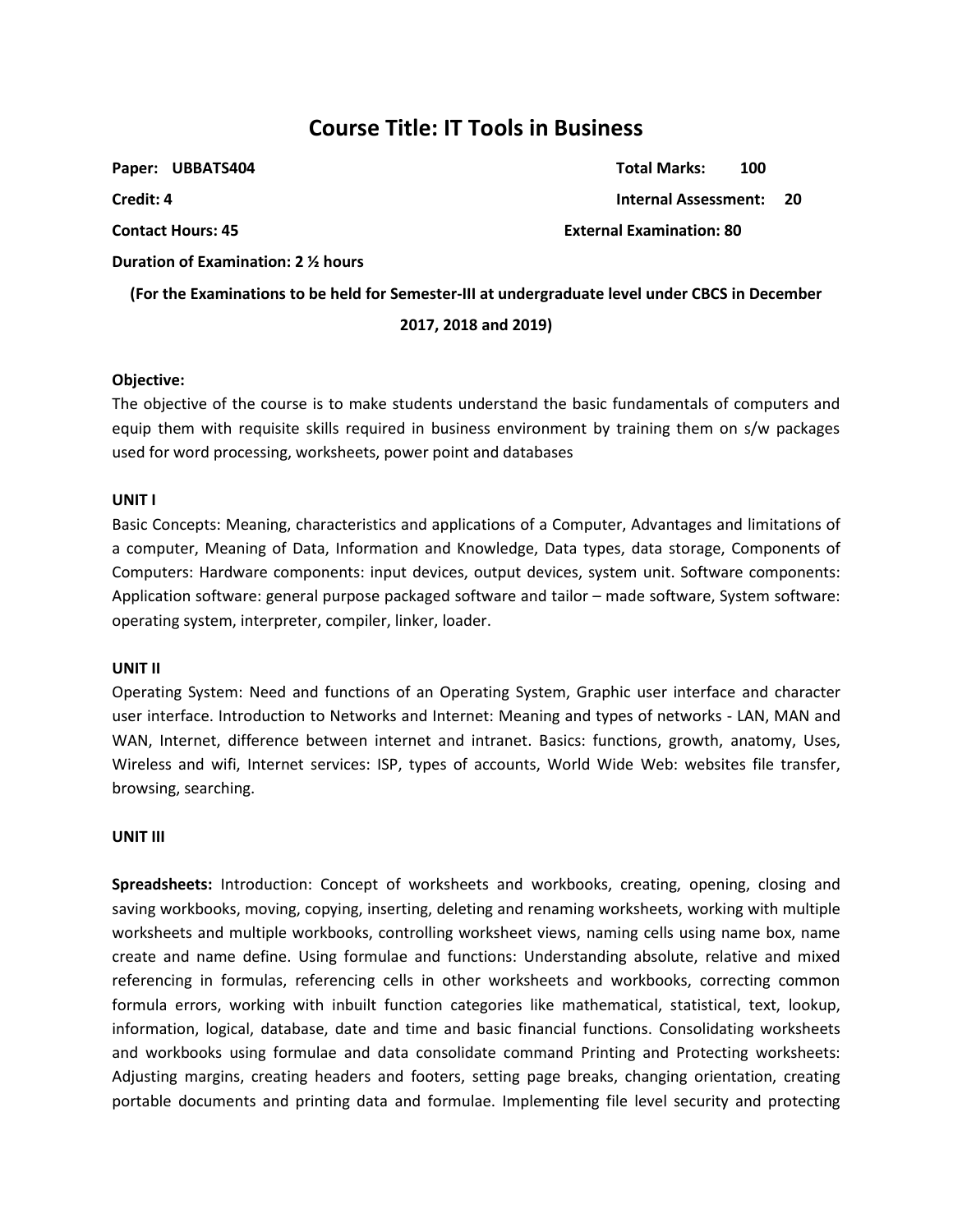data within the worksheet Creating charts and graphics: Choosing a chart type, understanding data points and data series, editing and formatting chart elements, and creating sparkline graphics. Analysing data using pivot tables: Creating, formatting and modifying a pivot table, sorting, filtering and grouping items, creating calculated field and calculated item, creating pivot table charts, producing a report with pivot tables. Performing what-if analysis: Types of what if analysis (manual, data tables, scenario manager), what-if analysis in reverse (goal-seek, solver) Exchanging data using clipboard, object linking and embedding.

**Wordprocessing :**Introduction: Creating and saving your document, displaying different views, working with styles and character formatting, working with paragraph formatting techniques using indents, tabs, alignment, spacing, bullets and numbering and creating borders. Page setup and sections: Setting page margins, orientation, headers and footers, end notes and foot notes, creating section breaks and page borders. Working with tables: Creating tables, modifying table layout and design, sorting, inserting graphics in a table, table math, converting text to table and vice versa.Create newspaper columns, indexes and table of contents. Spellcheck your document using inbuilt and custom dictionaries, checking grammar and style ,using thesaurus and finding and replacing text. Create bookmarks, captions and cross referencing, adding hyperlinks, adding sources and compiling and bibliography Mail merge: Creating and editing your main document and data source, sorting and filtering merged documents and using merge instructions like ask, fill-in and if-then-else. Linking and embedding to keep things together.

#### **Unit IV**

**Powerpoint presentation :**Introduction: Creating a blank presentation using a design template, basing a new presentation on an existing one, creating and managing slides, using content place holders, creating graphs, tables, diagrams, organization charts, inserting clip art and images. Viewing and navigating a presentation: Organising ideas in outline view, using slide sorter to rearrange a presentation, previewing presentation in slide show, understanding master views, using title master, slide master, handout master and notes master, working with headers and footers, using hyperlinks, advanced navigation with action settings, navigation short hand with action buttons Animation and multimedia: Using and applying animation schemes, custom animation, understanding sound file formats and video types, adding music, sound and video clips. Final presentation: Applying transition to slides, controlling transition speed, using hidden slides, using custom shows, using on screen pen and adding and accessing notes during a presentation.

**Databases :**Introduction to Database Development: Database Terminology, Objects, Creating Tables, working with fields, understanding Data types , Changing table design, Assigning Field Properties, Setting Primary Keys, using field validation and record validation rules, Indexing, working with multiple tables, Relationships & Integrity Rules, Join Properties, Record manipulation, Sorting & Filtering. Select data with queries: Creating Query by design & by wizard (Select, Make Table, Append, Delete, Cross Tab, Update, Parameterized Query, Find Duplicate and Find Unmatched), Creating multi table queries, creating & working with table joins. Using operators & expressions: Creating simple & advance criteria. Working with forms: Creating Basic forms, working with bound, unbound and calculated controls, understanding property sheet, Working with Data on Forms: Changing Layout, creating Sub Forms,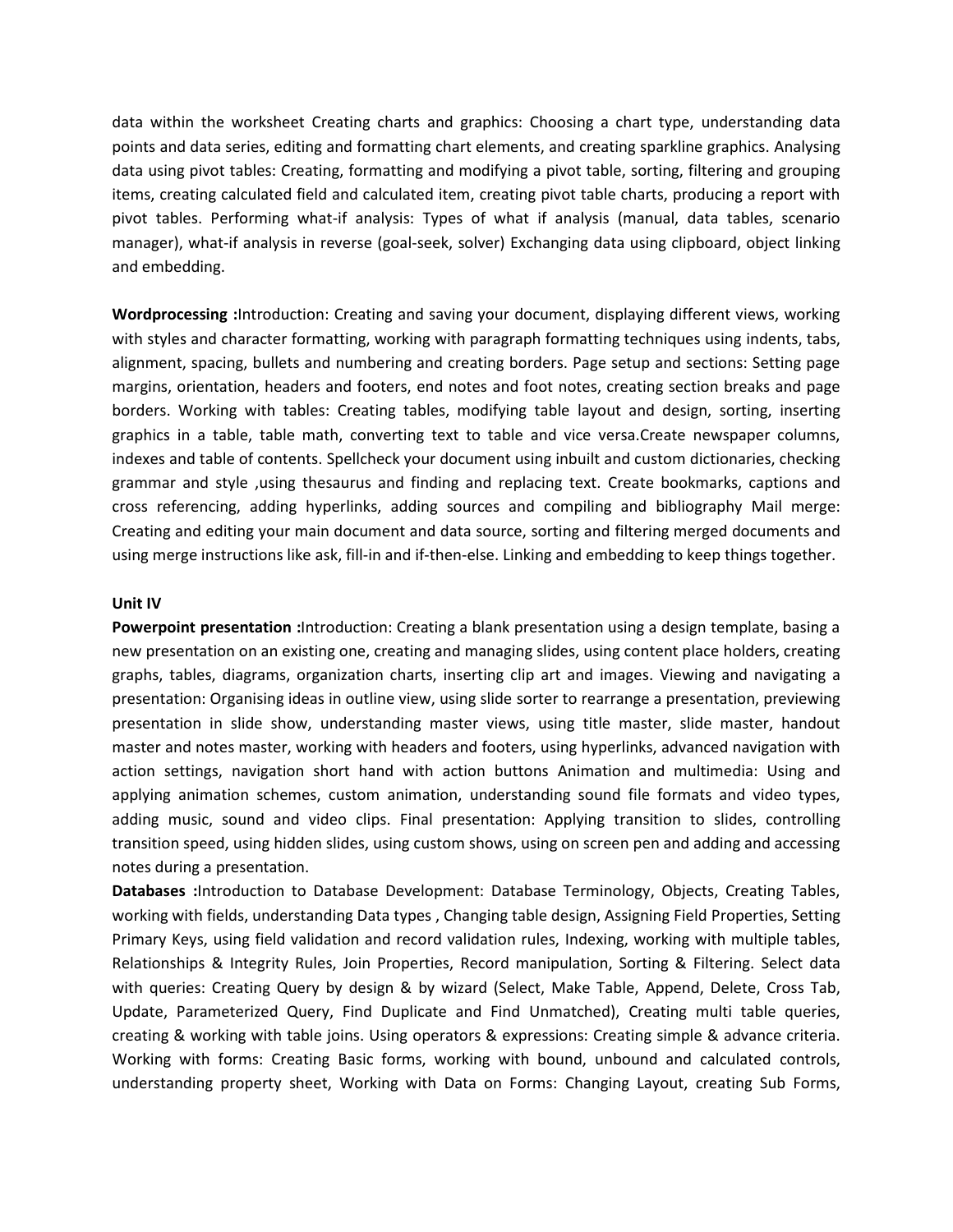creating list box, combo box and option groups. Working with Reports: Creating Basic Reports, Creating Header & Footer, Placing Controls on reports, sorting & grouping, Creating Sub reports.

## **Note for Paper Setter:**

The paper shall consist of following:

- 1. Five (5) short questions of 3 marks each at least One from each Unit. (All Compulsory)  $(5*3=15)$
- 2. Five (5) short questions of 7 mark each. (All Compulsory) (5\*7=35)
- 3. Four/Five (4/5) long Questions Only Two (2) be attempted of 15 marks each at least One from each Unit.  $(2*15=30)$

## **Suggested Readings :**

- 1. Absolute Beginner's Guide to Computer Basics by Michael Miller
- 2. Fundamental of Computers by AkashSaxena, Kratika Gupta
- 3. Fundamentals of Information Technology, Alexis and Mathew
- 4. Computers Today, Donald H. Sanders.
- 5. Computer Fundamentals, P.K. Sinha

## **Course Title: Entrepreneurship Development**

(Generic Elective)

Paper: UBBATGE405 Total Marks: 100

**Credit: 4 Internal Assessment: 20**

**Contact Hours: 45 External Examination: 80**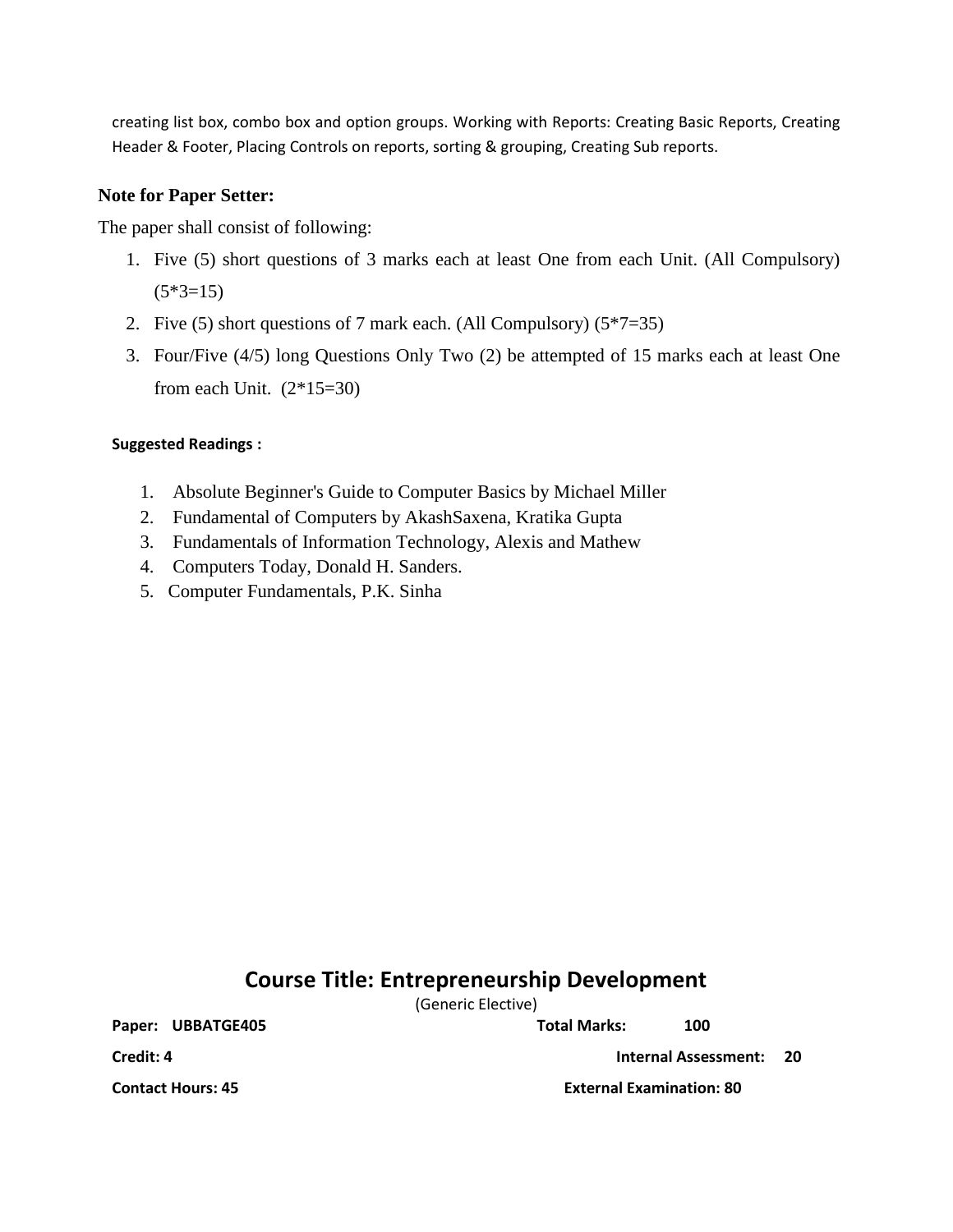#### **Duration of Examination: 2 ½ hours**

## **(For the Examinations to be held for Semester-IV at undergraduate level under CBCS in May 2018, 2019 and 2020)**

#### **Objective:**

The course aims to introduce the fundamental concepts of issues and challenges in context of entrepreneurship to encourage and promote entrepreneurship among the young business leaders who aspire to be successful business *entrepreneurs*

#### **UNIT-I**

Entrepreneurship: : Nature, meaning and concept of Entrepreneurship; Entrepreneurial Traits, Characteristics and Skills; Classification of Entrepreneurs, Growth of Entrepreneurs, Nature and Importance of Entrepreneurs, Entrepreneurial decision process.

#### **UNIT-II**

Entrepreneurship Development: Entrepreneurship environment, Entrepreneurship training and development, Role of Innovation in Entrepreneurship; Project management and financial analysis, budget and planning.

#### **UNIT-III**

Regulatory and Institutional Support : Role of central government and J&K government in promoting entrepreneurship, Introduction to various incentives, Subsidies and grants - Fiscal and non-fiscal concessions available, Role and contribution of various developmental and financial Institutions for entrepreneurship development

#### **UNIT-IV**

Entrepreneurial Environment and Family Business: Entrepreneurship and Socio-Economic Development; Role of entrepreneur in economy. Factors Influencing Entrepreneurship; Management of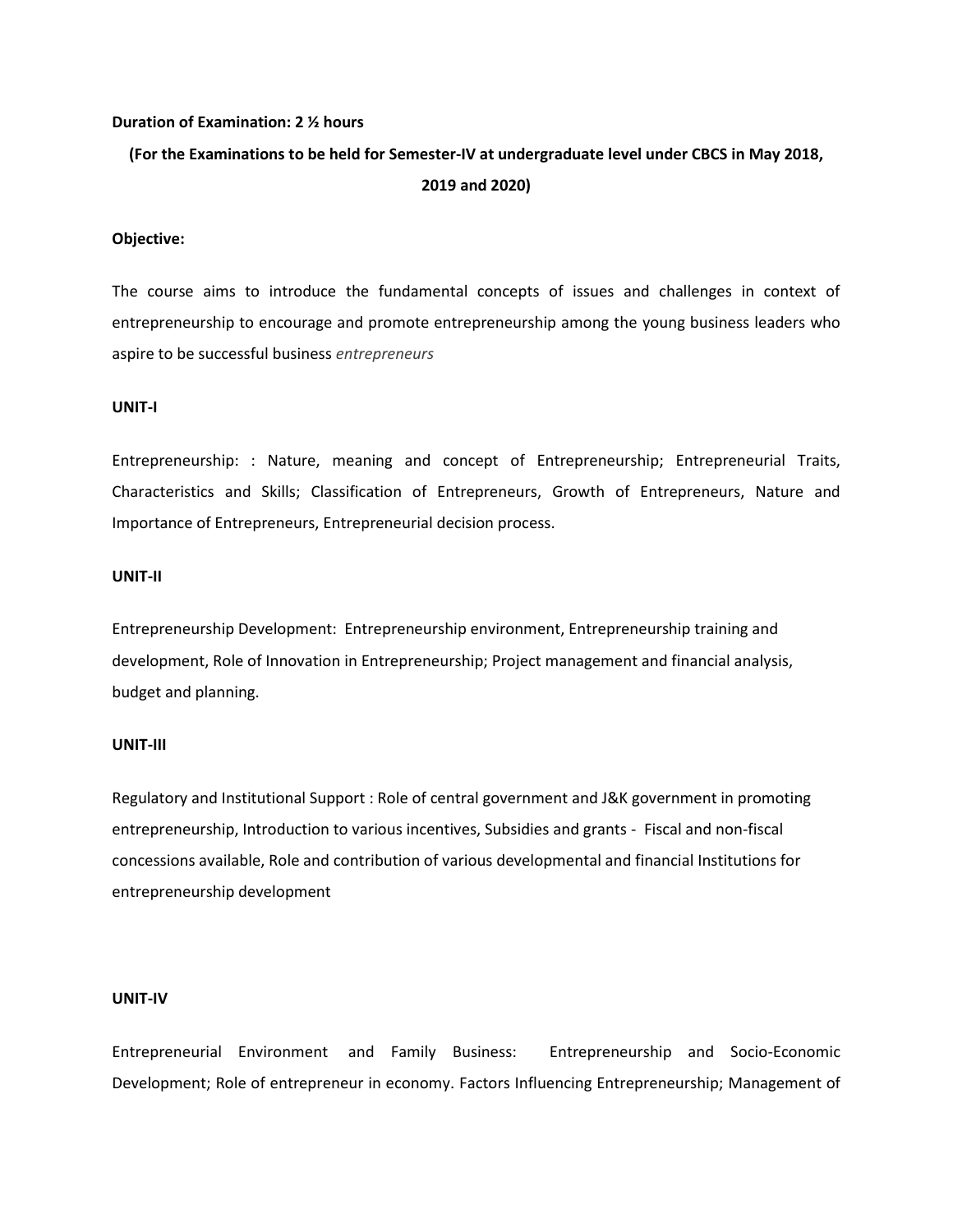Family Business , Familiy Management Practices, Issues and Problems in Family Business, Contemporary Family Business Strategies.

## **Note for Paper Setter:**

The paper shall consist of following:

- 1. Five (5) short questions of 3 marks each at least One from each Unit. (All Compulsory)  $(5*3=15)$
- 2. Five (5) short questions of 7 mark each. (All Compulsory) (5\*7=35)
- 3. Four/Five (4/5) long Questions Only Two (2) be attempted of 15 marks each at least One from each Unit.  $(2*15=30)$

## **Suggested Readings :**

- 1. Dynamics of Entrepreneurial Development and Management, Vasant Desai Himalaya Publishing.
- 2. Enrepreneurship, Cynthis L. Greene, Cengage Learning, New Delhi
- 3. Entrepreneurship, Madhurima Lal and Shikha Sahai, Excell Books, New Delhi
- 4. Entrepreneurship, Rajeev Roy, Oxford University Press

## **Course Title: Management Science**

**Paper:** UBBATC501 **Total Marks:** 100

**Credit: 6 Internal Assessment: 20**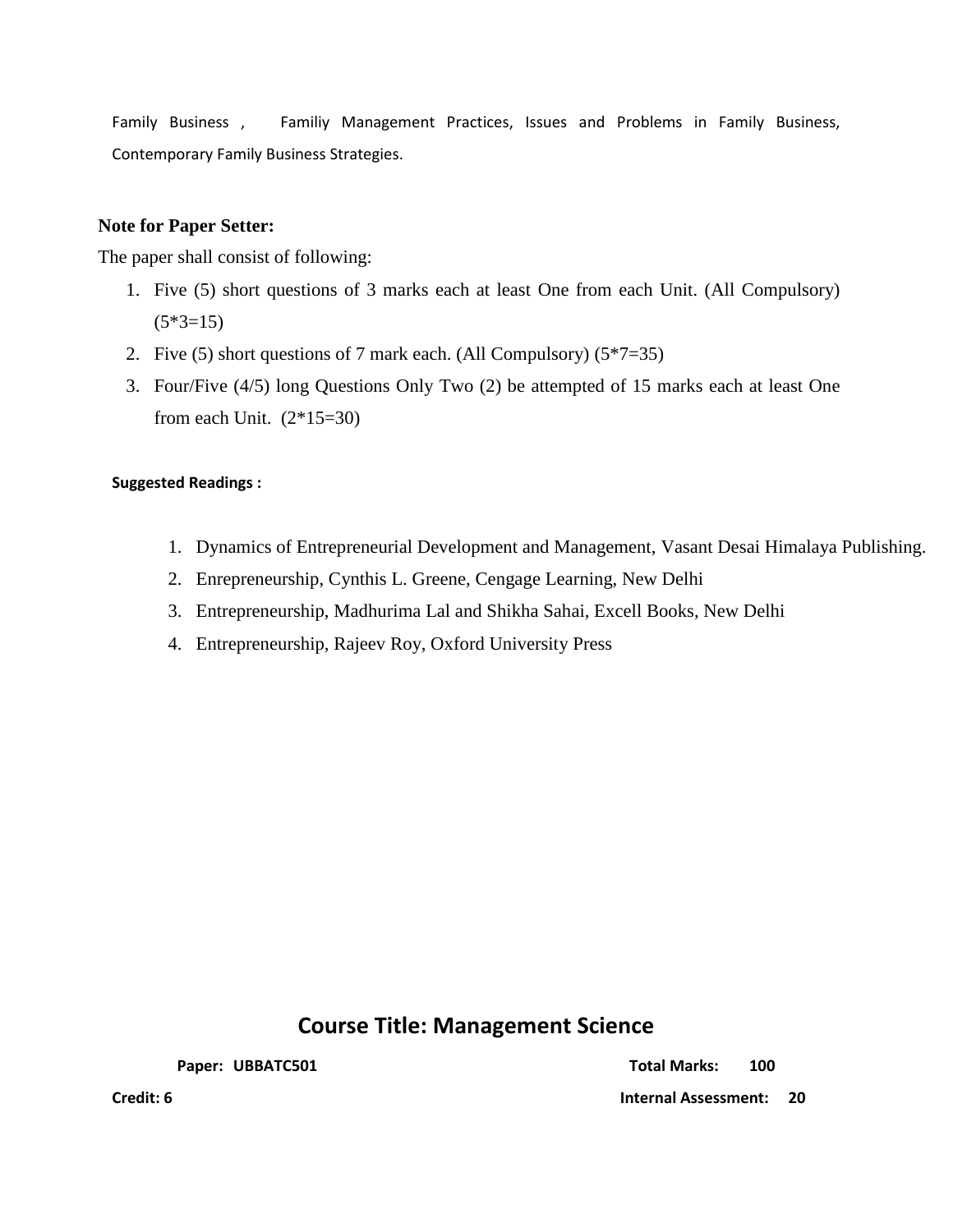#### **Contact Hours: 45 External Examination: 80**

#### **Duration of Examination: 2 ½ hours**

**(For the Examinations to be held for Semester-V at undergraduate level under CBCS in December 2018, 2019 and 2020)**

#### **Objective:**

To acquaint the students with basic concepts used in management science and how various tools can help in decision making.

#### **UNIT I**

Management Science – Historical Development; Nature and Characteristics; Linear Programming – Formulation of LPP, Assumptions; Solution of Maximization and Minimization problems using Graphical Method; Simplex Method

#### **UNIT II**

Decision Theory: Decision making situations – Decision making under certainity - Decision making under uncertainty: Payoff, Regret (Opportunity loss), Maximax criterion – Minimax criterion, Maximin criterion, Laplace criterion & Hurwicz alpha criterion – Decision making under risk: Expected Monetary Value (EMV) , Expected Opportunity Loss (EOL) , Expected Value of perfect information (EVPI)

#### **UNIT III**

Queuing Theory – General Structure of Queuing System; Operating Characteristics of queuing system; Queuing Models – Deterministic queuing model, probabilistic queuing model; Poisson – exponential single server model infinite population; Poisson – exponential, single – server Model – Finite population; Poisson – Exponential, Multiple Server Model – Infinite population.

#### **UNIT IV**

Theory of Games ; Game Models – Two Person Zero Sum Games – With Saddle Point and Without Saddle Point; Limitations of the Game Theory; Simulation – Introduction, Process, Merits and Demerits; Monte Carlo Simulation.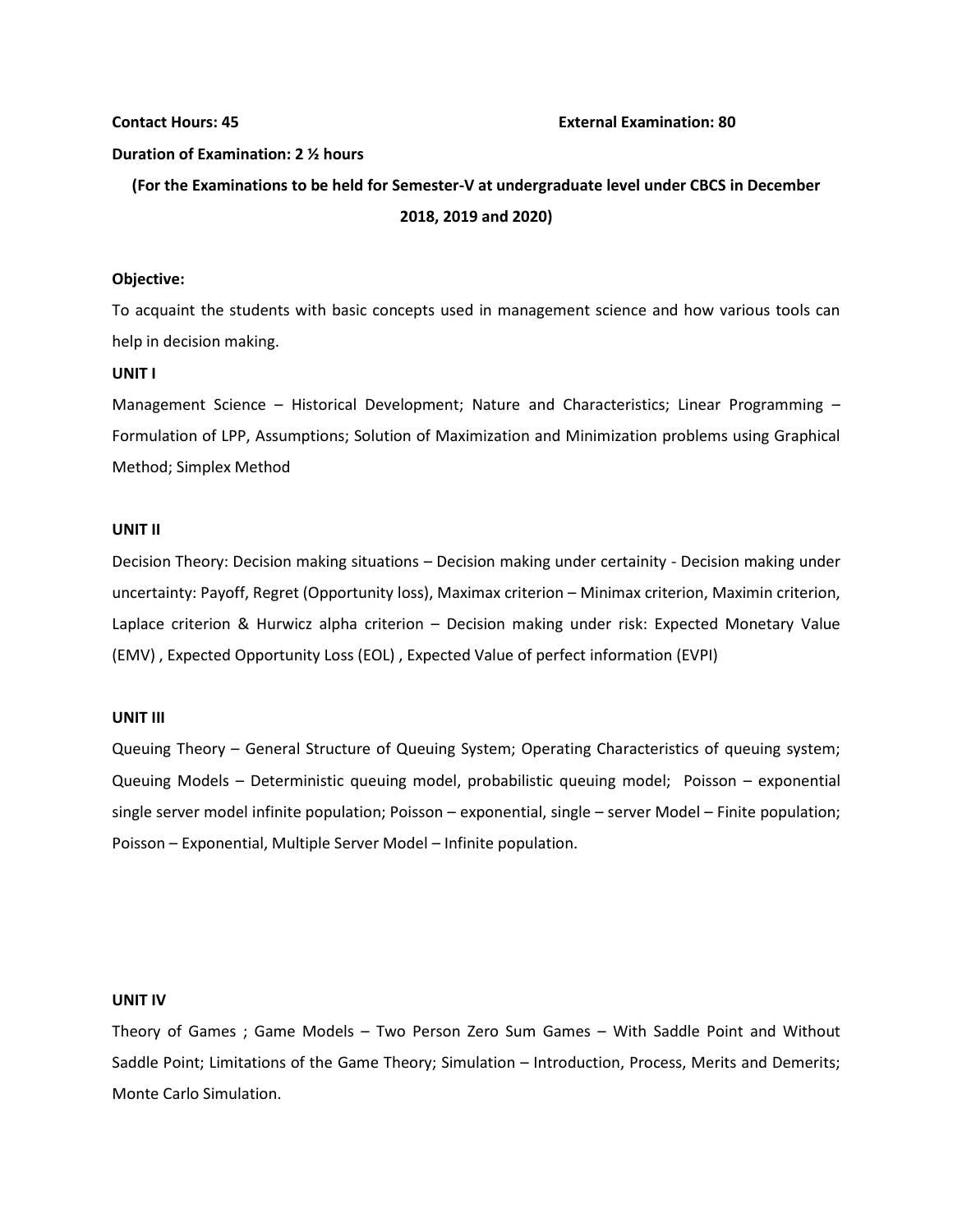## **Note for Paper Setter:**

The paper shall consist of following:

- 1. Five (5) short questions of 3 marks each at least One from each Unit. (All Compulsory)  $(5*3=15)$
- 2. Five (5) short questions of 7 mark each. (All Compulsory)  $(5*7=35)$
- 3. Four/Five (4/5) long Questions Only Two (2) be attempted of 15 marks each at least One from each Unit.  $(2*15=30)$

### **Suggested Readings**

- 1. Quantitative Techniques in Management, ND Vohra, Tata McGraw Hill
- 2. Operation Research Techniques for management V.K Kapoor,Sulthan Chand & Sons
- 3. Operations Research an Introduction Taha, Prentice hall.
- 4. Operations Research Theory and Application J.K. Sharma.
- 5. Operations Research Problems and solutions J.K. Sharma (Macmillan)

## **Course Title: Management Accounting**

Paper: UBBATC502 and the UBBATC502 contract of the UBBATC502 contract of the USBATC502 contract of the USBATC502 **Credit: 6 Internal Assessment: 20 Contact Hours: 45 External Examination: 80**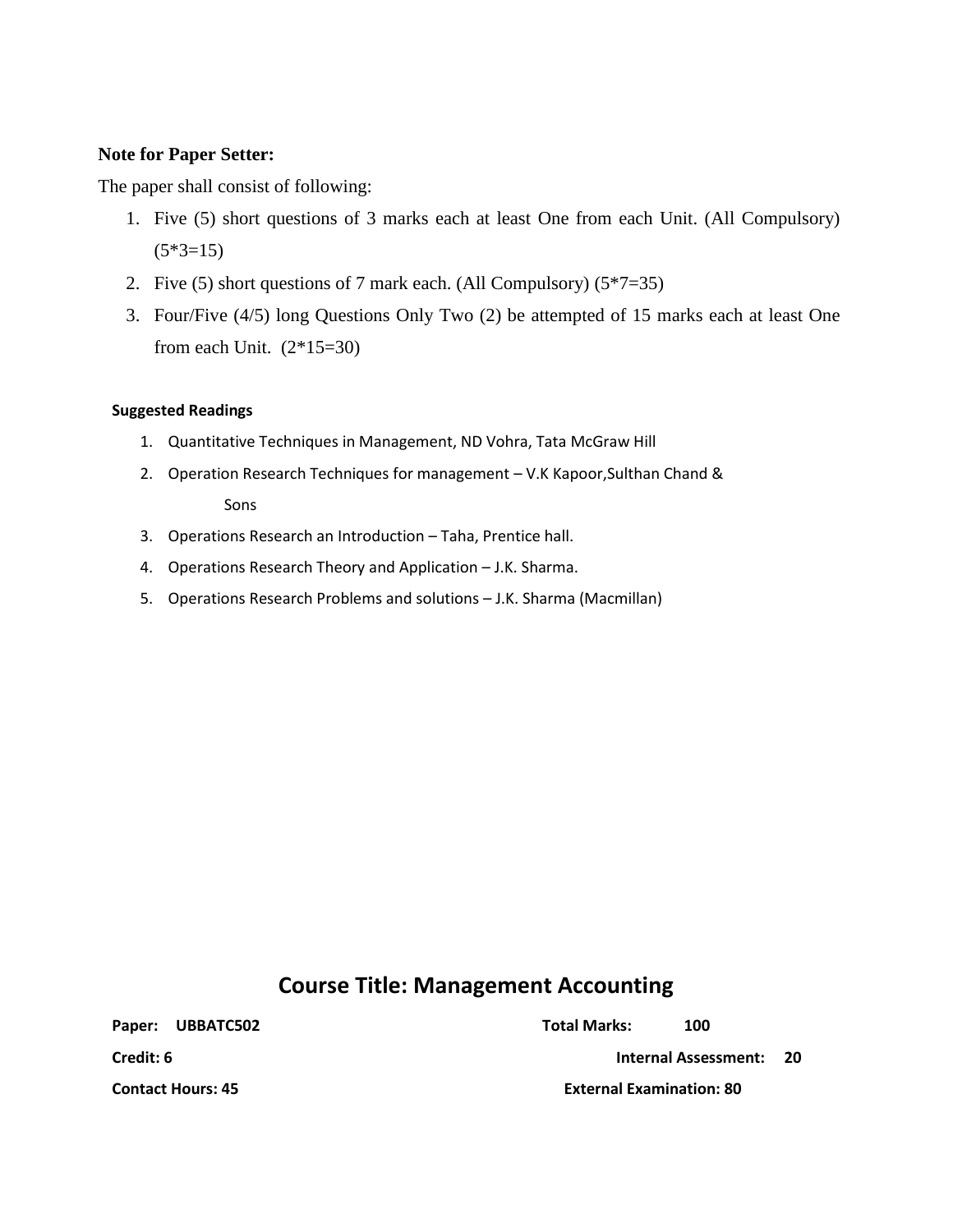#### **Duration of Examination: 2 ½ hours**

**(For the Examinations to be held for Semester-V at undergraduate level under CBCS in December 2018, 20198 and 2020)**

## **Objective:**

To develop knowledge and understanding of management accounting techniques to support management in planning, controlling and monitoring performance in a variety of business context

## **UNIT I**

**Introduction** – Meaning , Nature, Objectives Scope and Function of Management accounting . Role of management accounting in decision making, Management accounting Vs Financial accounting Vs Cost Accounting

#### **UNIT II**

**Ratio Analysis:** Meaning, Importance and Limitations of Ratio Analysis Computation of Financial Ratios: Liquidity and Solvency Ratios, Proprietary and Debt Equity Ratios; Income and Financial Statement Ratios: Velocity or Movement or Turnover Ratios Return on Capital Employed; P/E Ratio, EPS, Payout, Ratio Analysis of DUPont Chart.

### **UNIT III**

**Working Capital Management;** Nature of working capital; Need for working capital ; Factors affecting Working Capital Requirement; Estimation of working capital requirement; **Funds Flow Statement and Cash flow Statement**- Changes in Working Capital, Sources and applications of funds, preparation of Funds Flow Statement and preparation of Cash Flow **Statement** 

### **UNIT IV**

**Budgeting:** Meaning of Budget and Budgetary Control, Definition, Nature of Budget and Budgetary Control, Objective of Budget and Budgetary Control, Limitations of Budget and Budgetary Control, Steps in Budgetary Control; Types/ classification of Budgets.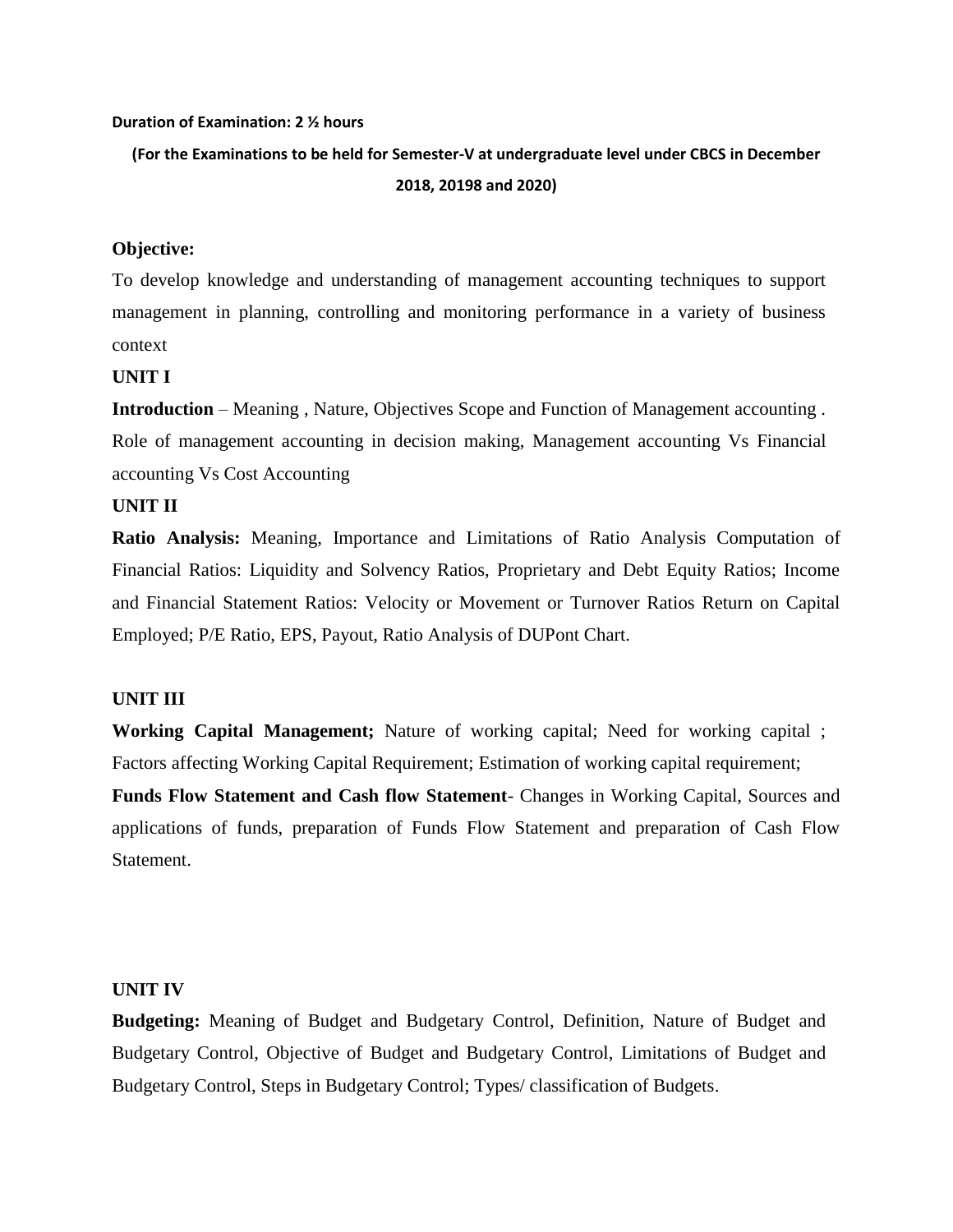Preparation of Cash Budget, Sales Budget, Production Budget, Materials Budget, Capital Expenditure Budget and Master Budget, Advantages and Limitations of Budgetary Control.

### **Note for Paper Setter:**

The paper shall consist of following:

- 1. Five (5) short questions of 3 marks each at least One from each Unit. (All Compulsory)  $(5*3=15)$
- 2. Five (5) short questions of 7 mark each. (All Compulsory)  $(5*7=35)$
- 3. Four/Five (4/5) long Questions Only Two (2) be attempted of 15 marks each at least One from each Unit.  $(2*15=30)$

## **Suggested Readings:**

1. Khan M.Y. and Jain P.K., Management accounting, Tata McGrow Hill, New Delhi.

2. Charles T. Horngren, Introduction to management Accounting, Prentice Hall of India, New Delhi.

3. Horngren, Charles T., George Foster and Shrikant M. Daliar : Cost Accounting : A Managerial Emphasis, Prentice Hall, Delhi.

4. Pandey I. M. : Management Accounting, Vani Publication, Delhi.

5. Welsch Glenn A., Ronald W. Hilton and Paul N. Gordon : Budgeting, Profit Planning and Control, Prentice Hall, New Delhi.

6. Manmohan & Goyal : Principles of Management Accounting.

7. Maheshwari : Principles of Management Accounting.

## **Course Title: Consumer Behaviour & Marketing Research**

(Discipline Specific Elective)

**Paper: UBBATE511 Total Marks: 100**

**Credit: 6 Internal Assessment: 20** 

**Contact Hours: 45 External Examination: 80**

**Duration of Examination: 2 ½ hours**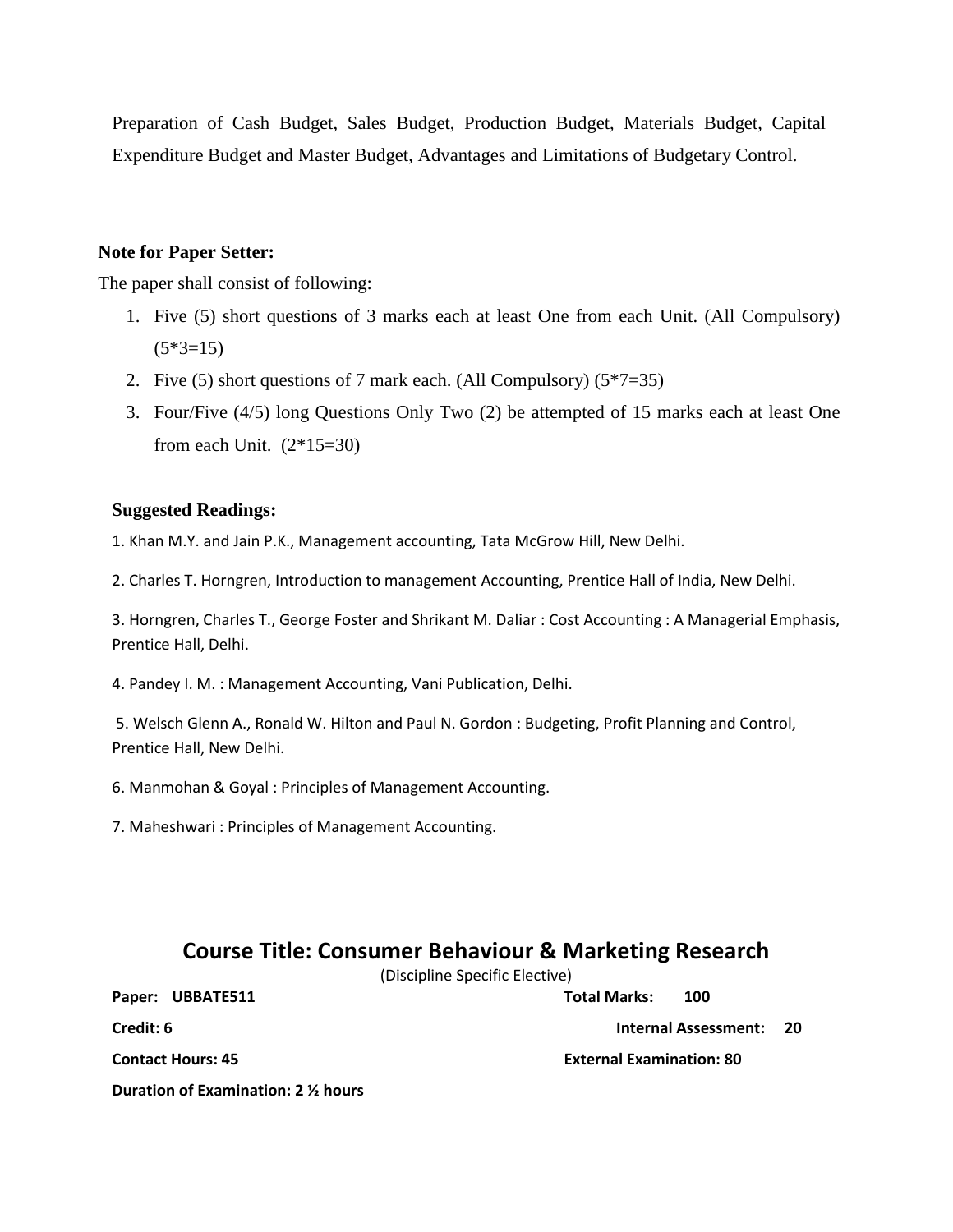#### **(For the Examinations to be held for Semester-V at undergraduate level under CBCS in December**

#### **2018, 2019 and 2020)**

#### **Objective:**

The objective of the course is to help the students to understand and apply the concepts of consumer behavior in the business organizations

#### **UNIT-I**

Consumer Behaviour : Introduction and [Overview of Consumer Behaviour,](http://www.sykronix.com/tsoc/courses/cb/cb_ovr.htm) Consumer behavior and marketing management, Trends in Consumer Behaviour. Consumer Behaviour models- Howard Sheth Model, Engel-Kollat- Blackwell Model and Nikosia Model.

#### **UNIT-II**

Individual Determinants of Consumer Behaviour : Consumer Perception, Consumer Learning, Personality and Life Style, Attitude and Behaviour and Motivation.

#### **UNIT-III**

Social Process and Consumer Decision Making : Demographics, Social Class and Culture, Reference Group Influences, Consumer Decision Making Adoption and Diffusion of Innovation

### **UNIT-IV**

Marketing Research : Concept, Difference between MR and MIS, Evolution and Growth of MR, Types and Role of MR, Components of MR, Marketing Research Process, Ethics in Marketing Research. Emerging trends in Marketing Research.

## **Note for Paper Setter:**

The paper shall consist of following:

- 1. Five (5) short questions of 3 marks each at least One from each Unit. (All Compulsory)  $(5*3=15)$
- 2. Five (5) short questions of 7 mark each. (All Compulsory) (5\*7=35)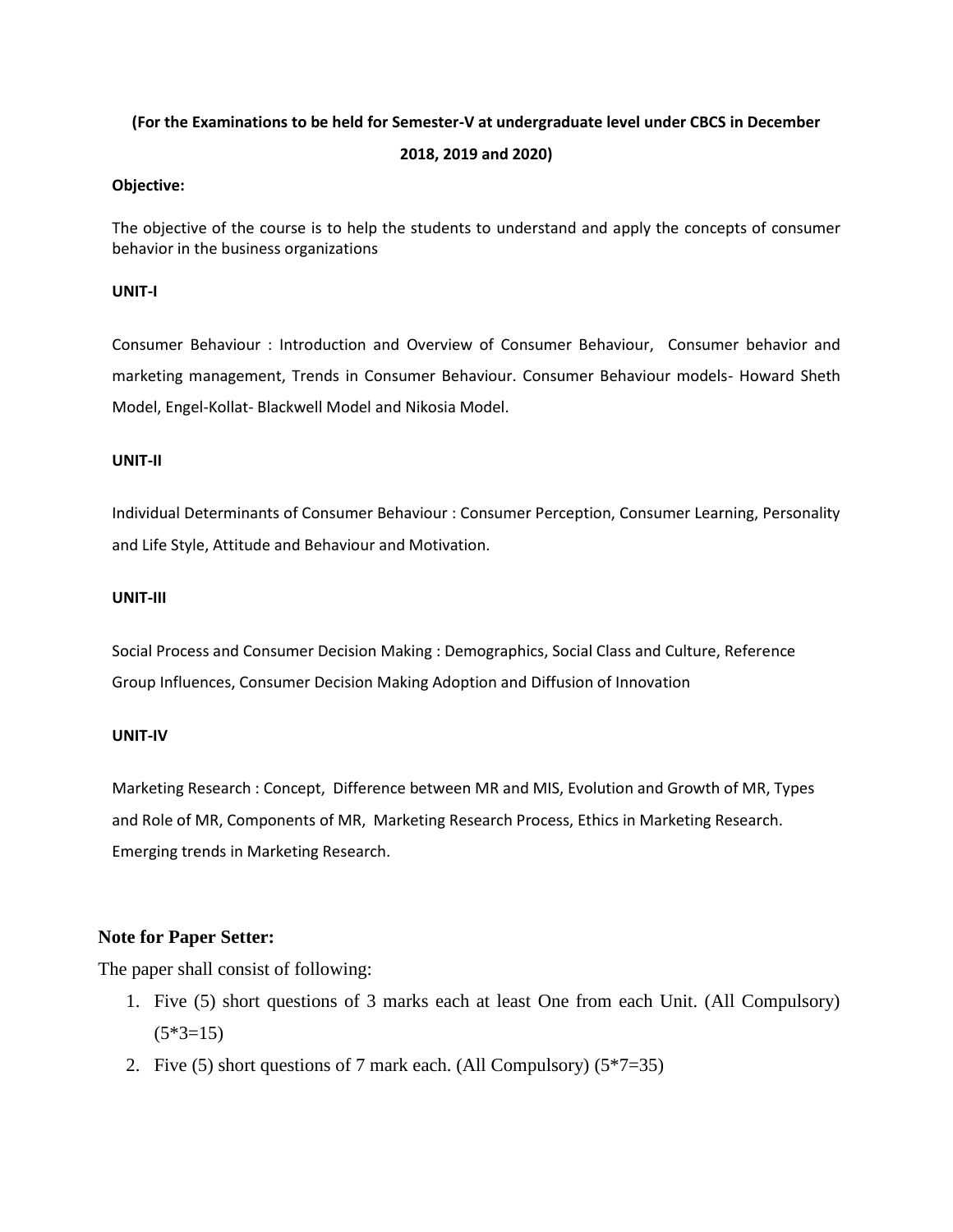3. Four/Five (4/5) long Questions Only Two (2) be attempted of 15 marks each at least One from each Unit.  $(2*15=30)$ 

### **Suggested Readings :**

- 1. Suja R. Nair Consumer Behaviour and Marketing Research , Himalaya Publishing.
- 2. Suja R. Nair, Marketing Research, Himalaya Publishing.
- 3. Leon G. Schiffman and Leslie Lazar Kannuk, Consumer Behaviour, Pearson Prantice Hall.
- 4. [S. Sumathi,](https://www.google.co.in/search?tbo=p&tbm=bks&q=inauthor:%22S.+Sumathi%22&source=gbs_metadata_r&cad=2) [P Saravanavel,](https://www.google.co.in/search?tbo=p&tbm=bks&q=inauthor:%22P+Saravanavel%22&source=gbs_metadata_r&cad=2) Marketing Research & Consumer Behaviour, Vikas Publishing House

## **Course Title: Advertising & Promotion**

(Discipline Specific Elective)

Paper: UBBATE512 Total Marks: 100

**Credit: 6 Internal Assessment: 20** 

**Contact Hours: 45 External Examination: 80**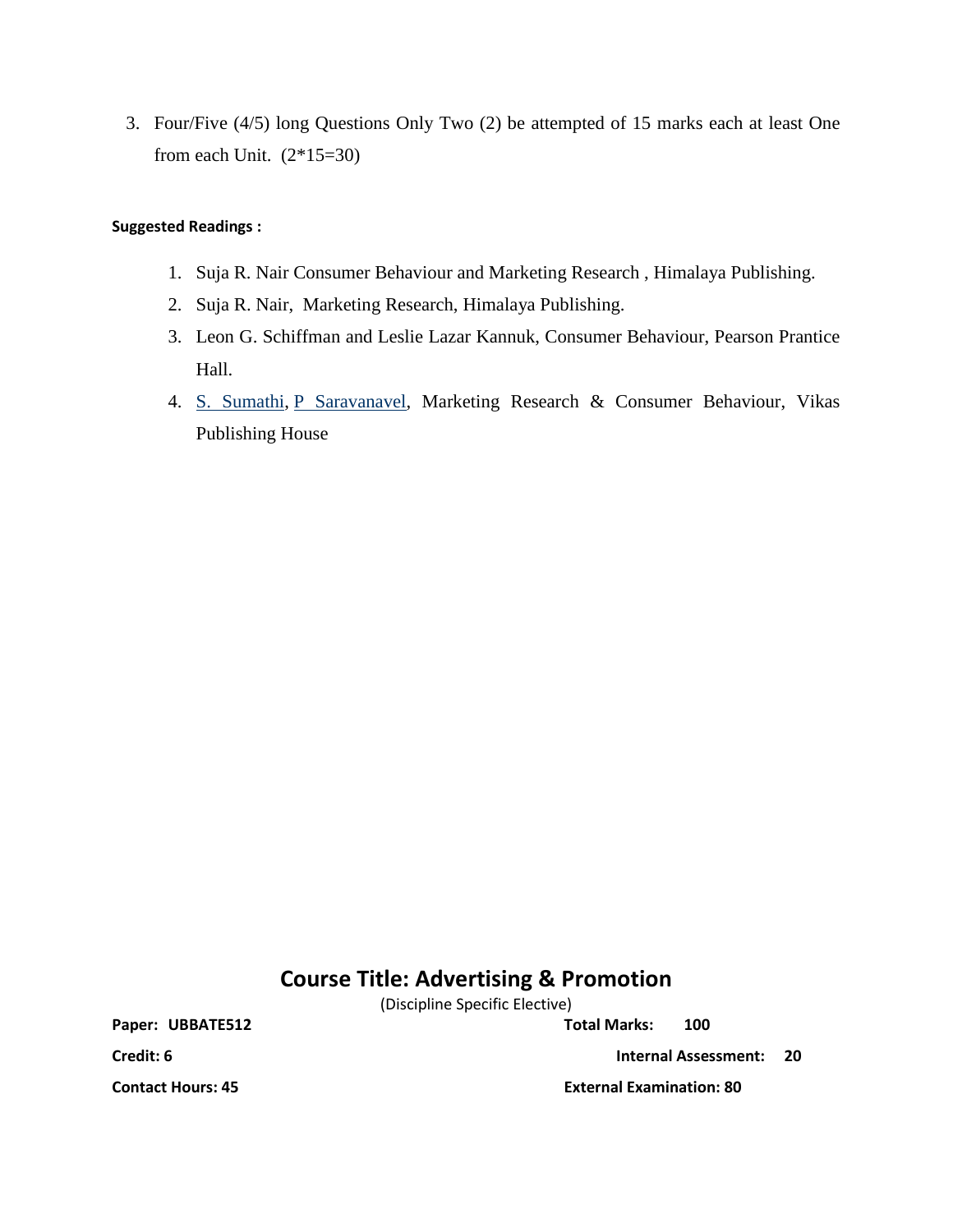#### **Duration of Examination: 2 ½ hours**

## **(For the Examinations to be held for Semester-V at undergraduate level under CBCS in December 2018, 2019 and 2020)**

#### **Objective:**

To acquaint the students with the concepts and application of various tools of Advertising and Promotion.

#### **UNIT I**

**Introduction to Advertising:** Definition and Classification - Origin and Development of advertising - Role and functions of advertising - The Advertiser and the Advertising Agency interface- Steps in development of advertisement

#### **Unit II**

**Advertising Design:** Appeals, message strategies and executional framework: advertising design and theory - Types of advertising appeals - Structure of an advertisement - Creating an advertisement - Advertising effectiveness

#### **Unit III**

**Media Planning and Strategies**: Growth and importance of media - Meaning and role of media planning, media plan - Market analysis, media objectives - Developing and implementing media strategies, evaluating the effectiveness

#### **Unit IV**

**Sales Promotion**: Scope and role of sales promotion, Objectives of sales promotion, Sales promotion methods - Promotion mix - Advertisement - Message - Copy writing - Media strategy - Personal selling, significance and Process – Publicity, advantages and disadvantages .

#### **Note for Paper Setter:**

The paper shall consist of following:

- 1. Five (5) short questions of 3 marks each at least One from each Unit. (All Compulsory)  $(5*3=15)$
- 2. Five (5) short questions of 7 mark each. (All Compulsory)  $(5*7=35)$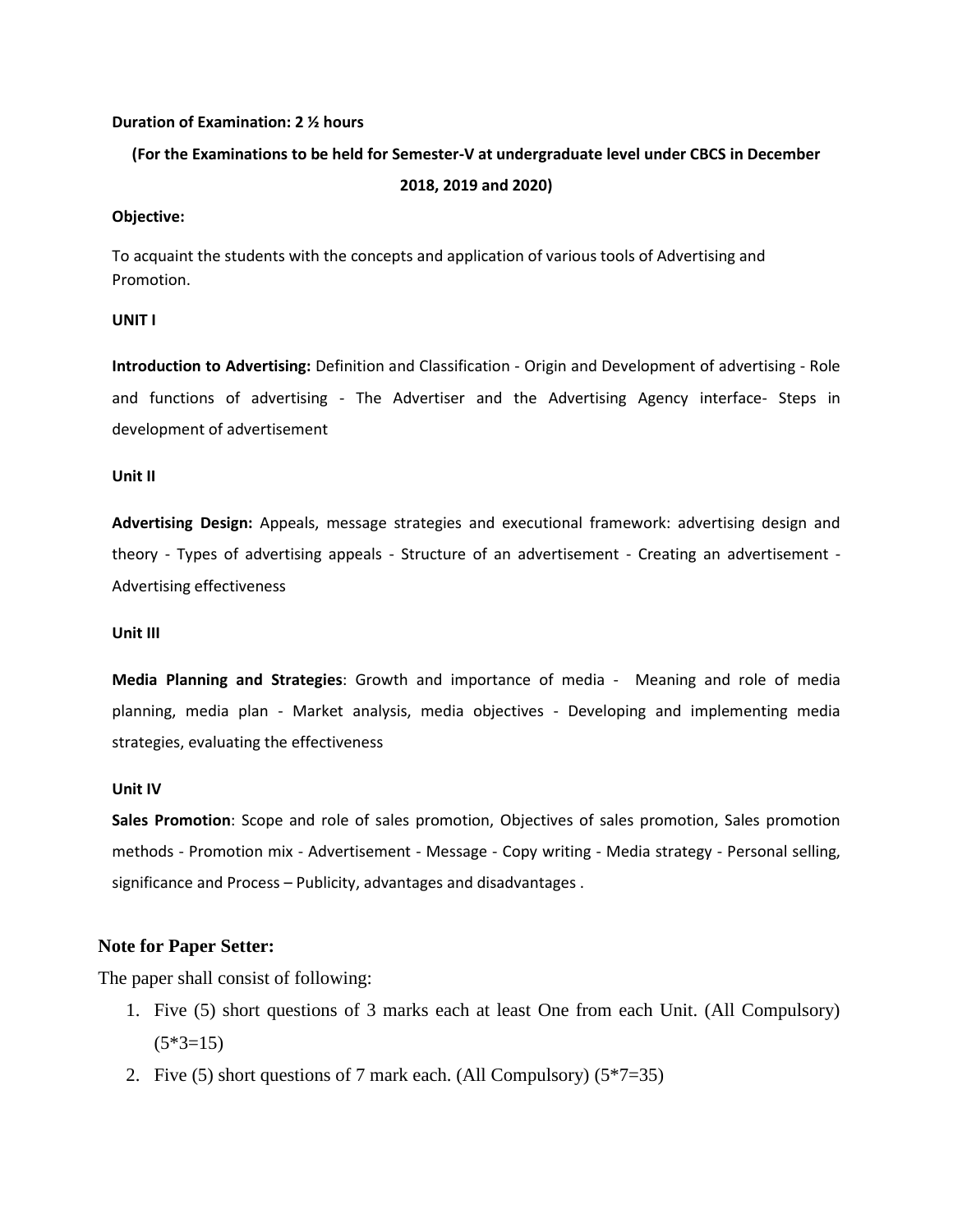3. Four/Five (4/5) long Questions Only Two (2) be attempted of 15 marks each at least One from each Unit.  $(2*15=30)$ 

### **Suggested Readings:**

- 1. Advertising and Promotion, George e belch, Michael belch and Purani, Tata McGraw Hill, 2009
- 2. Advertising and Sales Promotion, S H H Kazmi and Satish K Batra, Excel books India, 2009
- 3. Advertising Principles and Practices, [William Wells,](https://www.google.co.in/search?tbo=p&tbm=bks&q=inauthor:%22William+Wells%22) [John Burnett,](https://www.google.co.in/search?tbo=p&tbm=bks&q=inauthor:%22John+Burnett%22) [Sandra Ernst Moriarty](https://www.google.co.in/search?tbo=p&tbm=bks&q=inauthor:%22Sandra+Ernst+Moriarty%22) Prentice Hall, 2003
- 4. Advertising and Promotions, Kruti Shah, Tata McGraw Hill Education, 2009

## **Course Title: Working Capital Management**

(Discipline Specific Elective)

**Duration of Examination: 2 ½ hours**

**Paper: UBBATE521 Total Marks: 100**

**Credit: 6 Internal Assessment: 20** 

**Contact Hours: 45 External Examination: 80**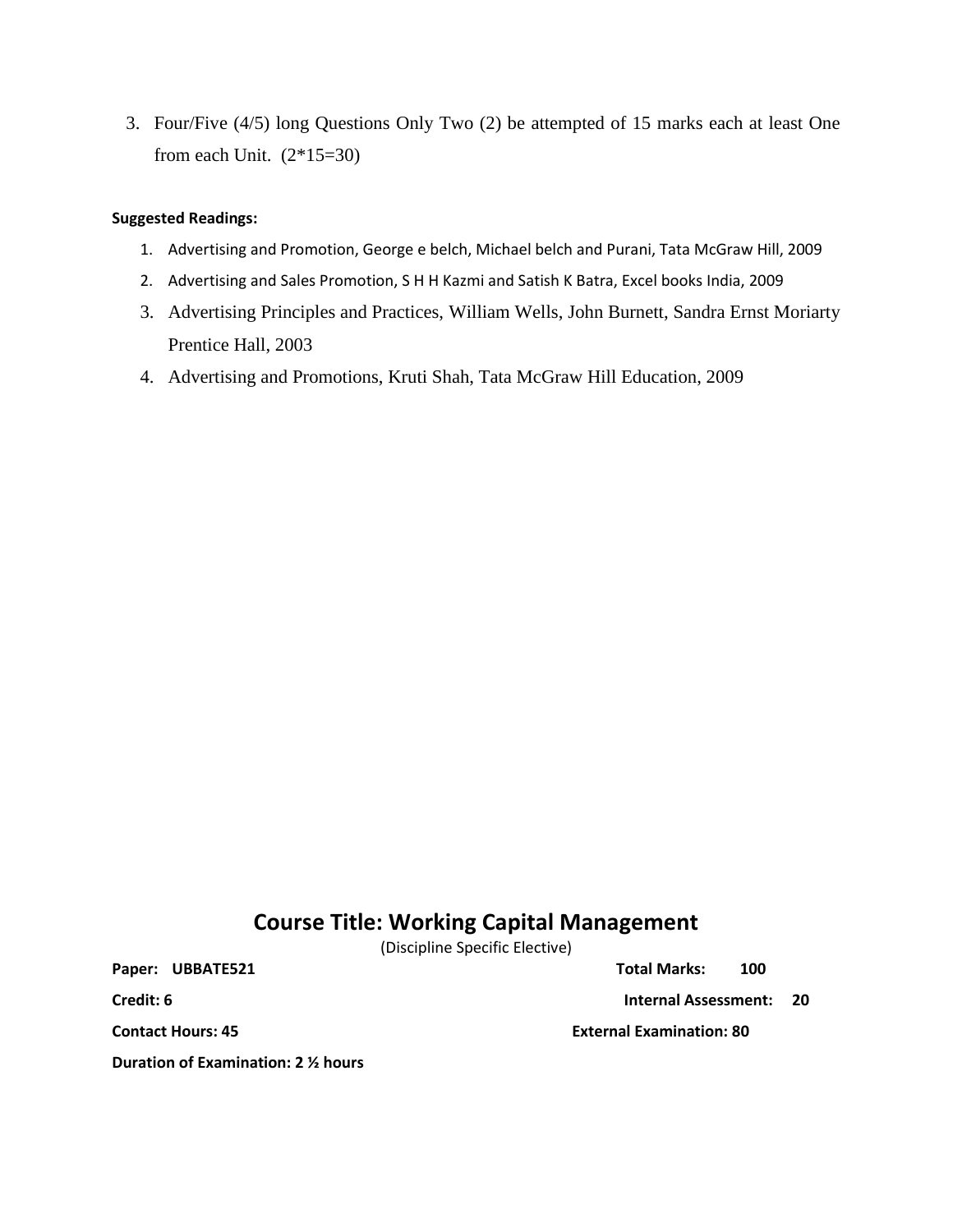## **(For the Examinations to be held for Semester-V at undergraduate level under CBCS in December**

## **2018, 2019 and 2020)**

## **Objectives**

The main objective of this course is to appraise students about Working Capital Management

### **UNIT I**

## **Introduction**

Concept of working capital, Factors affecting working capital requirement. Financing Current Assets- (Short-term Sources): Public Deposits, Financing through Bank (CC limit / OD, LOC and Commercial Papers), and Factoring, Computation of average working capital requirements.

## **UNIT II**

## **Cash Management**

Introduction, Motives for Holding Cash and Marketable Securities, Factors determining the Cash balance, Cash Budget, management of Cash flow Types of Collection Systems and Disbursement strategies.

### **UNIT III**

## **Receivable Management**

Introduction; determining the Appropriate Receivable Policy; Marginal Analysis; Evaluating Credit Applicant; Credit Analysis and decision; Heuristic Approach; Discriminant Analysis and Sequential decision Analysis.

### **UNIT IV**

### **Inventory Managemnt**

Introduction; Determining the types of Control required; Cost of Holding inventories; Cost of Holding Inventories; Inventory Control Models – EOQ, Just-in-Time; Inventory Management and Valuation-Average cost method, First-in First Out (FIFO), Last-in First Out (LIFO).

## **Note for Paper Setter:**

The paper shall consist of following:

- 1. Five (5) short questions of 3 marks each at least One from each Unit. (All Compulsory)  $(5*3=15)$
- 2. Five (5) short questions of 7 mark each. (All Compulsory)  $(5*7=35)$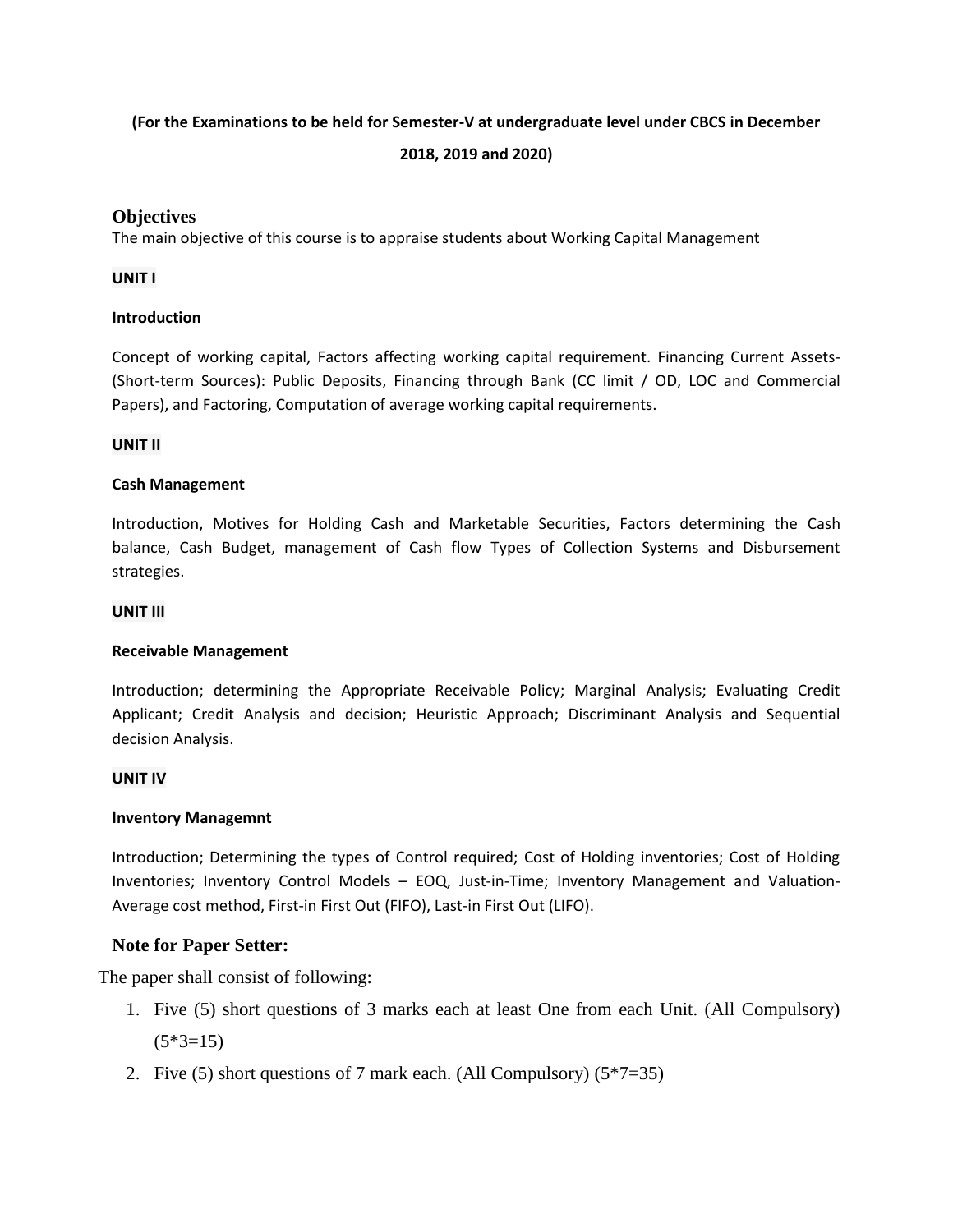3. Four/Five (4/5) long Questions Only Two (2) be attempted of 15 marks each at least One from each Unit.  $(2*15=30)$ 

### **Suggested Readings**

- 1. Bhalla, V.K: Working Capital Management: Text and Cases, New Delhi, Anmol Pub (P) Ltd., 4th ed., 2001.
- 2. Rao P.M. Pramanik A.K.: Working Capital Management; New Delhi, Deep & Deep Publication, 2004.
- 3. Satish B. Mathur: Working Capital Management and Control (Priniciples and Practice); Newage International P Limited, 2007
- 4. [Hrishikesh Bhattacharya:](https://www.google.co.in/search?tbo=p&tbm=bks&q=inauthor:%22Hrishikesh+Bhattacharya%22) Working Capital Management: Strategies and Techniques**;** Prentice-Hall of India, 2004

## **Course Title: Indian Banking System**

(Discipline Specific Elective)

Paper: UBBATE522 Total Marks: 100

**Credit: 6 Internal Assessment: 20**

**Contact Hours: 45 External Examination: 80**

**Duration of Examination: 2 ½ hours**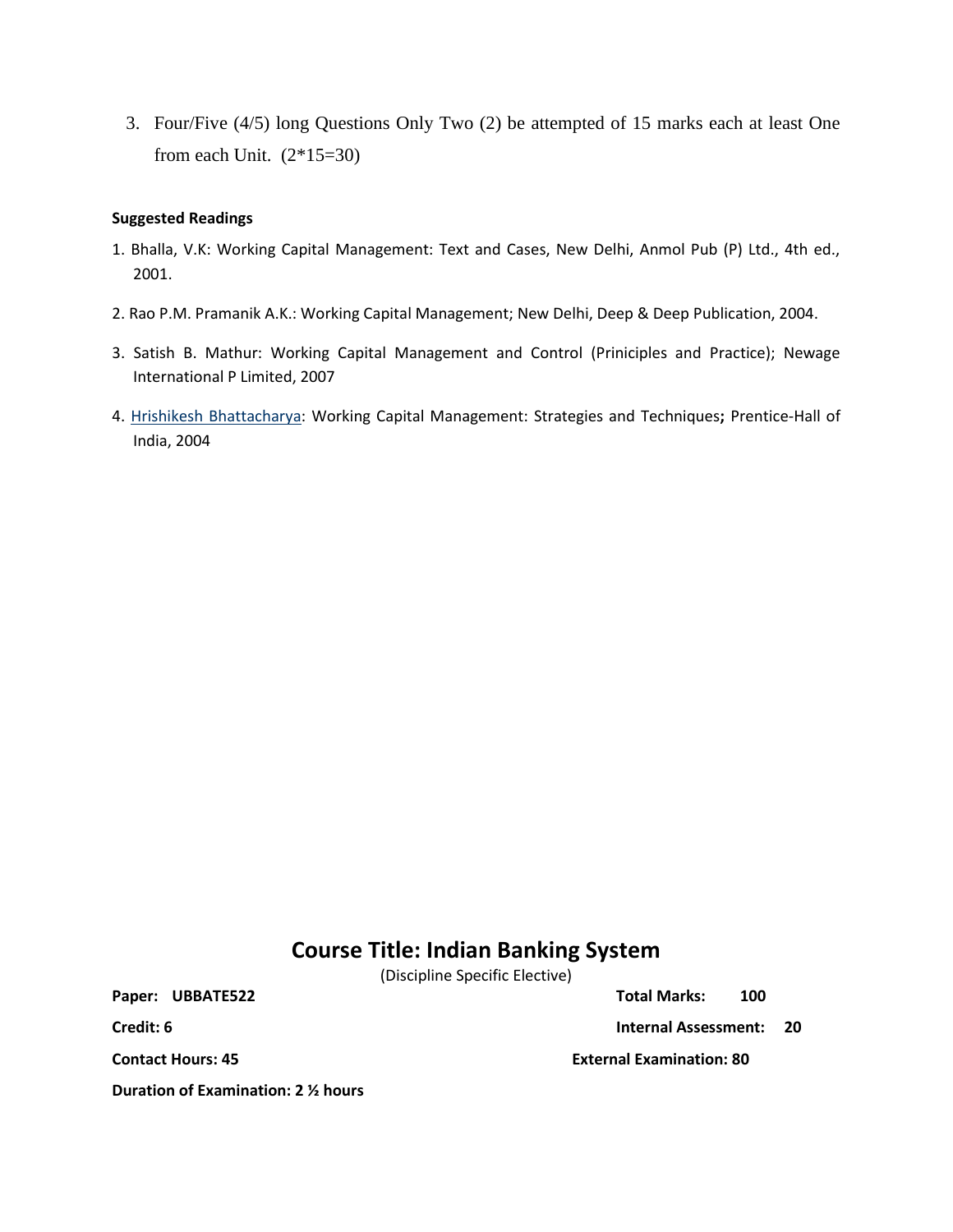## **(For the Examinations to be held for Semester-V at undergraduate level under CBCS in December**

**2018, 2019 and 2020)**

## **Objectives**

The main objective of this course is to appraise students about Indian Financial System including the detailed study of the working of the leading financial institutions.

## **UNIT I: Indian Financial System – Introduction**

Present structure of Indian Financial System; Financial Sector Reforms – Context, need and Objectives, Major reforms during the last decade of twentieth century, Issues in Financial Reforms and Restructuring, Future Agenda for Reforms.

## **UNIT II: Central Banking in India- Reserve Bank of India**

Organisation Structure, Management and Functions of Reserve Bank of India, Monetary Policy and its objectives; Organisation, Instruments of Monetary Control and recent policy developments; Autonomy for Central Bank in India.

## **UNIT III**: **Commercial Banking**

Present structure and functions of Commercial Banks, Local Area Banks, Branch vs. Unit Banking, ebanking; Lead Bank Scheme, Deposit Insurance Credit Guarantee Corporation; Narsimham Committee Reports.

## **UNIT IV**: **Rural Banking**

Present Structure of Rural Banking; Organisation Structure, Management and Functions of Co-operative Banking; its weaknesses and suggestions for reforms. Organisation Structure, Management and Functions of RRBs; Role of NABARD in rural financing.

## **Note for Paper Setter:**

The paper shall consist of following:

- 1. Five (5) short questions of 3 marks each at least One from each Unit. (All Compulsory)  $(5*3=15)$
- 2. Five (5) short questions of 7 mark each. (All Compulsory)  $(5*7=35)$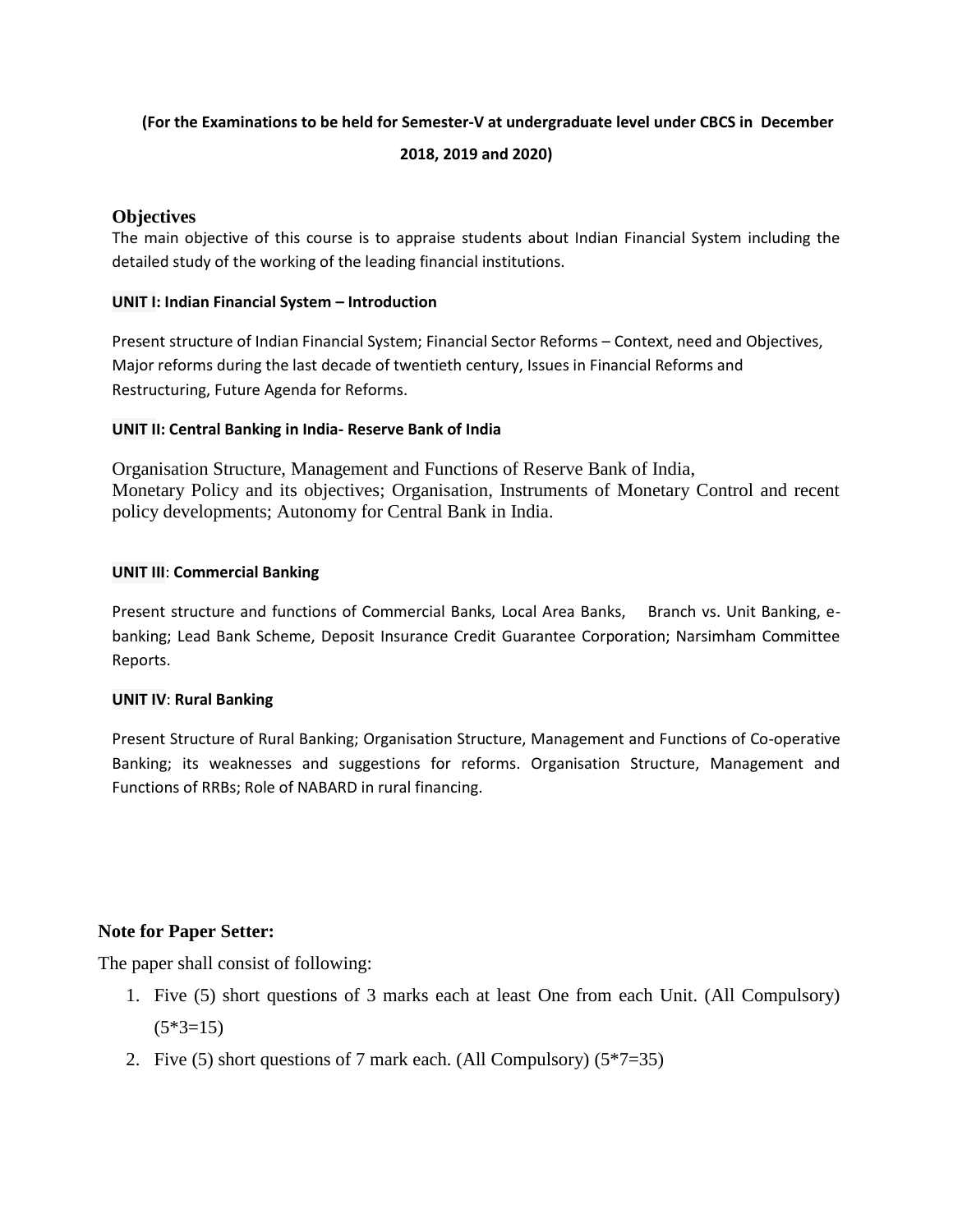3. Four/Five (4/5) long Questions Only Two (2) be attempted of 15 marks each at least One from each Unit.  $(2*15=30)$ 

### **Suggested Readings**:

| 1. M.Y.Khan       | : Indian Financial System           |
|-------------------|-------------------------------------|
| 2. H.R. Machiraju | : Indian Financial System           |
| 3. L.M.Bhole      | :Financial Institutions and Markets |
| 4.R.M.Srivastva   | : Indian Financial Institutions     |

## **Course Title: E-Commerce**

(Discipline Specific Elective)

Paper: UBBATE531 Total Marks: 100

**Credit: 6 Internal Assessment: 20** 

**Contact Hours: 45 External Examination: 80**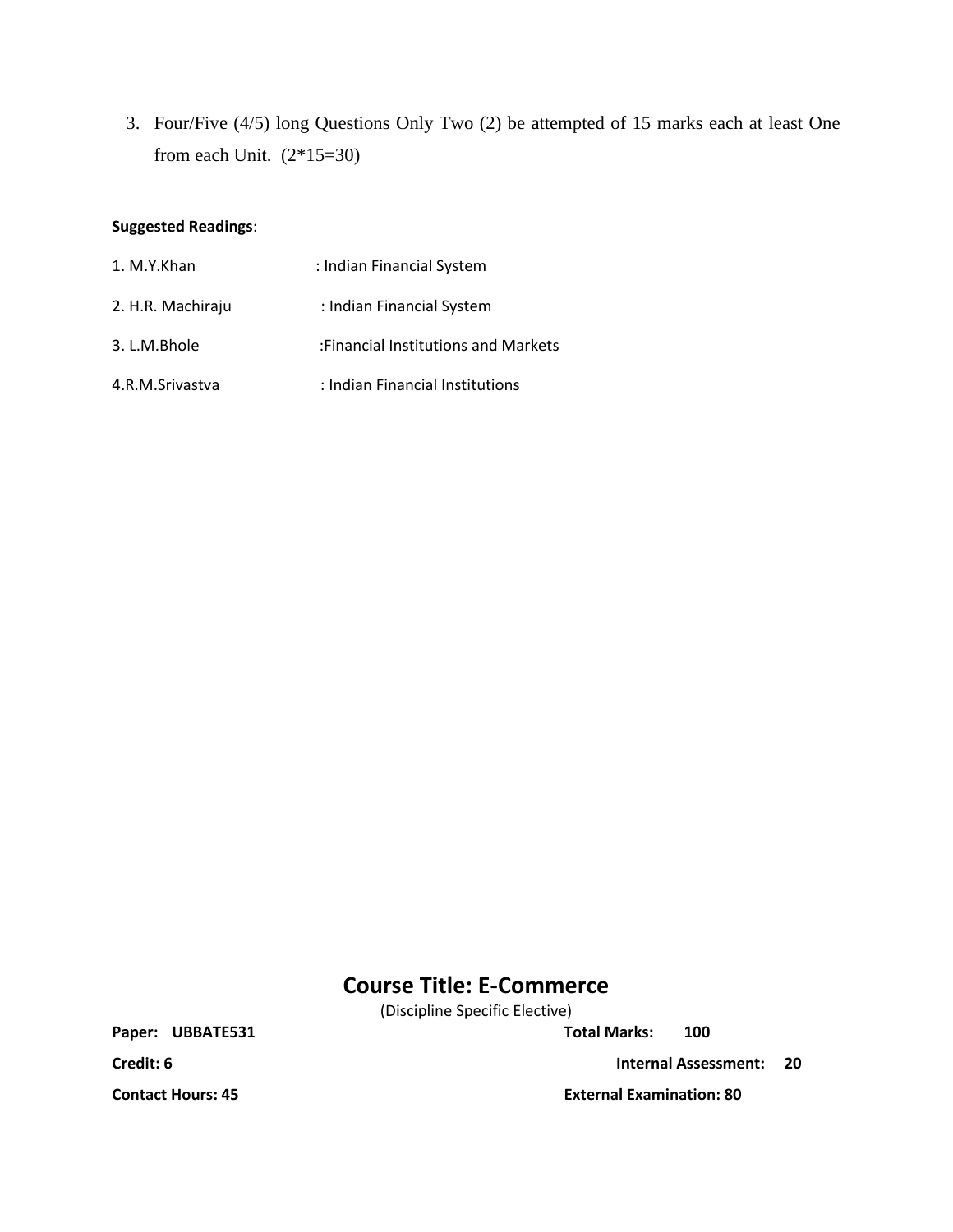#### **Duration of Examination: 2 ½ hours**

### **(For the Examinations to be held for Semester-V at undergraduate level under CBCS in December**

#### **2018, 2019 and 2020)**

### **Objectives:**

The course imparts understanding of the concepts and various application issues of e-commerce like Internet infrastructure, security over internet, payment systems and various online strategies for ebusiness.

## **UNIT I**

Electronic Business, Electronic Commerce, Electronic Commerce Models, Types of Electronic Commerce, Value Chains in Electronic Commerce, E-Commerce in India. Internet, World Wide Web, Internet Architectures, Internet Applications, Web Based Tools for Electronic Commerce, Intranet, Composition of Intranet, Business Applications on Intranet, Extranets. Electronic Data Interchange, Components of Electronic Data Interchange, Electronic Data Interchange Communication Process.

### **UNIT II**

Security Overview, Electronic Commerce Threats, Encryption, Cryptography, Public Key and Private Key Cryptography, Digital Signatures, Digital Certificates, Security Protocols over Public Networks: HTTP, SSL, Firewall as Security Control, Public Key Infrastructure (PKI) for Security, Prominent Cryptographic Applications.

### **UNIT III**

Electronic Payment System, Concept of Money, Electronic Payment System, Types of Electronic Payment Systems, Smart Cards and Electronic Payment Systems, Infrastructure Issues in EPS, Electronic Fund Transfer.

## **UNIT IV**

e-Business Applications & Strategies, Business Models & Revenue Models over Internet, Emerging Trends in e-Business, e-Governance, Digital Commerce, Mobile Commerce, Strategies for Business over Web, Internet based Business Models

## **Note for Paper Setter:**

The paper shall consist of following:

- 1. Five (5) short questions of 3 marks each at least One from each Unit. (All Compulsory)  $(5*3=15)$
- 2. Five (5) short questions of 7 mark each. (All Compulsory)  $(5*7=35)$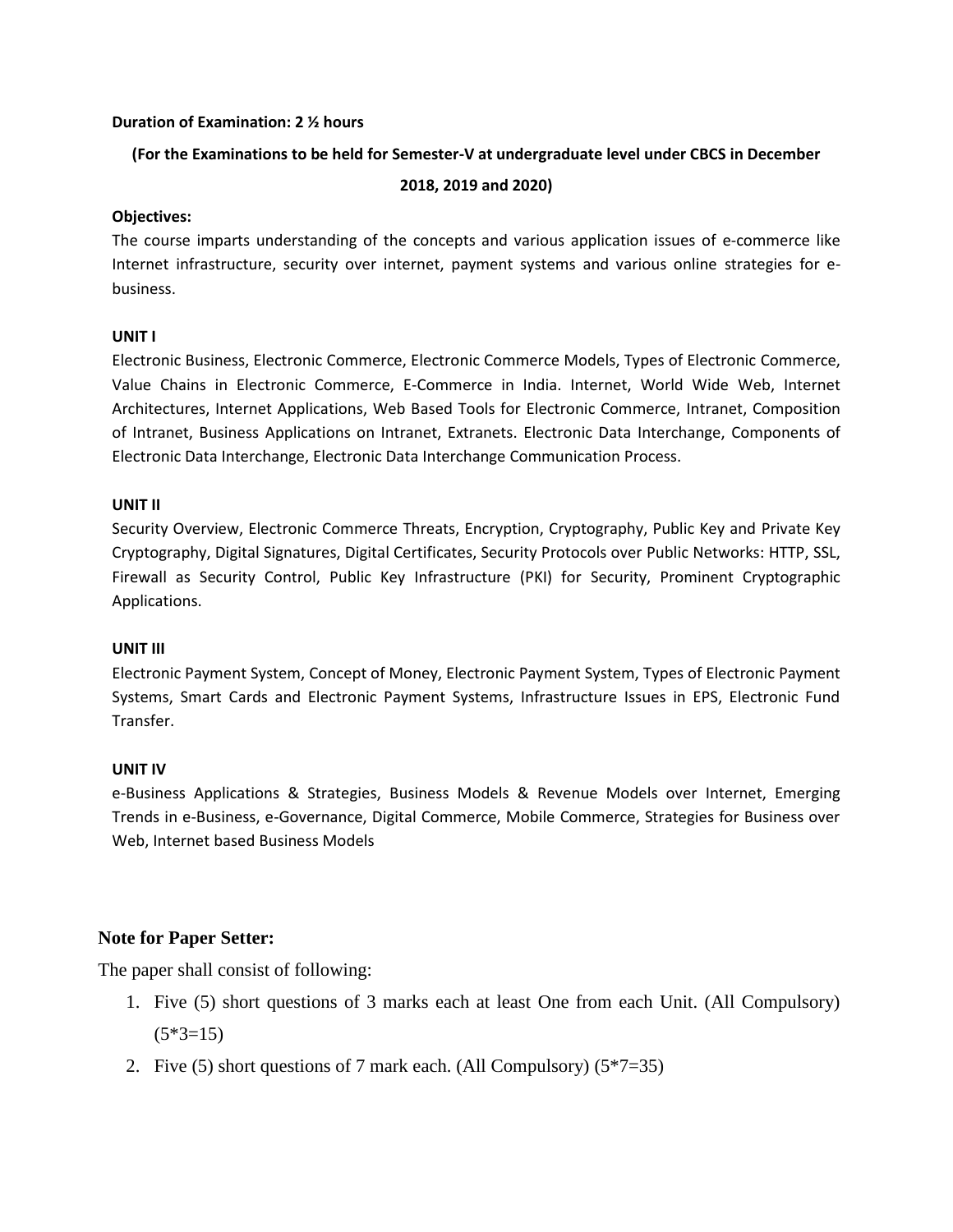3. Four/Five (4/5) long Questions Only Two (2) be attempted of 15 marks each at least One from each Unit.  $(2*15=30)$ 

### **Suggested Readings**

- 1. Whitley, David (2000). e-Commerce Strategy, Technologies and Applications. Tata McGraw Hill.
- 2. Schneider Gary P. and Perry, James T (1st Edition 2000). Electronic Commerce. Thomson Learning.
- 3. Bajaj, Kamlesh K and Nag, Debjani (Ist Edition 1999). E-Commerce: The Cutting Edge of Business. Tata McGraw Hill, Publishing Company Ltd., New Delhi.
- 4. Treese G. Winfield & Stewart C. Lawrance (Ist, Edition 1999). Designing Systems for Internet Commerce. Addison Wesley.
- 5. Trepper Charles (Ist Edition 2000). E-Commerce Strategies. Prentice Hall of India, New Delhi.
- 6. Rehman S.M. & Raisinghania (Ist Edition 2000). Electronic Commerce Opportunity & Challenges. Idea Group Publishing, USA.
- 7. Knapp C. Michel (Ist Edition, 2003). E-commerce Real Issues & Cases. Thomson Learning.

## **Course Title: Management Information System**

**Paper: UBBATC532 Total Marks: 100**

**Credit: 6 Internal Assessment: 20** 

**Contact Hours: 45 External Examination: 80**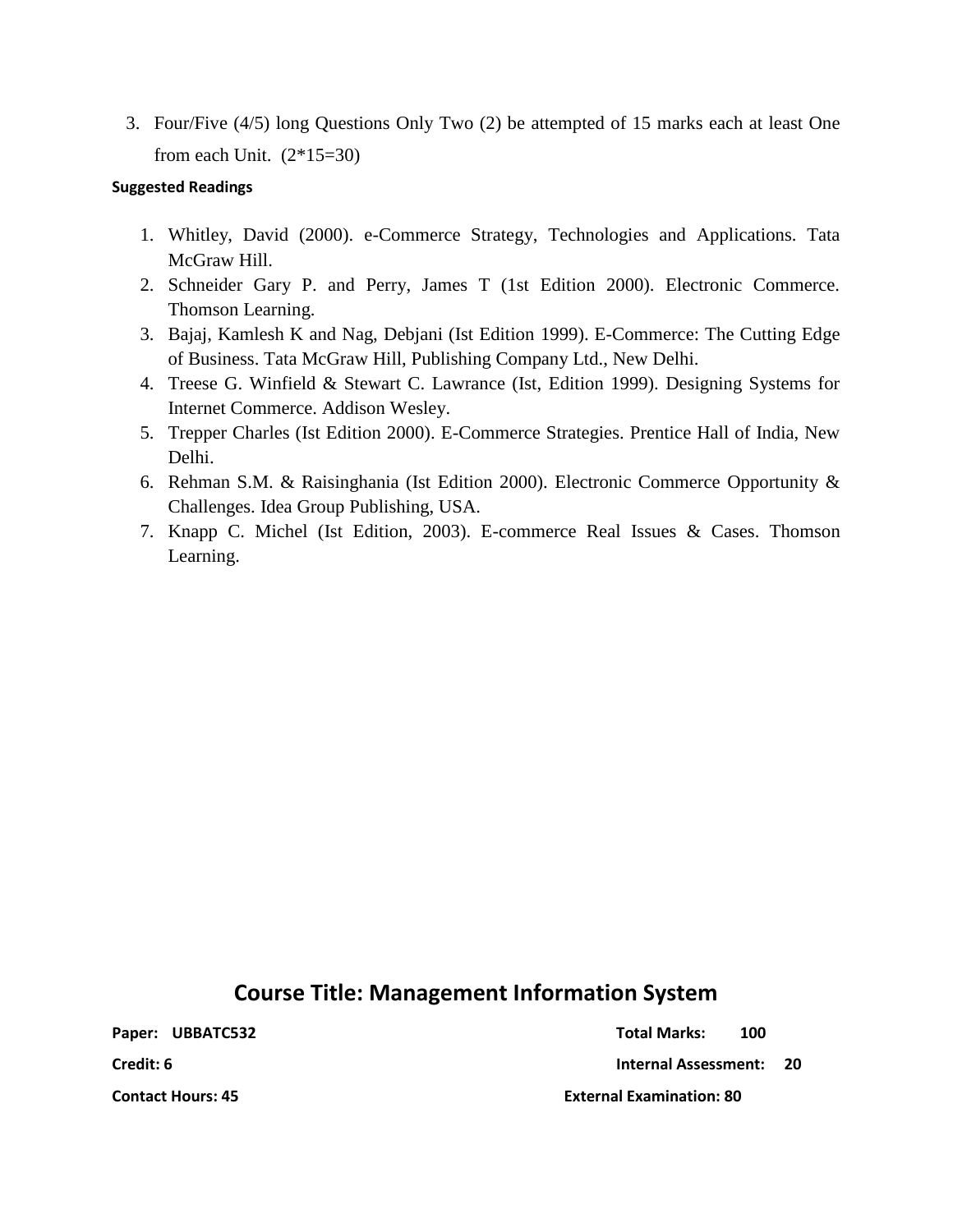#### **Duration of Examination: 2 ½ hours**

## **(For the Examinations to be held for Semester-V at undergraduate level under CBCS in December 2018, 2019 and 2020)**

#### **Objectives:**

The objective of this course is to expose the students to the managerial issues relating to information systems and help them identify and evaluate various options in this regard.

#### **UNIT I**

Meaning and Role of Information Systems. Decision making in MIS – Overviews of System, analysis & design system development life cycle, Concepts & model – requirement and recognition structured & unstructured decision. Information, requirement for decision making strategies under different condition synonymous decision making, models foundation of information system**.**

#### **UNIT II**

Types of Information Systems: Operations Support Systems, Management Support Systems, Expert Systems, and Knowledge Management Systems. Information Systems for Strategic Management: Competitive Strategy Concepts, Strategic Role of Information Systems. Integrating Information Systems with Business Strategy, Value Chain Analysis, and Strategic Information Systems Framework.

#### **UNIT III**

Planning for Information Systems: Identification of Applications, Business Planning Systems and Critical Success Factors, Method of Identifying Applications, Risks in Information Systems. Resource Requirements for Information Systems: Hardware and Capacity Planning, Software Needs, Procurement Options – Make or Buy decisions, Outsourcing as an Option

#### **UNIT IV**

Emerging Concepts and Issues in Information Systems: Supply Chain Management, Customer Relationship Management, ERP. Introduction to Data Warehousing, Data Mining and its Applications, Emerging Concepts in Information System Design and Application

#### **Note for Paper Setter:**

The paper shall consist of following: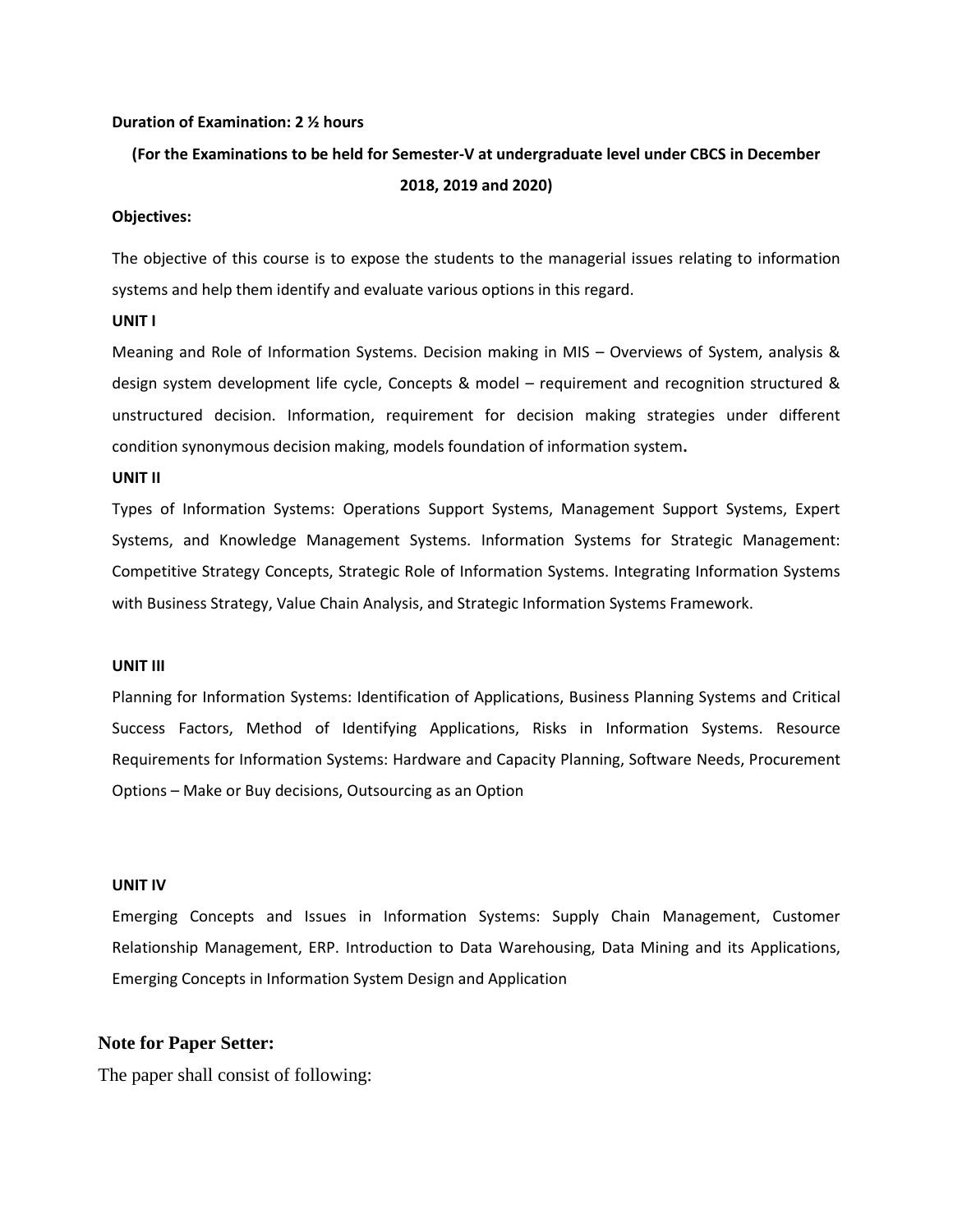- 1. Five (5) short questions of 3 marks each at least One from each Unit. (All Compulsory)  $(5*3=15)$
- 2. Five (5) short questions of 7 mark each. (All Compulsory)  $(5*7=35)$
- 3. Four/Five (4/5) long Questions Only Two (2) be attempted of 15 marks each at least One from each Unit.  $(2*15=30)$

#### **Suggested Readings :**

- 1. MIS conceptual foundations Davis & Olsan
- 2. Analysis design information System Jas Zenn
- 3. Introduction to system analysis and design I.D. Haryz Keuys Kenneth,
- 4. Laudon and Jane Laudon (2005). MIS: Managing the Digital Firm. Pearson Education.
- 5. James, A. O'Brien (2005). Introductio n to Information Systems. Tata McGraw Hill.
- 6. Turban, E., McLean, E. and Wetherbe, J. (2001). Information Technology for Management:Making Connections for Strategic Advantage. John Wiley and Sons.
- 7. Jawadekar, W. S. (2004). Management Information Systems. Tata McGraw Hill.

## **Course Title: Human Resource Development**

(Discipline Specific Elective)

**Paper: UBBATE541 Total Marks: 100** 

**Duration of Examination: 2 ½ hours**

**Credit: 6 Internal Assessment: 20** 

**Contact Hours: 45 External Examination: 80**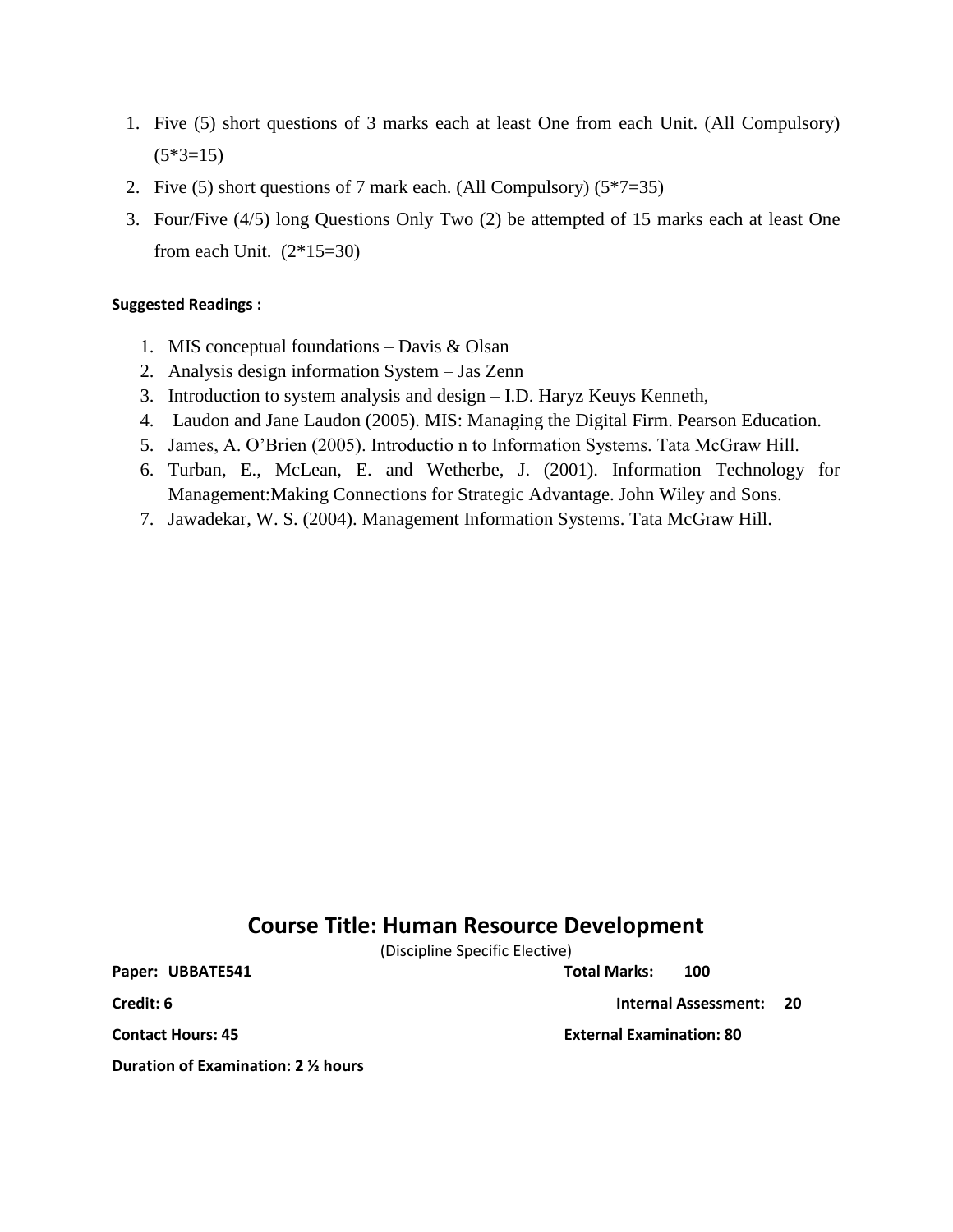## **(For the Examinations to be held for Semester-V at undergraduate level under CBCS in December**

#### **2018, 2019 and 2020)**

#### **Objective:**

The purpose of this course is to facilitate an understanding of the concepts, methods and strategies for Human Resource Development in the Organisational context

### **UNIT I**

Concept of Human Resource Development (HRD), multiple goals of HRD, Value anchored HRD Processes, HRD Mechanisms, HRD System and Subsystem, HRD for Organizational Effectiveness. HRD trends in India. HRD climate, Contemporary Approaches to HRD. Human Resource Planning, Role of HRP Professionals, Link between HRP and Strategic Planning.

### **UNIT II**

Career System: Concept of Career, Career Development, Career Need assessment, Career opportunities, Career Anchors, Career Development Cycle. Career Paths, Career Problems, Individual Strategies for Career Development, Organizational Strategies for Career Development and Career Planning. Career Development v/s Career Planning. Stress related to Career management. Career Counselling and Balancing Work and Family.

### **UNIT III**

Employee Training and Development: Training Need Analysis, Training Methods and Techniques, Designing, Conducting and Evaluation of Training Programmes, Management Development v/s Training. Performance Appraisal Systems, Developing a Performance Appraisal system, Process of Performance Appraisal, Different types of Employee Appraisal System, New Trends in Performance Appraisal system, 360 Degree Performance Appraisal System and Feedback. Performance appraisal vs. Potential Appraisal,

### **UNIT IV**

Assessment and Development Centres: Origin, Essential Features, Accuracy, Use, Assessment Centres as Development tools, Development Centres, Employee Empowerment- Guidelines for Introducing Empowerment, Factors affecting Empowerment, Empowerment Cycle, HRIS, Human Resource Audit, HRD and Competitive advantage.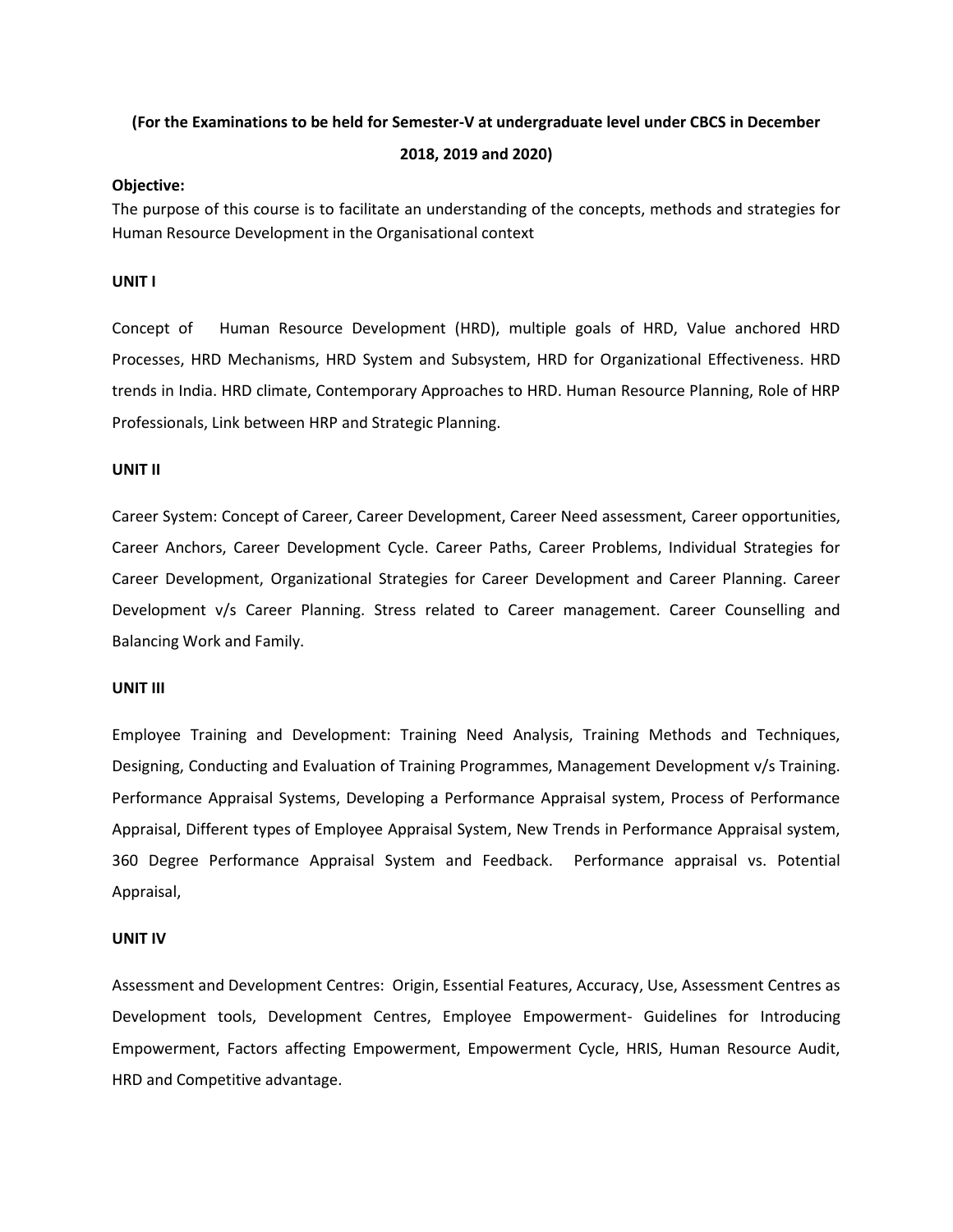## **Note for Paper Setter:**

The paper shall consist of following:

- 1. Five (5) short questions of 3 marks each at least One from each Unit. (All Compulsory)  $(5*3=15)$
- 2. Five (5) short questions of 7 mark each. (All Compulsory)  $(5*7=35)$
- 3. Four/Five (4/5) long Questions Only Two (2) be attempted of 15 marks each at least One from each Unit.  $(2*15=30)$

## **Suggested Readings :**

- 1. Pareek Udai and T.V Rao, (1992) 'Designing and Managing Human Resource Systems'Oxford and IBM, (Second edition).
- 2. Rao T.V (2012) 'Human Resource Development: experiences, interventions, strategies' Sage publications.
- 3. Rao T.V (2012) 'HRD AUDIT', Sage publications.
- 4. Lynton R.P,Udai Pareek (2011) 'Training for Development'Sage publication India pvt. Ltd (Third edition).
- 5. Werner Jon. M, Randy L. Desimone,(2011)'Human Resource Development 'Cengage Learning, (Sixth edition).
- 6. Singh.K. Sanjeev (2008) 'Human Resource Development 'Atlantic Publishers.
- 7. Sundaram k. Anant,J.Stewart Black, (2013) The International Business Environment, PHI Learning.
- 8. Rao T.V, (2011) HRD Score Card 2500, Sage publication, (Fourth edition).

## **Course Title: Organizational Psychology**

(Discipline Specific Elective)

**Paper: UBBATE542 Total Marks: 100**

**Credit: 6 Internal Assessment: 20**

**Contact Hours: 45 External Examination: 80**

**Duration of Examination: 2 ½ hours**

**(For the Examinations to be held for Semester-V at undergraduate level under CBCS in December** 

**2018, 2019 and 2020)**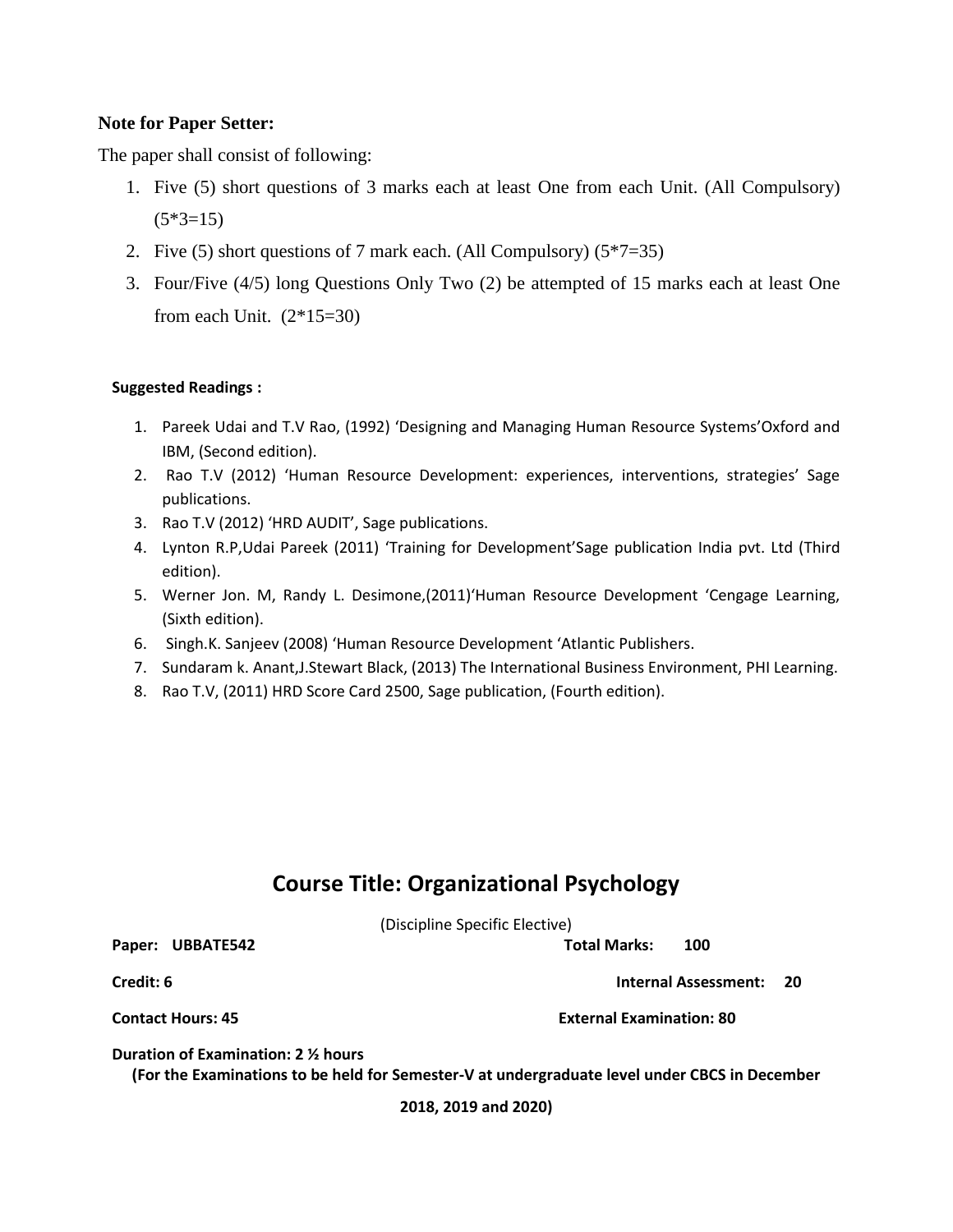#### **Objective**

Main objective of the course is to provide an understanding of the concepts, frameworks and Implications of organisational psychology.

#### **UNIT-I**

Need and scope of organizational behavior - Theories of organization - Individual difference vs. Groups intelligence tests - Measurement of intelligence - Personality tests - Nature - Types and uses -Perception.

#### **UNIT-II**

Motivation - Financial and non-financial motivational techniques - Job satisfaction - Meaning - Factors - Theories - Measurement - Morale - Importance - Employee attitudes and behavior and their significance to employee productivity

#### **UNIT-III**

Work environment - Good housekeeping practices - Design of work place - Fatigue - Causes and prevention and their importance, Stress Management, Leadership - Types and Theories of leadership.

#### **UNIT-IV**

Group dynamics – Features and types of group Stages in the development of group ; Conflict – Resolution,. Organizational culture and climate - Organizational effectiveness; Counseling and guidance - Importance of Counselor - Types of Counseling - Information needed for Counseling.

### **Note for Paper Setter:**

The paper shall consist of following:

- 1. Five (5) short questions of 3 marks each at least One from each Unit. (All Compulsory)  $(5*3=15)$
- 2. Five (5) short questions of 7 mark each. (All Compulsory)  $(5*7=35)$
- 3. Four/Five (4/5) long Questions Only Two (2) be attempted of 15 marks each at least One from each Unit.  $(2*15=30)$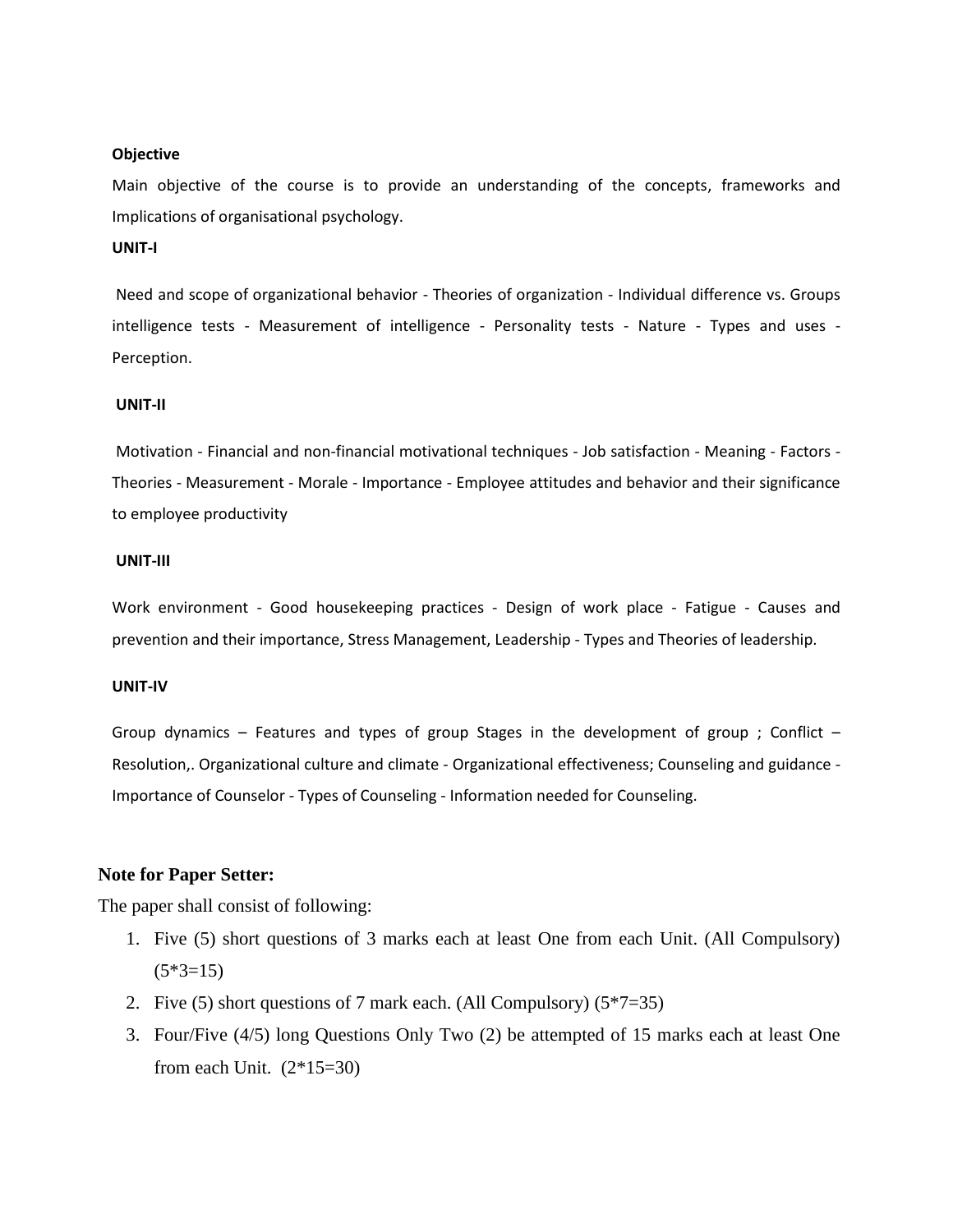#### **Suggested Readings**

- 1. Blum ML Industrial Psychology and its social foundation
- 2. Diwedi Human Relation and Organizational Behavior, MacMillan India
- 3. Aswathappa Organizational Behavior
- 4. Sekaran Organizational Behavior

## **Course Title: Business Policy & Strategic Management**

Paper: UBBATC601 **Total Marks:** 100

**Credit: 6 Internal Assessment: 20** 

**Contact Hours: 45 External Examination: 80**

**Duration of Examination: 2 ½ hours**

**(For the Examinations to be held for Semester-VI at undergraduate level under CBCS in May 2019,** 

**2020 and 2021)**

**Objective:**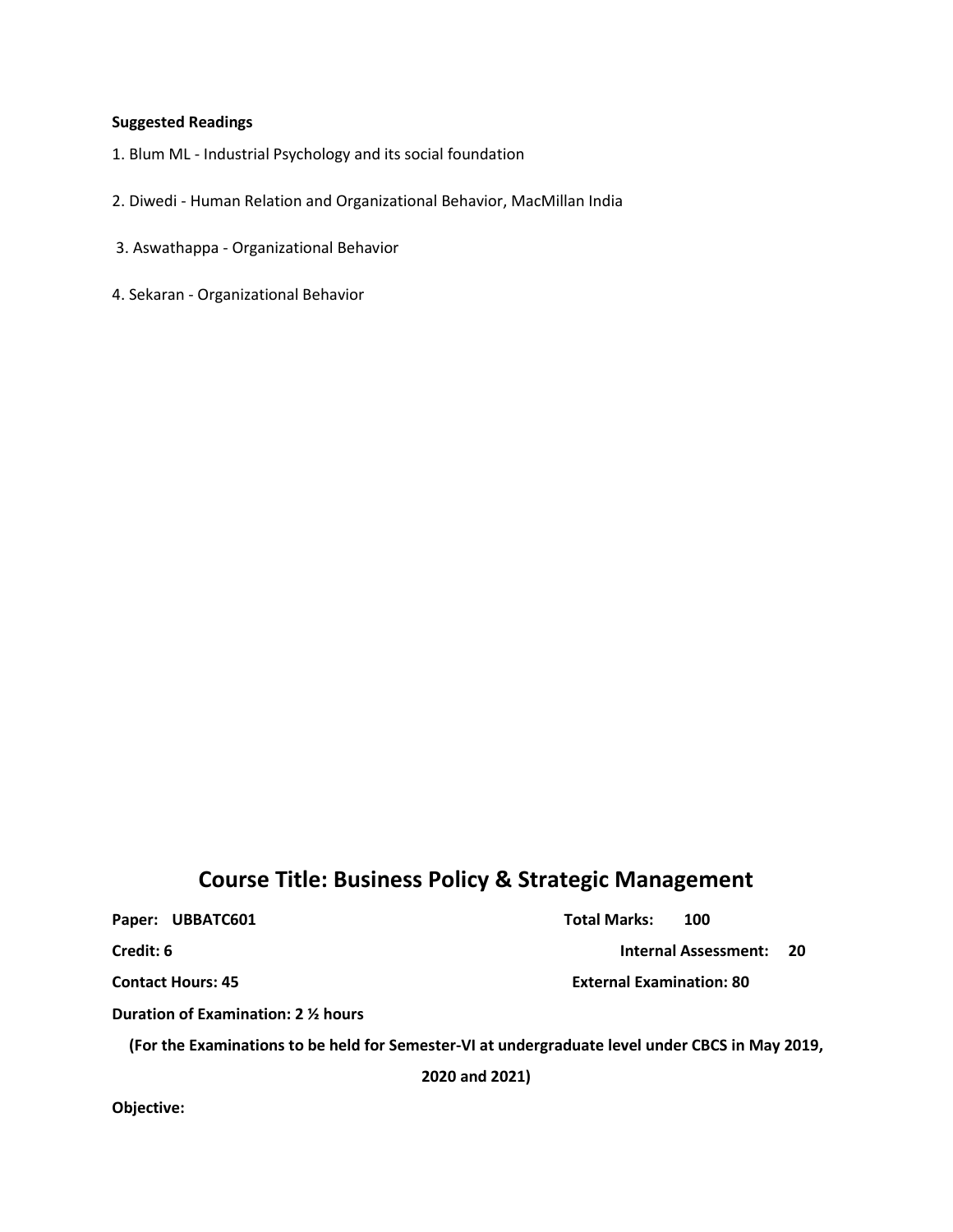To acquaint the students with basic concepts used in business policy and strategic management and understand the role of strategy in gaining competitive advantage of business.

## **UNIT I**

Meaning of strategic management, concept of strategy, policy and strategy, strategy and tactic, Strategy and strategic plan, Nature of strategic plan, nature of strategic decisions, approaches to strategic decision making, levels of strategies, The strategic management process

## **UNIT II**

Concept of Strategic Intent, Vision, Mission, Goals and Objectives. Characteristics of effective vision and mission statement. Concept of environment, environmental analysis and appraisal, component of environment, SWOT:A tool of environment analysis, techniques of environmental search and analysis, ETOP: A technique of diagnosis, decision making on environmental information; Industry Analysis – Porters Five Forces Framework

### **UNIT III**

Concept of Corporate Strategy, Business Level Strategies; Types of Corporate Level Strategies; Porters Generic Strategies; Evaluation of Strategic Alternatives; Strategic Choice

## **UNIT IV**

Implementation of Strategy, Challenges during Implementation; Important Issues in Strategy Implementation; Functional Level Strategies; Strategic Evaluation and Control.

## **Note for Paper Setter:**

The paper shall consist of following:

- 1. Five (5) short questions of 3 marks each at least One from each Unit. (All Compulsory)  $(5*3=15)$
- 2. Five (5) short questions of 7 mark each. (All Compulsory)  $(5*7=35)$
- 3. Four/Five (4/5) long Questions Only Two (2) be attempted of 15 marks each at least One from each Unit.  $(2*15=30)$

## **Suggested Readings**

- 1. Prasad L.M. Business policy & Strategy (Sultan chand & Sons New Delhi)
- 2. Ramaswamy V.S. & Namakumari S. Strategic planning formulation of Corporate Strategy (Macmillan India Delhi)
- 3. Strategic Management by Azhar Kazmi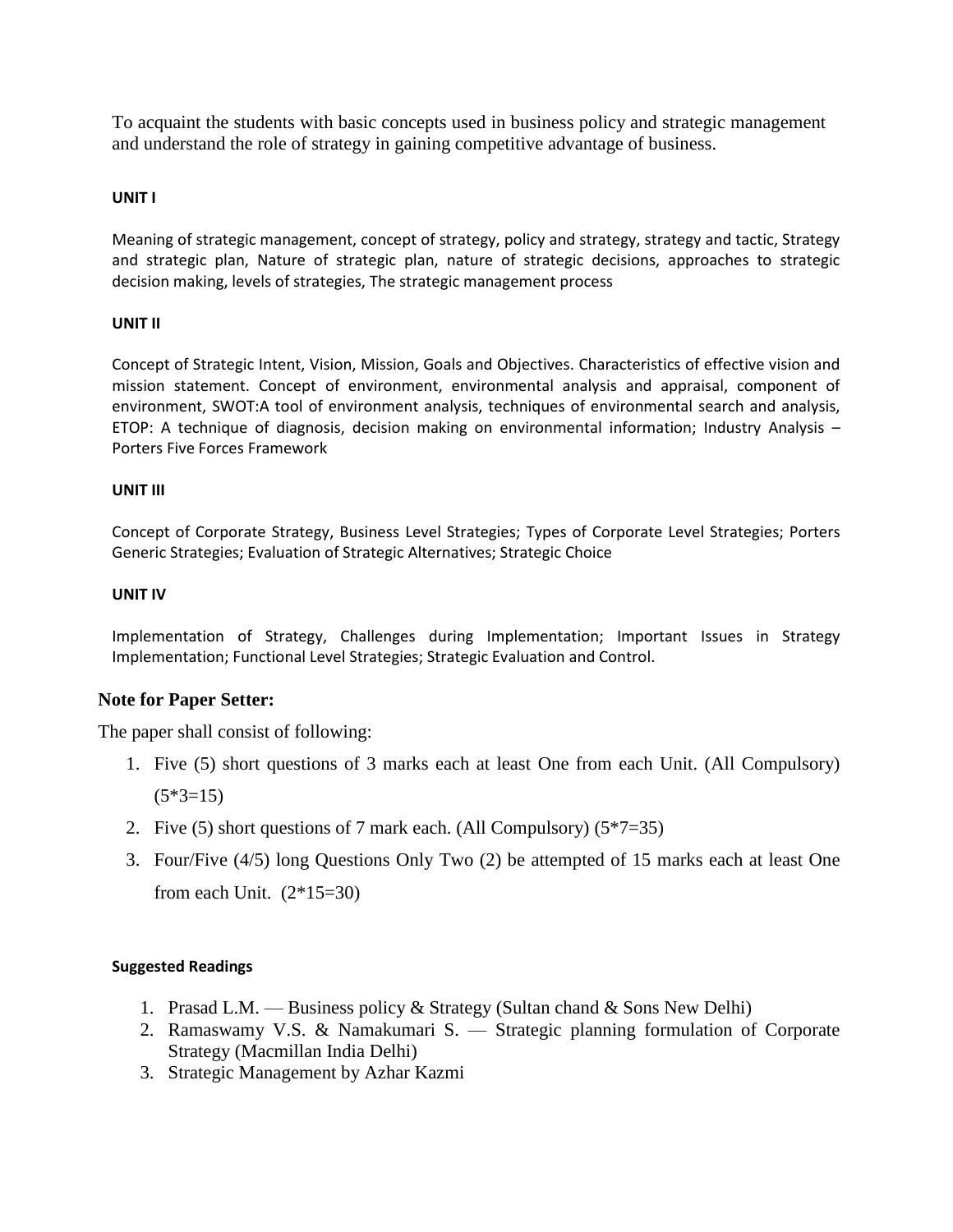## **Course Title: Services Marketing**

(Discipline Specific Elective)

Paper: UBBATE611 **Total Marks:** 100

**Duration of Examination: 2 ½ hours**

**(For the Examinations to be held for Semester-VI at undergraduate level under CBCS in May 2019,** 

**2020 and 2021)**

**Credit: 6** Internal Assessment: 20

**Contact Hours: 45 External Examination: 80**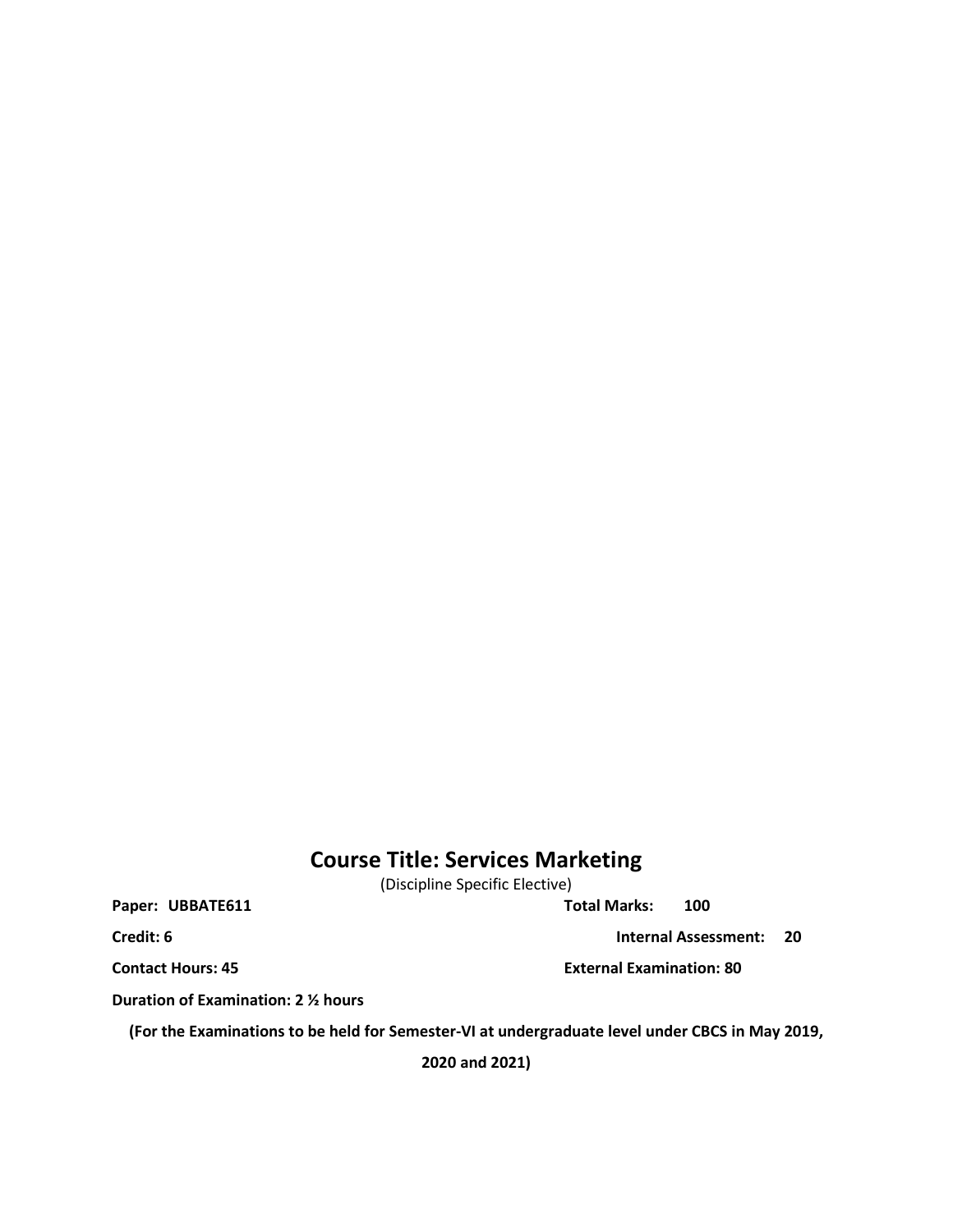### **Objective:**

To acquaint the students with basic concepts used in services marketing and introduce the principles of marketing the services

### **Unit-I**

Introduction to Services Marketing; Significance of Services in Economy; Importance, Growth and Development of Service Sector in India; Difference between Goods and Services; Characteristics of Services; Classification of services; Services Marketing Mix

## **Unit-II**

Concept of Service Quality; Dimensions of Service Quality; Relationship between Service Quality and Customer Satisfaction; Consumer Behavior in Services; Service Failure and Service Recovery; Service Guarantees

### **Unit-III**

Services Marketing Research; Relationship Marketing; new service development; service blueprinting; Physical evidences and servicescape; Role of employee's in service delivery; customer role in service delivery

### **Unit-IV**

Managing demand and supply in services; Pricing of services- Approaches to pricing, pricing strategies; Service distribution – types of channels, issues involving channels; Integrated services marketing communications

## **Note for Paper Setter:**

The paper shall consist of following:

- 1. Five (5) short questions of 3 marks each at least One from each Unit. (All Compulsory)  $(5*3=15)$
- 2. Five (5) short questions of 7 mark each. (All Compulsory)  $(5*7=35)$
- 3. Four/Five (4/5) long Questions Only Two (2) be attempted of 15 marks each at least One from each Unit.  $(2*15=30)$

### **Suggested Readings**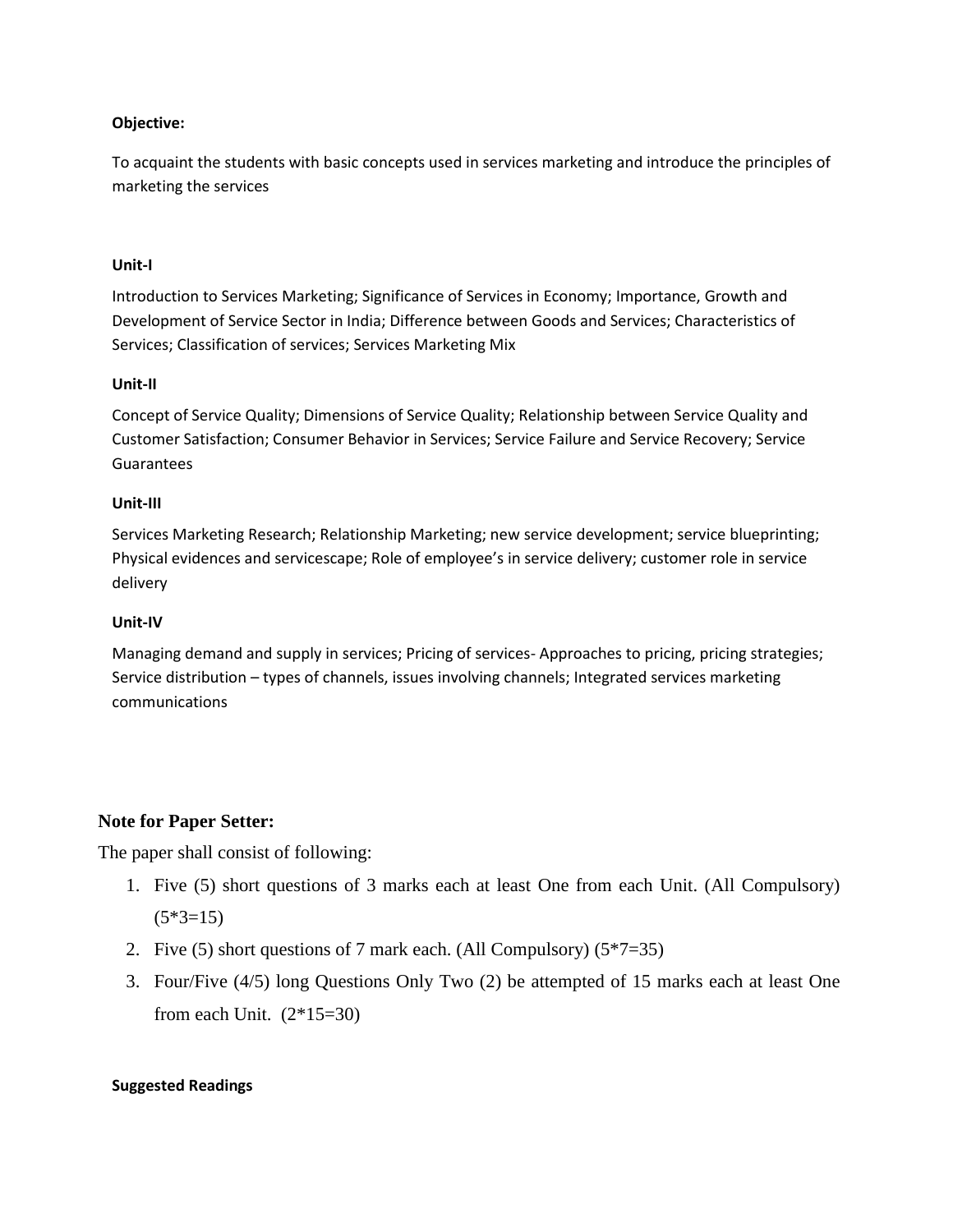- 1. Services Marketing, V.A.Zaithmal, D.D. Gremler, M.J.Betmer and Ajay Pandit, McGraw Hill.
- 2. Services Marketing, Harsh V. Verma, Pearson Education, 2012 Edition.
- 3. Service Marketing, Lovelock, Pearson Publications 2011 Edition.
- 4. Marketing Management, Kotler, Pearson Publications 2011 Edition.

## **Course Title: Rural Marketing**

(Discipline Specific Elective)

**Paper: UBBATE612 Total Marks: 100**

**Credit: 6 Internal Assessment: 20** 

**Contact Hours: 45 External Examination: 80**

**Duration of Examination: 2 ½ hours**

**(For the Examinations to be held for Semester-VI at undergraduate level under CBCS in May 2019,** 

**2020 and 2021)**

### **Objective:**

To acquaint the students with importance of rural markets in overall business strategy and how rural marketing is unique. The student will be able to apply rural marketing approaches that integrate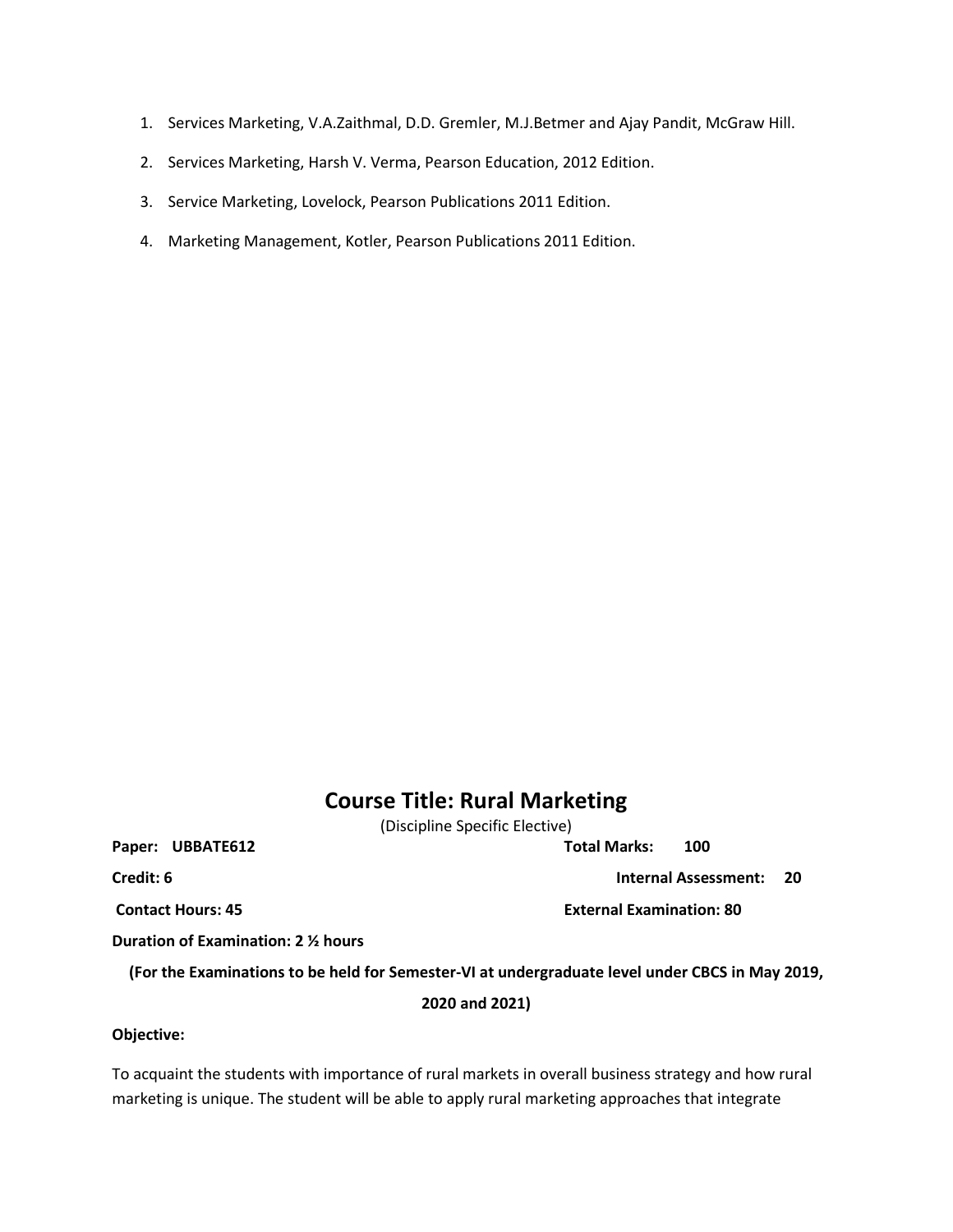product, service, pricing, communications and channel decisions aiming at satisfying the rural consumers.

## **Unit-I**

Introduction to Rural Marketing, Opportunities and Challenges in Rural Marketing, Taxonomy of Rural Markets, Rural versus Urban Marketing, The Rural Marketing Environment, Rural Consumer Behavior, The Consumer Buying Behavior Model, The Buying Decision Process, Rural Marketing Research Process

## **Unit-II**

Segmentation of Rural Markets, Bases and Approaches of Rural Segmentation, Targeting the Rural Consumers, Positioning in Rural Context, Product Strategy in Context of Rural Markets, Pricing in Rural India/

## **Unit-III**

Distribution Challenges in Rural Context, Rural Logistics and Rural Coverage Decisions, Rural Retailing, Types of Rural Retail Outlets, Online Retailing and Rural Consumers, Challenges in Rural Communication, Developing Effective Rural Communication, Rural Media and Rural Advertising

## **Unit-IV**

Marketing of Services to Rural Consumers, Marketing of Social Campaigns to Rural Consumers, Agricultural Marketing, Marketing of Rural Industry Products, Future of Rural Marketing, Rural Innovations.

## **Note for Paper Setter:**

The paper shall consist of following:

- 1. Five (5) short questions of 3 marks each at least One from each Unit. (All Compulsory)  $(5*3=15)$
- 2. Five (5) short questions of 7 mark each. (All Compulsory) (5\*7=35)
- 3. Four/Five (4/5) long Questions Only Two (2) be attempted of 15 marks each at least One from each Unit.  $(2*15=30)$

## **Suggested Readings**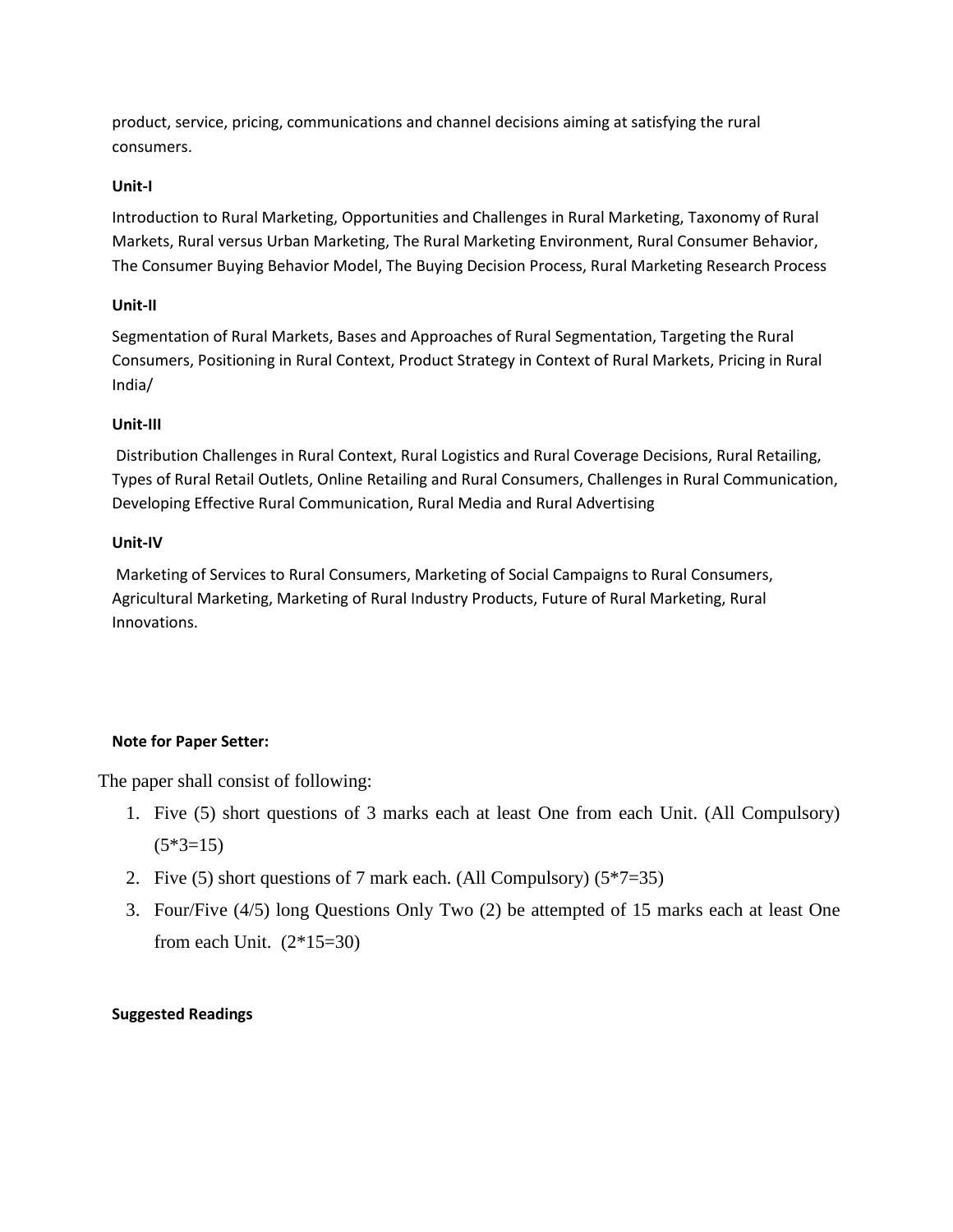- 1. Rural Marketing: Text And Cases, 2/E By Krishnamacharyulu C. S. G. and Lalitha Ramakrishnana, Pearson
- 2. The Rural Marketing Book (Text & Practice), By Pradeep Kashyap, Siddhartha Raut, Biztantra
- 3. Rural Marketing: Targeting the Non-urban Consumer By Sanal Kumar Velayudhan, Response Books (Sage)

## **Course Title: Financial Services**

(Discipline Specific Elective)

**Paper: UBBATE621 Total Marks: 100**

**Credit: 6 Internal Assessment: 20** 

**Contact Hours: 45 External Examination: 80**

**Duration of Examination: 2 ½ hours**

**(For the Examinations to be held for Semester-VI at undergraduate level under CBCS in May 2019,** 

**2020 and 2021)**

#### **Objective:**

The main objective of this course is to develop an insight into the dynamic and complex field of financial services and to equip the students to understand and manage the ever evolving role of these services in the overall financial system.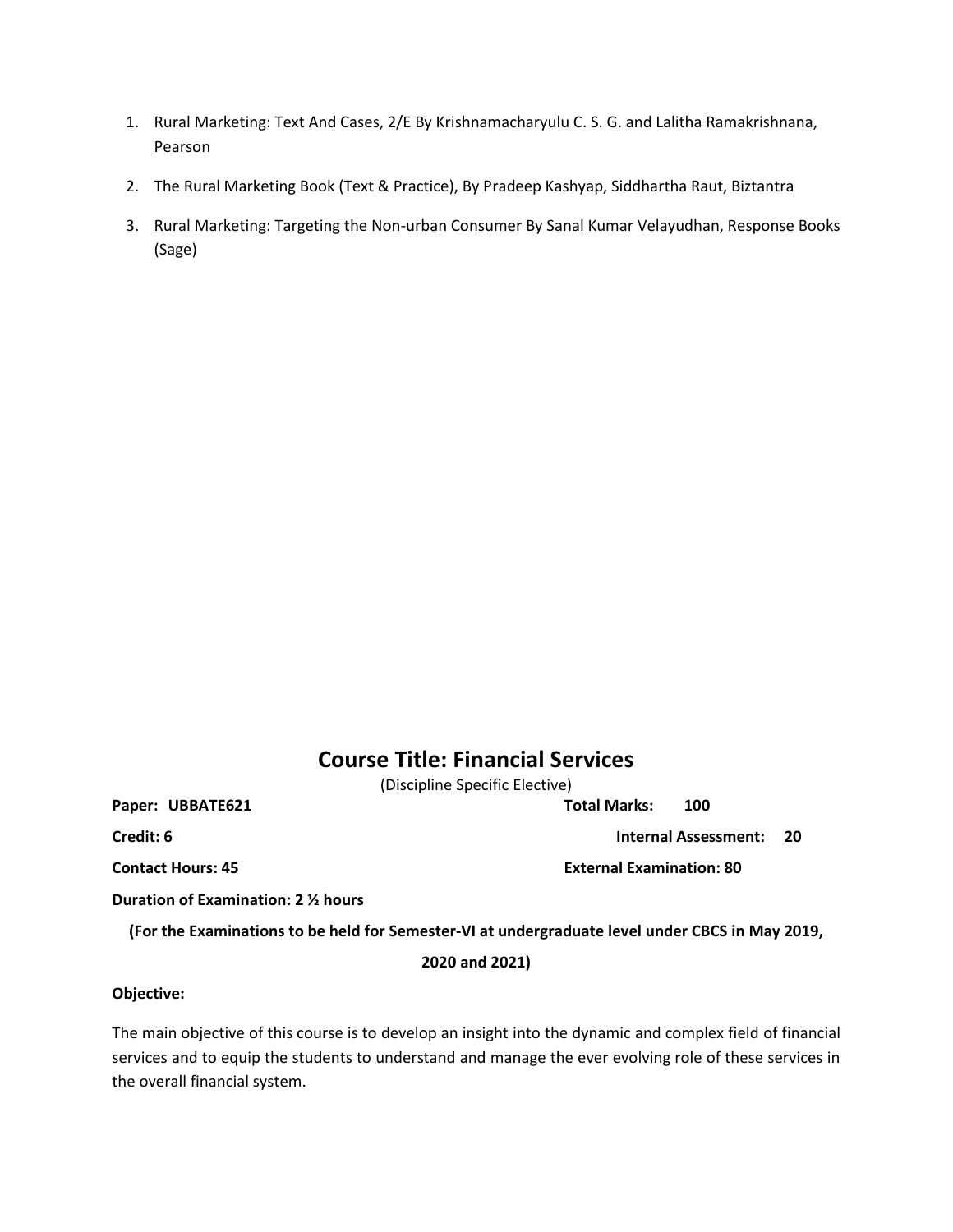#### **UNIT I:**

Financial Services – An Overview of the Financial System. Components of financial system--institutions, financial markets, participants and instruments traded in the financial markets.

#### **UNIT II**:

Financial markets: typology of financial markets--money market and capital market. Primary and secondary financial markets.

#### **UNIT III:**

Stock market operations- Regional Stock Exchanges, online trading, activities in the stock markets, functional specialization of members of stock exchange.

#### **UNIT IV:**

Mutual funds management, types of mutual funds, advantages and disadvantages of mutual fund investment. Role of mutual funds in retail investment.

## **Note for Paper Setter:**

The paper shall consist of following:

- 1. Five (5) short questions of 3 marks each at least One from each Unit. (All Compulsory)  $(5*3=15)$
- 2. Five (5) short questions of 7 mark each. (All Compulsory)  $(5*7=35)$
- 3. Four/Five (4/5) long Questions Only Two (2) be attempted of 15 marks each at least One from each Unit.  $(2*15=30)$

### **Suggested Readings:**

| 1. V.K. Bhalla              | : Management of Financial Services        |
|-----------------------------|-------------------------------------------|
| 2. M.Y. Khan                | : Financial Services                      |
| 3. G.S.Batra & R.C. Dangwal | : Financial Services – New Innovations    |
| 4. G.S.Batra                | : Financial Services and Markets          |
| 5. Renu Sobti               | : Banking and Financial Services in India |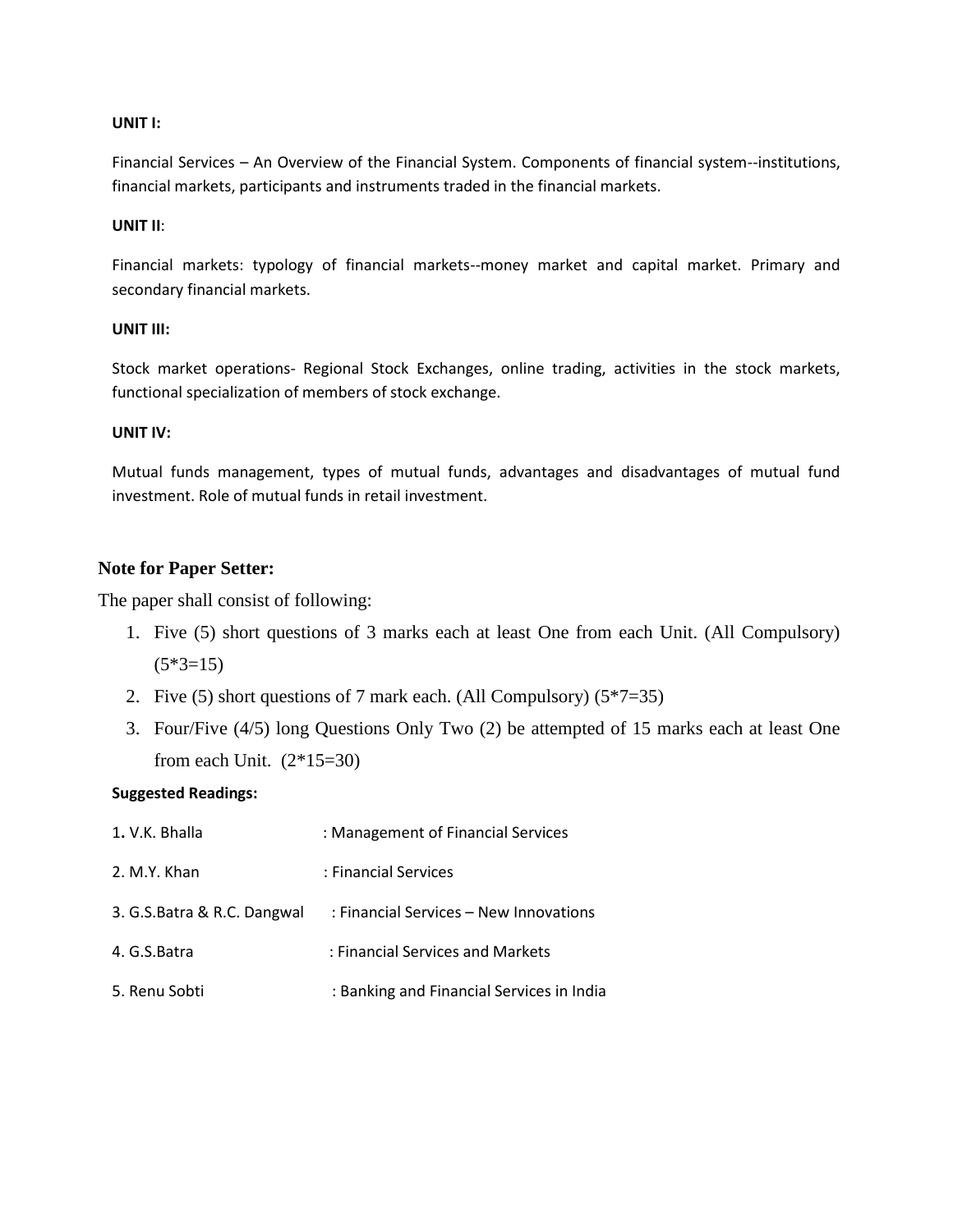## **Course Title: Insurance Management**

(Discipline Specific Elective)

Paper: UBBATE622 **Total Marks:** 100

**Credit: 6 Internal Assessment: 20** 

**Contact Hours: 45 External Examination: 80**

**Duration of Examination: 2 ½ hours**

**(For the Examinations to be held for Semester-VI at undergraduate level under CBCS in May 2019,** 

**2020 and 2021)**

**Objectives**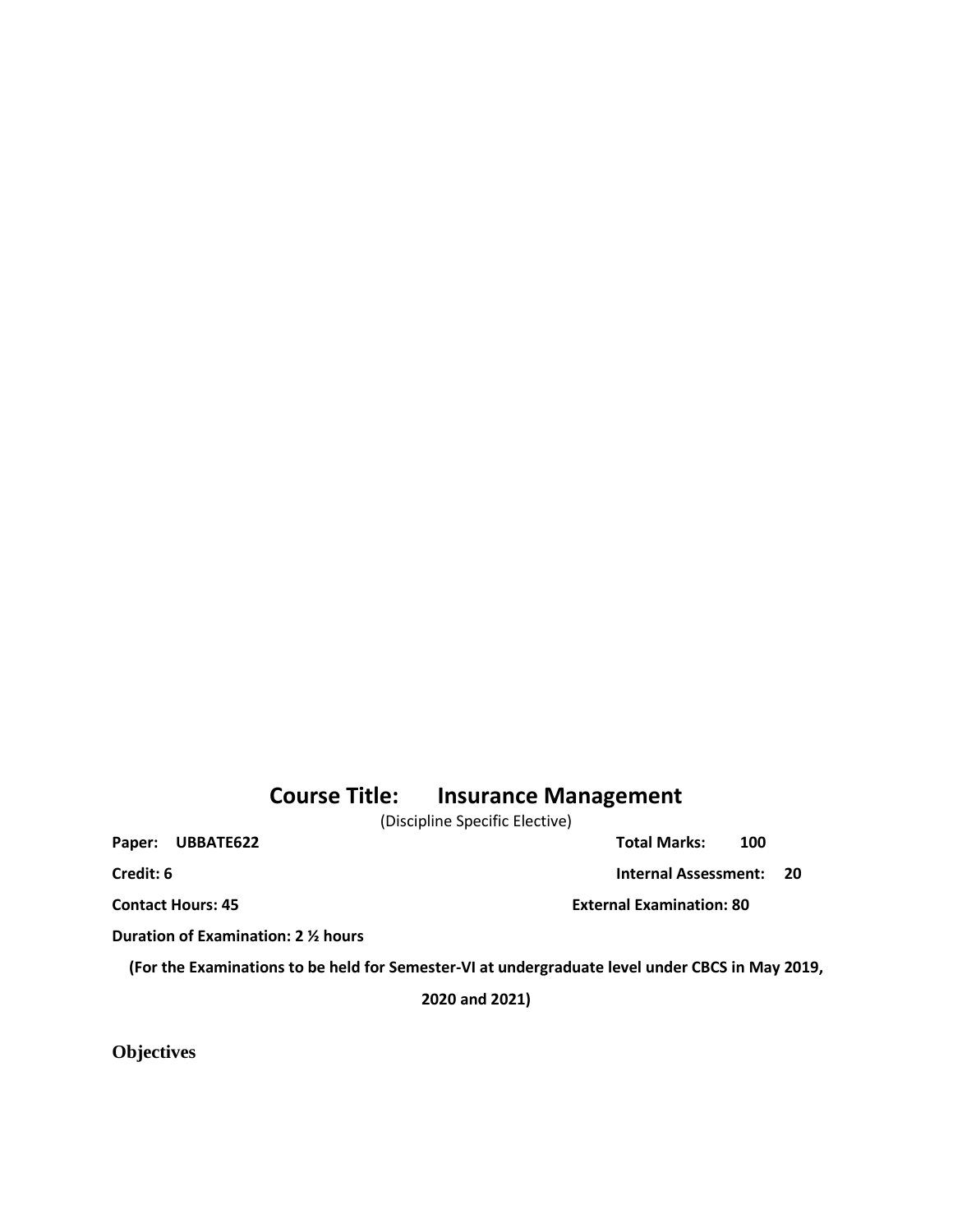The main objective of this course is to appraise students about Indian Financial System including the detailed study of the working of the leading financial institutions.

#### **UNIT I:**

Basic characteristics of insurance, Requirements of insurable risk, types of insurance, Basic legal principles and requirements of insurance contract, basic parts of insurance contract; utility of insurance to individuals, business and society

### **UNIT II:**

Basic components of a life insurance contract, contractual provisions of life insurance, types of life insurance policies, types of life insurance claims and their settlement, claim amount

#### **UNIT III:**

Insurance intermediaries and their functioning, Risk management in insurance companies, risk Management Elements, Risks in providing Insurance services.

#### **UNIT IV:**

Insurance in India, Insurance sector reforms – Malhotra Committee 1993, IRDA Bill, Major Provisions of Insurance Act, 1938, Insurance Regulatory and Development Authority Act,1999 – duties, powers and functions of Authority

### **Note for Paper Setter:**

The paper shall consist of following:

- 1. Five (5) short questions of 3 marks each at least One from each Unit. (All Compulsory)  $(5*3=15)$
- 2. Five (5) short questions of 7 mark each. (All Compulsory)  $(5*7=35)$
- 3. Four/Five (4/5) long Questions Only Two (2) be attempted of 15 marks each at least One from each Unit.  $(2*15=30)$

#### **Suggested Readings**:

| 1. Life and Health Insurance                                        |                         | Black, Jr.Kenneth and Horold Skipper |  |  |  |
|---------------------------------------------------------------------|-------------------------|--------------------------------------|--|--|--|
|                                                                     | Pearson (Indian Economy |                                      |  |  |  |
|                                                                     | Edition).               |                                      |  |  |  |
| 2. Principles of Risk Management and Rejda, George (Economy (Indian |                         |                                      |  |  |  |
| Insurance                                                           |                         | Economy Edition)                     |  |  |  |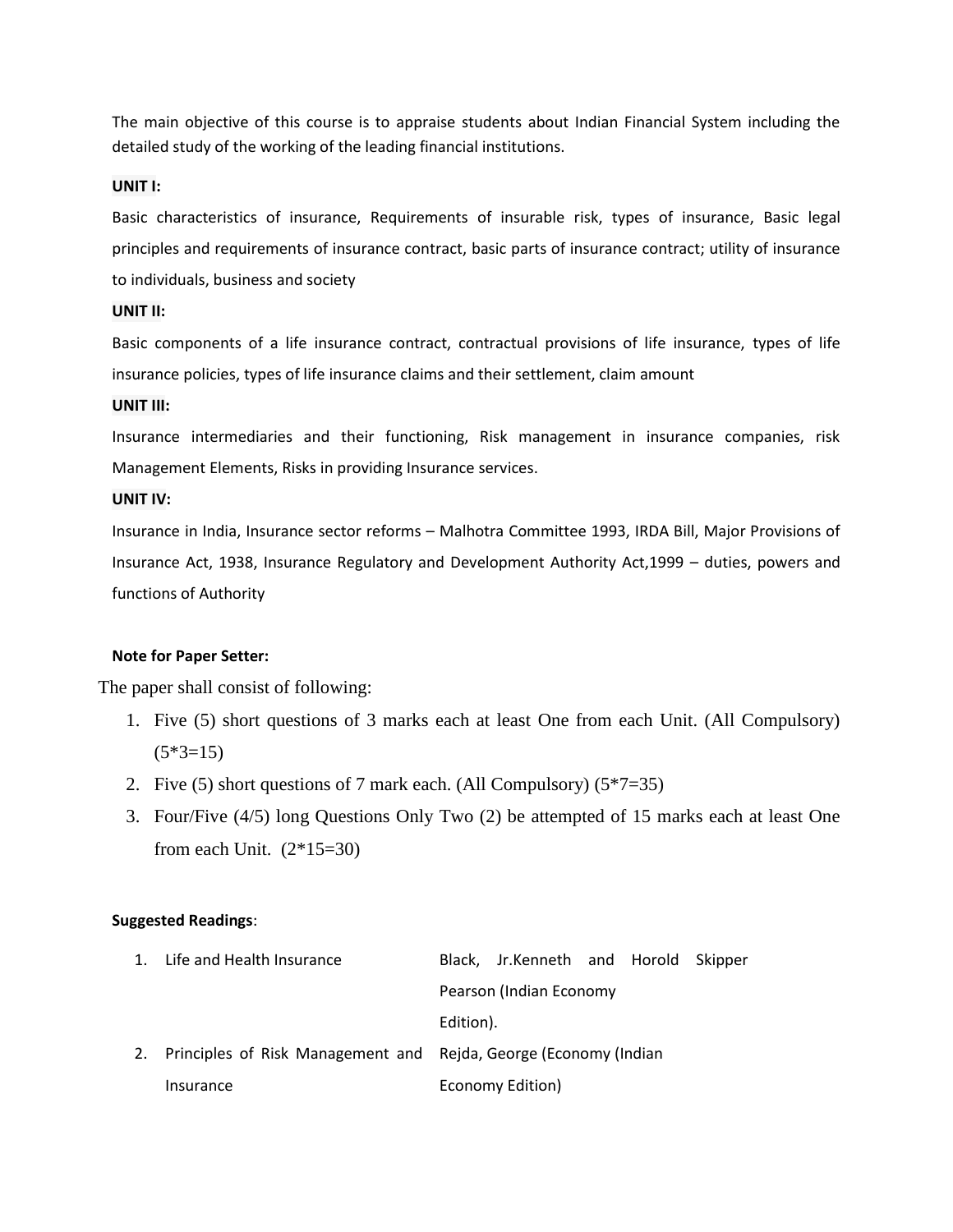| 3. | Risk Management and Insurance.    | Trieschman, Sommer and Hoyt -Cengage                |
|----|-----------------------------------|-----------------------------------------------------|
|    |                                   | Learning                                            |
| 4. | Insurance and Risk Management     | P.K.Gupta Himalaya Publishing House                 |
| 5. | Insurance Principles and Practice | M. N. Mishra and S.B. Mishra, S.Chand & Co.<br>Ltd. |

## **Course Title: Customer Relationship Management**

(Discipline Specific Elective)

Paper: UBBATE631 Total Marks: 100

**Credit: 6 Internal Assessment: 20** 

**Contact Hours: 45 External Examination: 80**

**Duration of Examination: 2 ½ hours**

**(For the Examinations to be held for Semester-VI at undergraduate level under CBCS in May 2019,** 

**2020 and 2021)**

**Objective:**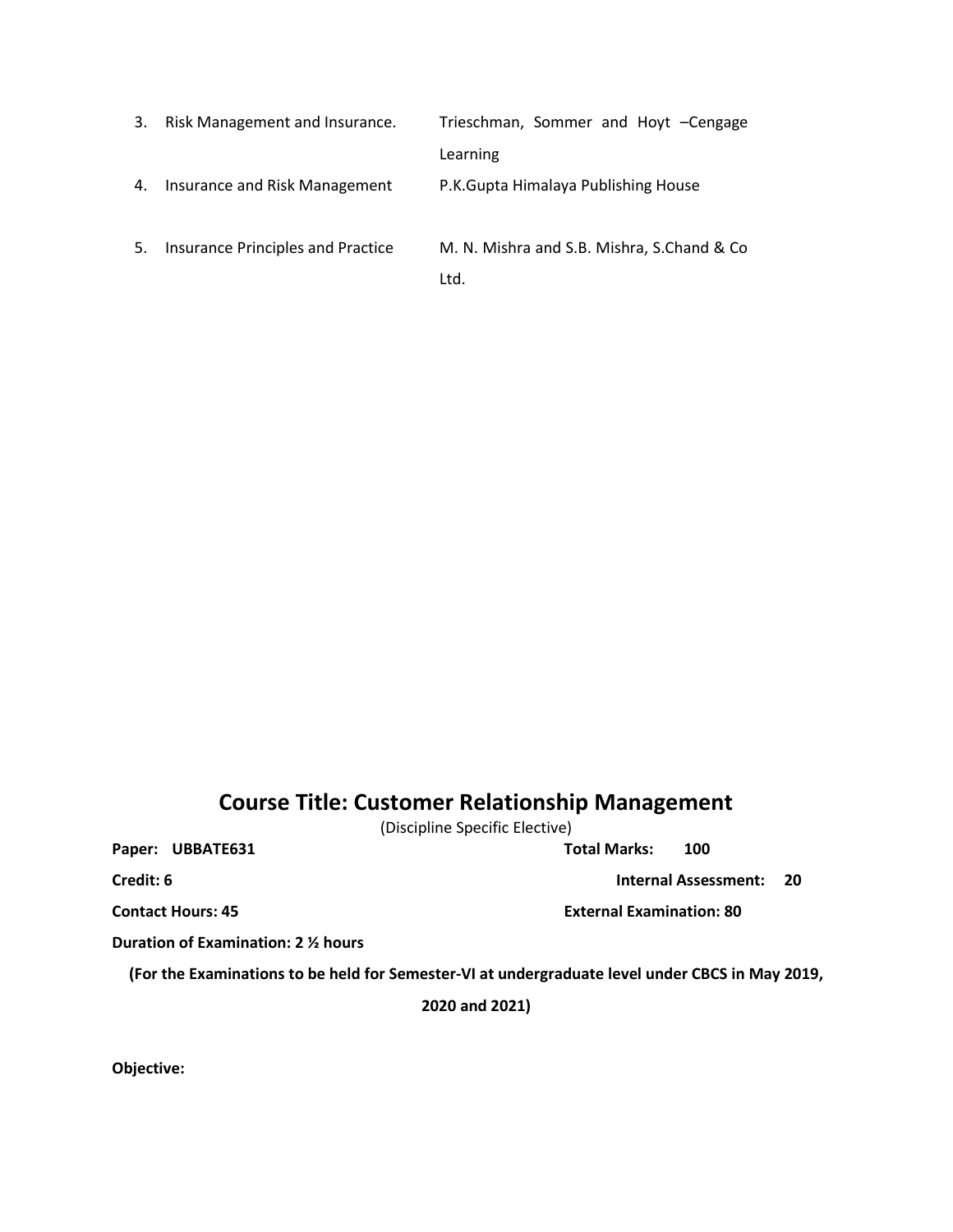The objective of the course is to understand the fundamentals of CRM, which include understanding benefits of and difficulties in developing and implementing CRM strategies, Role of CRM system in managing customers in various sectors

## **UNIT I**

Customer relationship management: Changing nature of marketing and customer service, Evolution and Transformation of Customers; Relationships: History, Description and Dynamics; Relationship Marketing: Meaning, Transactional Marketing, Relationship Marketing and CRM, CRM as a Business Strategy, Elements of CRM, CRM processes and Systems, Enterance, Application and success of CRM

### **UNIT II**

Customer Supplier Relationships: History , Description and Dynamics of Relationship, CRM as an Integral Business Strategy: Nature, context and Results of Successful CRM Strategy , Relationship oriented organizations; role of mission , culture, structure, people, communication and Information, Systems

## **UNIT III**

Customer Knowledge: The value of Customer, The utilization of data as an asset, From data to Customer Knowledge, Communication and Multi channels, The Individualized Customer preposition, The Relationship Policy, Loyalty Programmes

#### **UNIT IV**

Developing and implementing CRM strategy; Understanding privacy and ethical consideration in CRM; Future of CRM; CRM in practice-CRM in manufacturing, CRM in insurance, CRM in airlines, CRM in hotels, CRM in telecom, CRM in pharmaceutical industry, CRM in retailing

## **Note for Paper Setter:**

The paper shall consist of following:

1. Five (5) short questions of 3 marks each at least One from each Unit. (All Compulsory)  $(5*3=15)$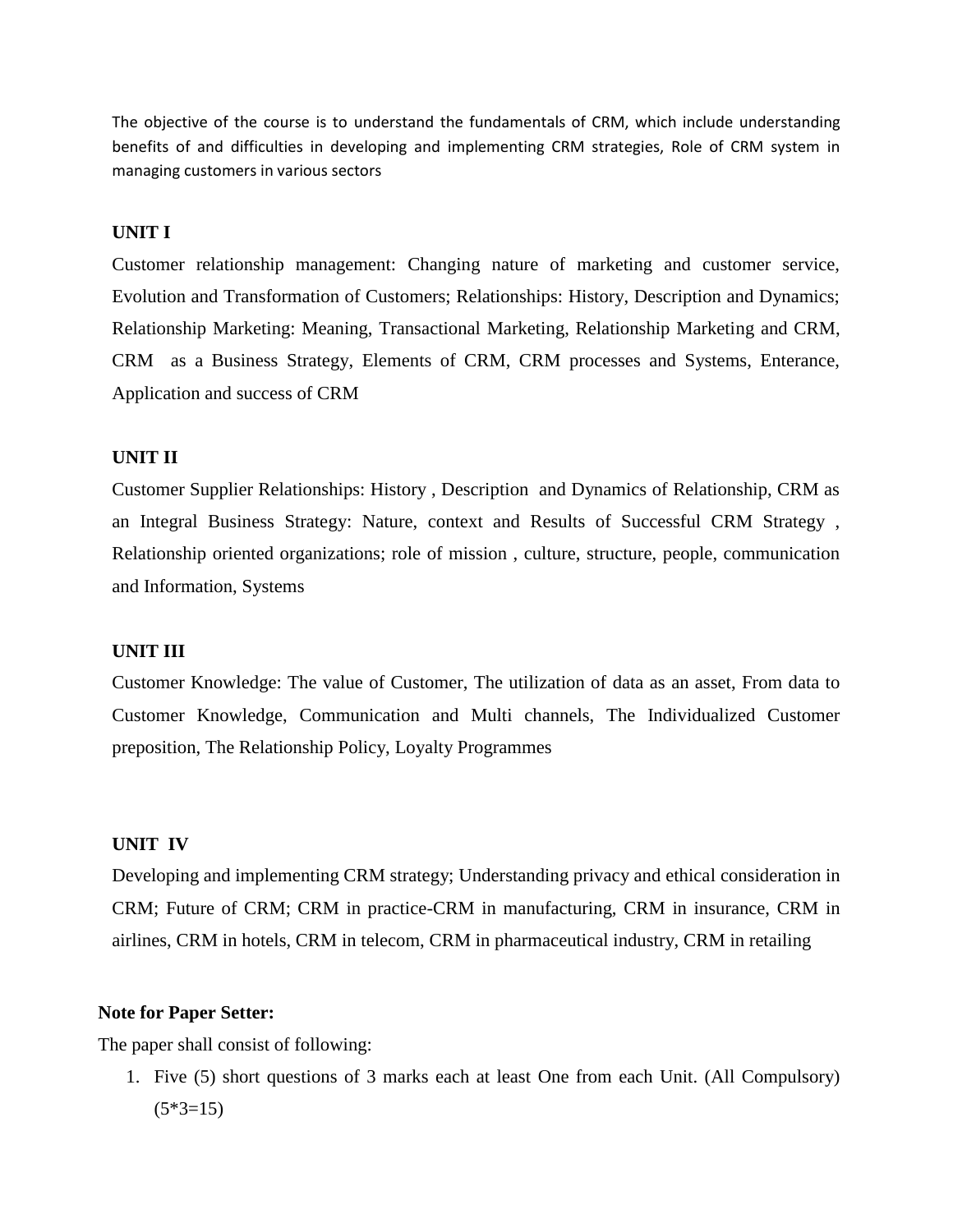- 2. Five (5) short questions of 7 mark each. (All Compulsory) (5\*7=35)
- 3. Four/Five (4/5) long Questions Only Two (2) be attempted of 15 marks each at least One from each Unit.  $(2*15=30)$

#### **Suggested Readings:**

- 1. Customer Relationship Management by Ed Peelen, Pearson India Education Services Private Ltd.
- 2. Customer Relationship Management by Roger.J.Baran, Robert J. Galka, Daniel.P. Struck (Cengage Learning Press)
- 3. Customer Relationship Management: Modern Trends and Perspectives by S. Shanmugasundaram (PHI)
- 4. Customer Relationship Management: Concepts and Cases by Alok Kumar Rai (PHI)
- 5. Customer Relationship Management: A Strategic Approach to Marketing by Kaushik Mukerjee (PHI)
- 6. Business Intelligence by Elizabeth Vitt, Michael Luckevich, Stacia Minser (PHI)
- 7. Stanley A.Brown: Customer Relationship Management, John Wiley & Sons, Canada Ltd.

## **Course Title: Enterprise Resource Planning**

(Discipline Specific Elective)

**Paper: UBBATE632 Total Marks: 100**

**Credit: 6 Internal Assessment: 20** 

**Contact Hours: 45 Contact Hours: 45** 

**Duration of Examination: 2 ½ hours**

**(For the Examinations to be held for Semester-VI at undergraduate level under CBCS in May 2019,** 

## **2020 and 2021)**

#### **Objective:**

This course aims at providing overall knowledge regarding the concepts and structure of ERP systems and imparts necessary managerial skills for ERP implementation in a business enterprise.

**UNIT I**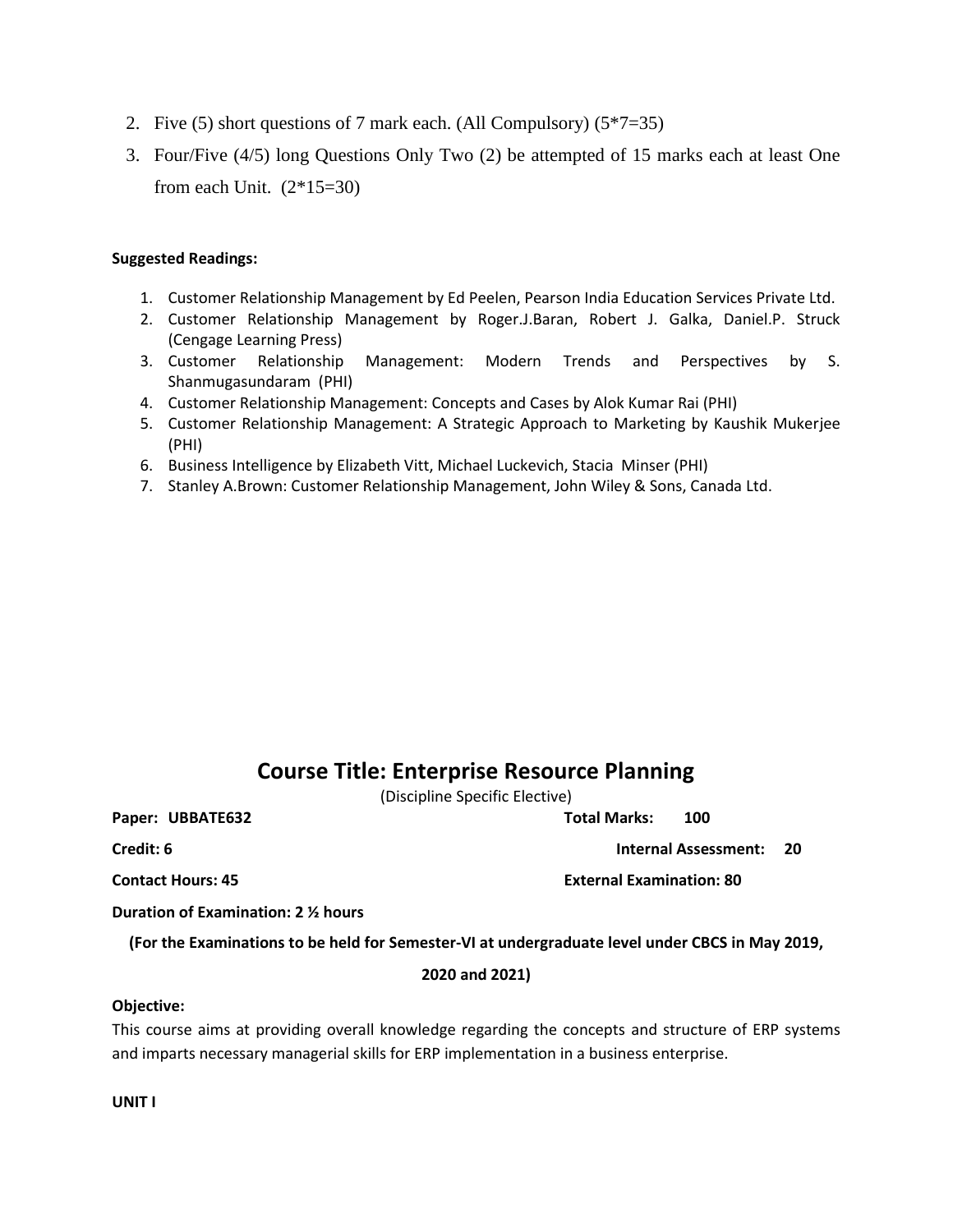ERP: Enterprise Perspective: An Overview, Features of ERP, MIS Integration, ERP drivers, Trends in ERP, ERP in India

## **UNIT II**

ERP: System Perspective: Management Information System, Operations Support System, DSS, Transaction Processing System, Network Structure of ERP System, ERP Work flow, Process modeling for ERP Systems, Communication in ERP Systems, OLTP, (On Line Transaction Processing), OLAP (On Line Analytical Processing), Enterprise Integration Application Tools for ERP

## **UNIT III**

ERP: Resource Management Perspective: Business Modules in ERP Packages, Finance, Production, Human Resource, Plant Maintenance, Materials Management, Quality Management, Sales and Distribution, Business Process Reengineering, Relationship between ERP & BPR, ERP Implementation Life Cycle, Implementation methodology, ERP Project Management & Monitoring.

### **UNIT IV**

ERP: Key Issues: ERP and E-Commerce, ERP Culture, ERP and CRM, ERP and SCM, ERP Selection Issues, ERP in Public Sector Enterprises, Pre and Post Implementation Issues, ERP Vendors, Key ERP Consultants in India, Future Directions in ERP

## **Note for Paper Setter:**

The paper shall consist of following:

- 1. Five (5) short questions of 3 marks each at least One from each Unit. (All Compulsory)  $(5*3=15)$
- 2. Five (5) short questions of 7 mark each. (All Compulsory)  $(5*7=35)$
- 3. Four/Five (4/5) long Questions Only Two (2) be attempted of 15 marks each at least One from each Unit.  $(2*15=30)$

## **Suggested Readings:**

- 1. Alexis, Leon (Ist Edition, 2000). ERP Demystified. Tata McGraw Hill.
- 2. Garg, V.K. and Venket, Krishna, N.K., (Ist edition, 1997). ERP Concepts and Practices. PHI Publications.
- 3. Sadagopan, S. (Ist Edition, 1999). ERP: A Managerial perspective. Tata McGraw Hill.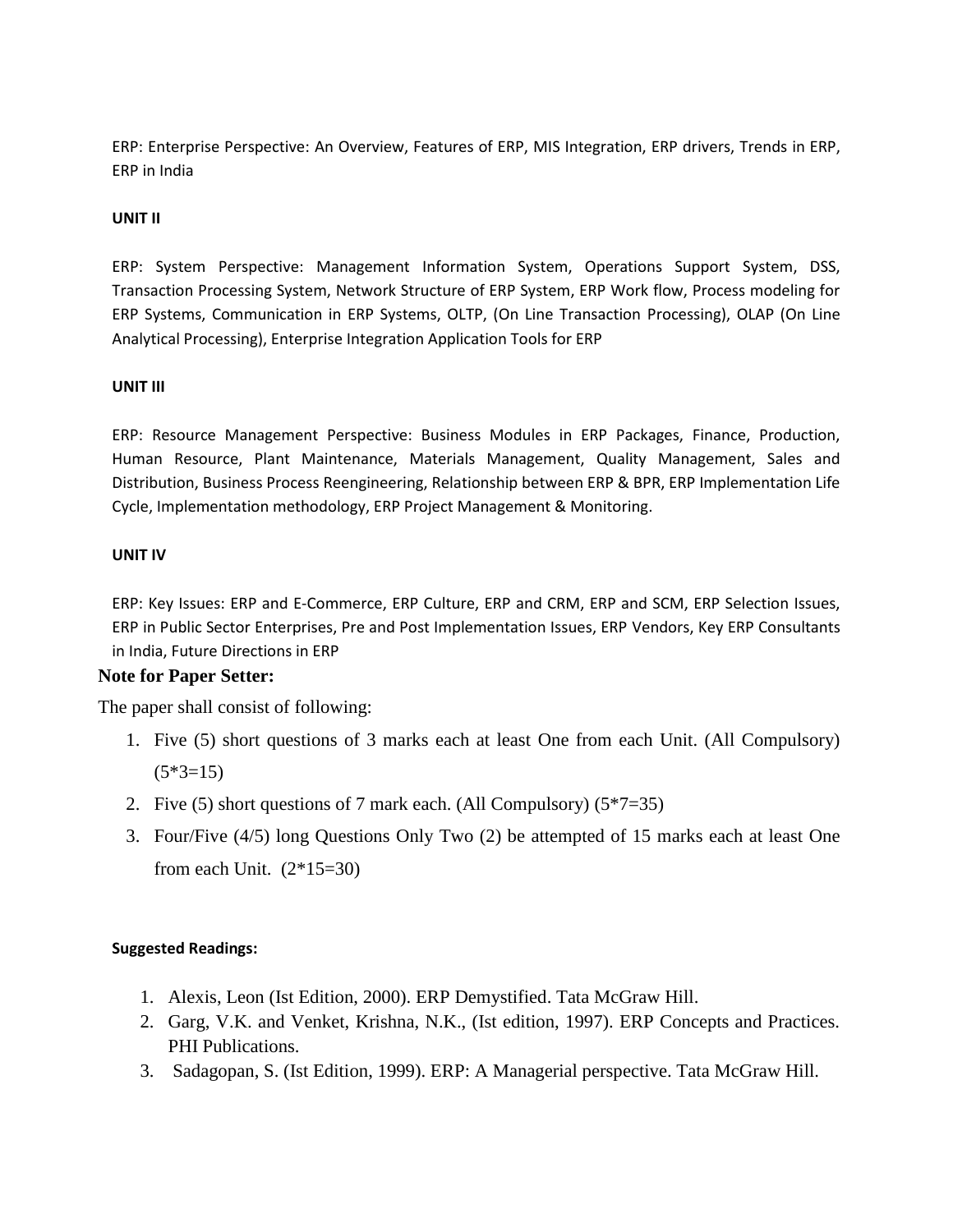## **Course Title: Strategic Human Resource Management**

(Discipline Specific Elective)

| Paper: UBBATE641 |  | <b>Total Marks:</b>            | 100 |  |
|------------------|--|--------------------------------|-----|--|
| Credit: 6        |  | <b>Internal Assessment: 20</b> |     |  |

**Contact Hours: 45 External Examination: 80**

**Duration of Examination: 2 ½ hours**

**(For the Examinations to be held for Semester-VI at undergraduate level under CBCS in May 2019,** 

**2020 and 2021)**

### **Objective**

Main objective of the course is to provide an understanding of the concepts frameworks and strategic issues in Human Resource Management

**UNIT I**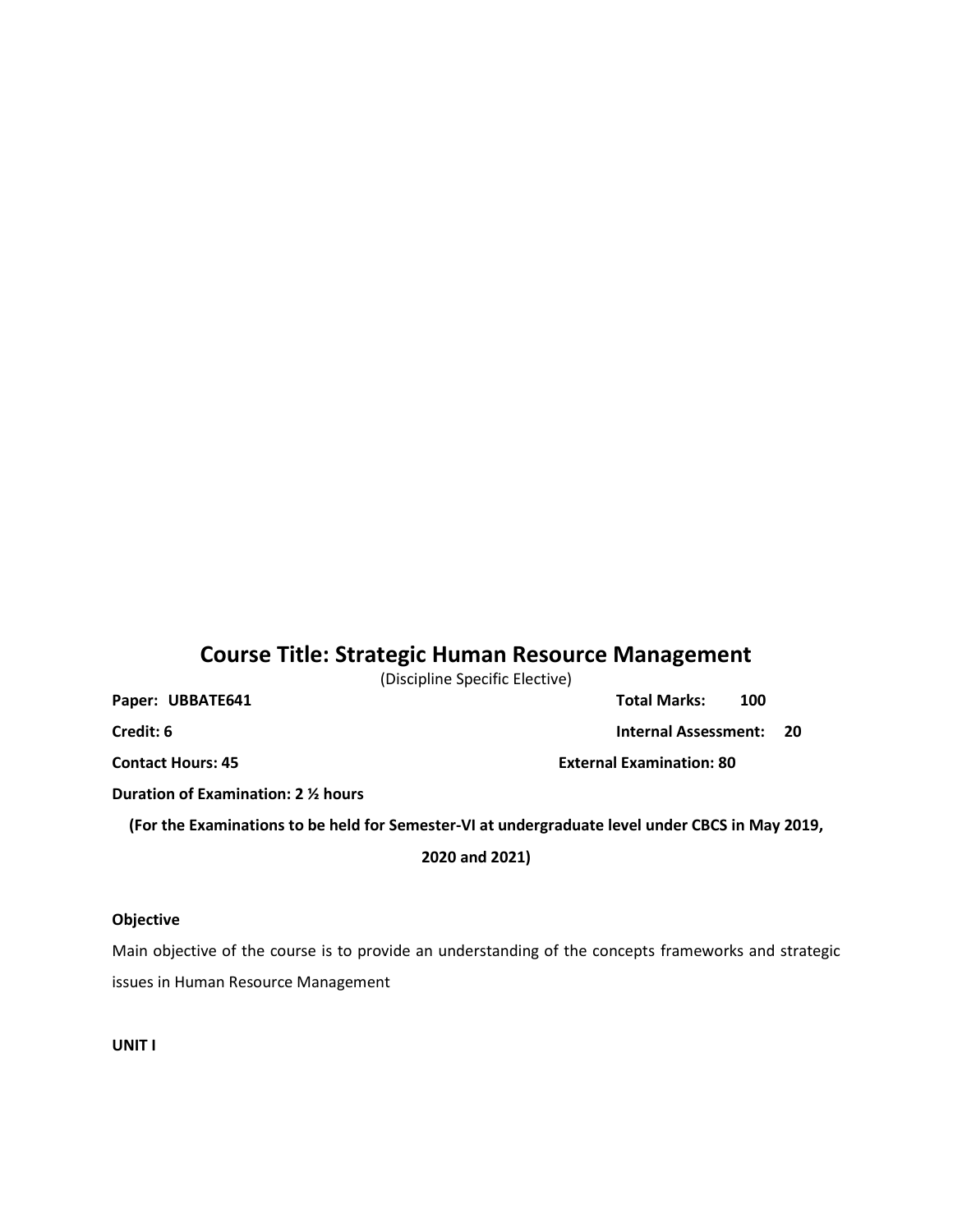Strategic Human Resource Management: Concept, Need, Importance, Process and Issues; Implications of Strategic Human Resource Management; Evolutionary Stages of Strategic Human Resource Management.

#### **UNIT II**

Strategic HR Planning, Recruitment and Selection Strategies; Training and Development Strategies; Performance Management Strategies; Reward and Compensation Strategies.

#### **UNIT III**

Global Human Resource Environment: HR Strategies in Multinational, Global and Transnational companies; Technology and Structure; Work force Diversity.

#### **UNIT IV**

Developing HR as Strategic value addition function: Balanced Scorecard; Competency Mapping, Virtual Organizations; Emotional Intelligence and Future challenges of SHRM.

## **Note for Paper Setter:**

The paper shall consist of following:

- 1. Five (5) short questions of 3 marks each at least One from each Unit. (All Compulsory)  $(5*3=15)$
- 2. Five (5) short questions of 7 mark each. (All Compulsory)  $(5*7=35)$
- 3. Four/Five (4/5) long Questions Only Two (2) be attempted of 15 marks each at least One from each Unit.  $(2*15=30)$

### **Suggested Readings**

- 1. Dhar, R. L., (2012). 'Strategic Human Resource Management', Excel Books, New Delhi, Second edition.
- 2. Mello, Jeffery. A, (2012). 'Strategic Human Resource Management', Thomson Southern Western publication, Third edition.
- 3. Sharma, A. and Khandekar A., (2006). 'Strategic Human Resource Management', Response books, sage publications, First edition.
- 4. Schuler, R.S and Jackson S. E, (2006). 'Strategic Human Resource Management: Global Perspective', Wiley- Blackwell, Second edition.
- 5. Salaman. G,Storey .J, Billsberry.J(2006). 'Strategic Human Resource Management: Theory and Practice' Sage publication ltd. Second edition.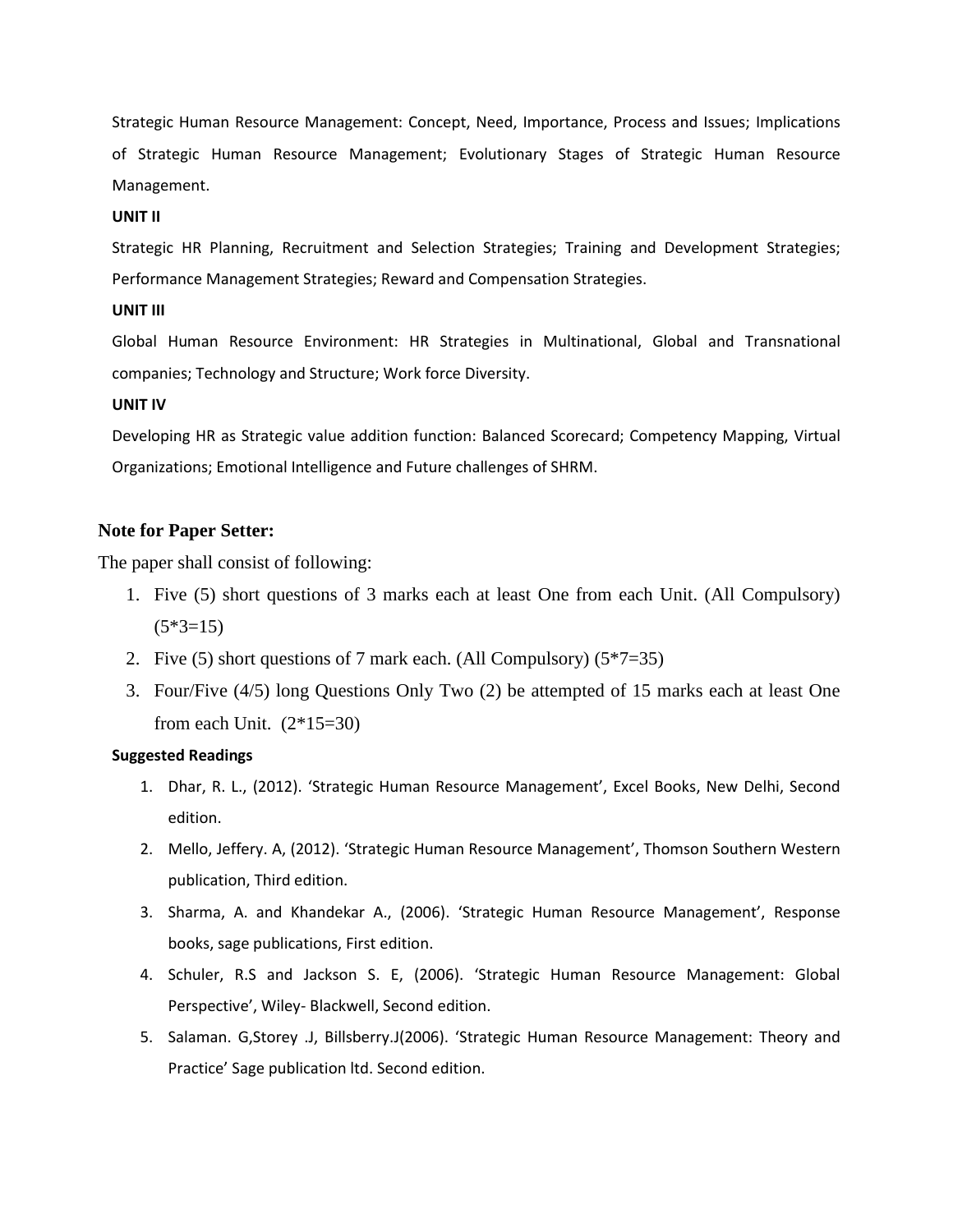## **Course Title: Organisational Change**

(Discipline Specific Elective)

Paper: UBBATE642 Total Marks: 100

**Credit: 6 Internal Assessment: 20** 

**Contact Hours: 45 External Examination: 80**

**Duration of Examination: 2 ½ hours**

**(For the Examinations to be held for Semester-VI at undergraduate level under CBCS in May 2019,** 

**2020 and 2021)**

#### **Objective**

To acquaint the students with issues related to the processes of organizational change and development. Also, prepare them as Organizational Change facilitators using the knowledge and techniques of behavioral science.

**UNIT I**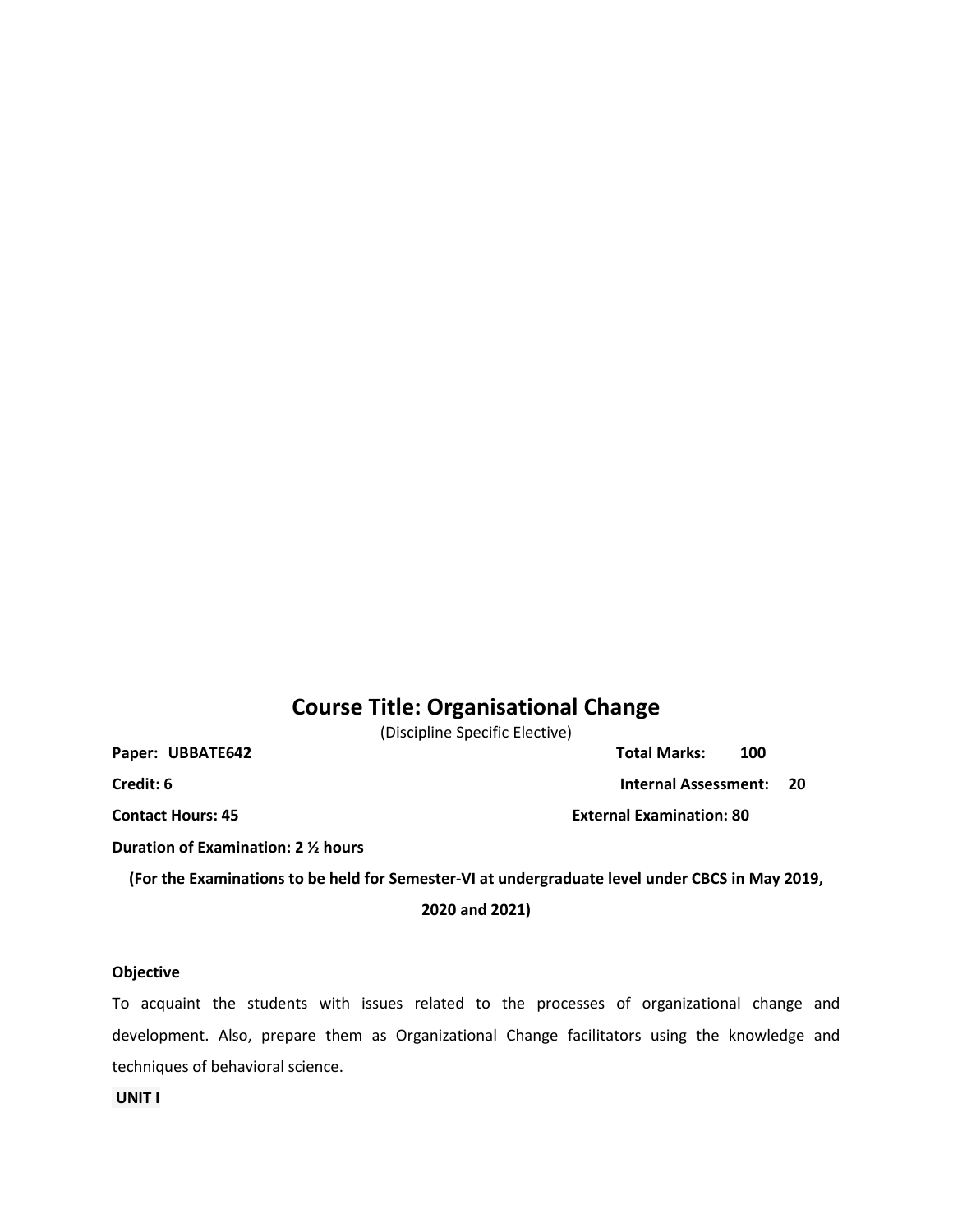Organisational Change Management*:* Understanding Organizational Transformation, Transformation Strategies, Process of Organizational Transformation, Nature of Organizational Change, Perspectives of Organizational Change; Models of Organizational Change*:* Process-based Change Models, Content-based Change Models, Individual Change Models, Integration of Change Models

#### **UNIT II**

Communicating Change*:* Need for Communicating Change, Factors Involved in Communicating Change, Methods and Techniques for Communicating Change, Role of Top Management in Communicating Change; Process of Change Management*:* Change Management Process, Phases of the Change Management Process, Change Management Process Control

#### **UNIT III**

Resistance to Change*:* Concept of Resistance to Change, Forms of Resistance, Reactions to Change, Resistance to Organizational Change Initiatives, Overcoming the Resistance to Change, Techniques to Overcome Resistance; change Agents: Meaning and Concept of Change Agents, Types of Change Agents, Role and Competencies of a Change Agent, Change Agent Styles, Areas that Change Agents can Change

#### **UNIT IV**

Strategies for Implementing Change: Introduction*,* Types of Change Management Strategies, Factors Affecting the Choice of a Change Strategy, Formulating and Facilitating Change, Facilitating Change, Implementing Change; Evaluating Organizational Change*:* Concept of Monitoring and Evaluation, Measurement and Methods of Evaluation, Feedback Process, Continuous Incremental Change

#### **Note for Paper Setter:**

The paper shall consist of following:

- 1. Five (5) short questions of 3 marks each at least One from each Unit. (All Compulsory)  $(5*3=15)$
- 2. Five (5) short questions of 7 mark each. (All Compulsory)  $(5*7=35)$
- 3. Four/Five (4/5) long Questions Only Two (2) be attempted of 15 marks each at least One from each Unit.  $(2*15=30)$

#### **Suggested Readings**